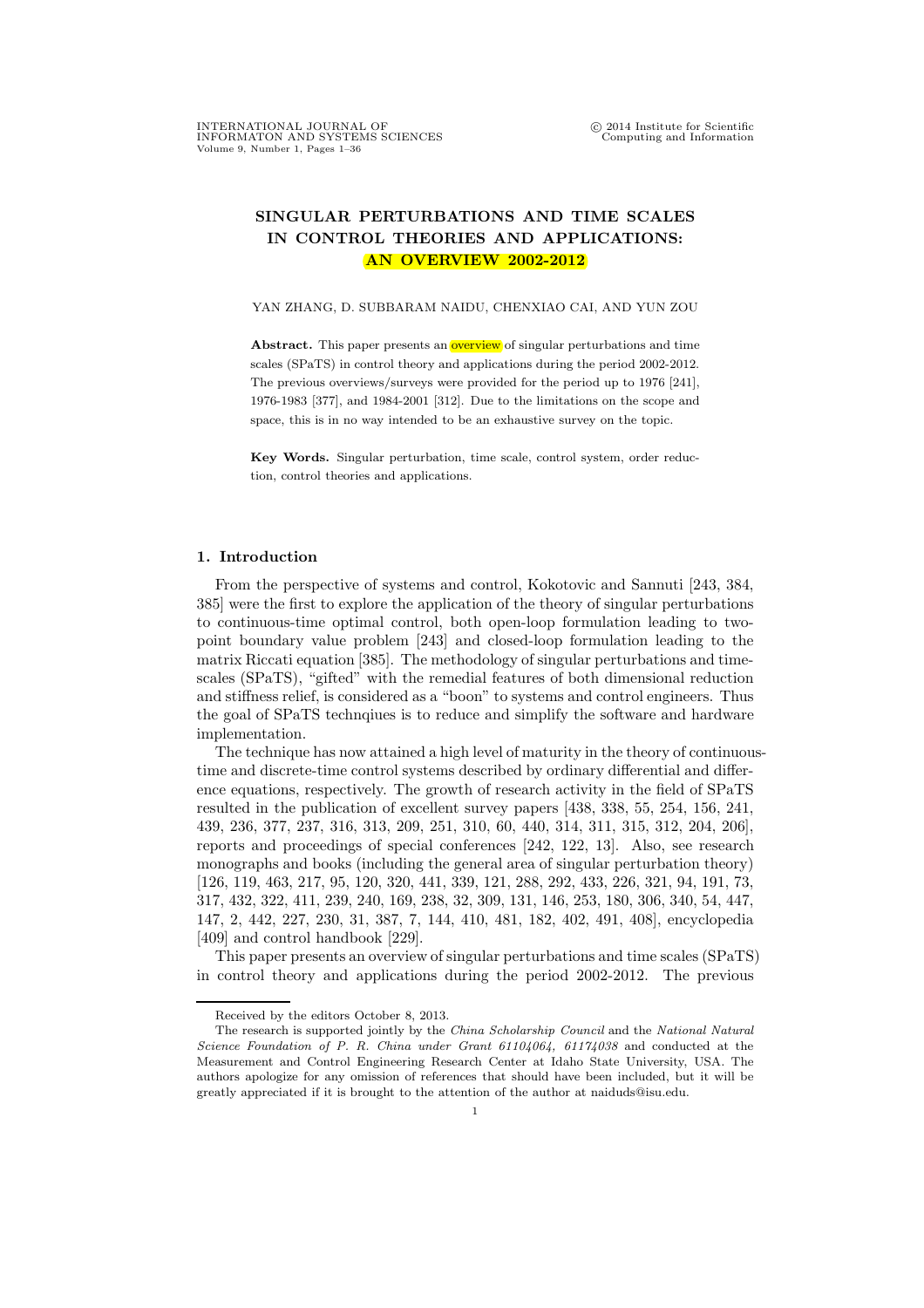overviews and/or surveys were provided for the periods up to 1976 [241], 1976- 1983 [377], and 1984-2001 [312]. Due to the limitations on the scope and space, this is in no way intended to be an exhaustive survey on the topic.

Those readers who do not have some basic background in SPaTS, need to refer to any of the above references, in particular, [240, 309, 147, 312].

## 2. Modeling

About the basic singular perturbation modeling background, please refer to the reference [312]. Besides, a new unified modeling method is developed using  $\delta$ operators in [258] and a bond graph model is presented in an integral causality assignment in [163]. Liyu Cao introduced a new reduced-order model which is based on the actual value of  $\epsilon$  [62].

In SPSs, fast subsystems produce a limiting system for the slow subsystem. It is shown in [168] that if the flows produced by the unperturbed fast subsystems are "chain transitive", the limiting system can be approximated. And "the reachable sets are contained in the reachable sets of the slightly inflated singularly perturbed system".

2.1. Linear Time Varying (LTV) Systems. In [484] a larger bound on  $\epsilon$  is provided which is a gauge on the validity of the Chang transformation. Gauss-Seidel iteration method is used to investigate the exponential stability of singularly perturbed LTV systems in [75], and a method is proposed to compute the upper bound of  $\epsilon$  under which the system is exponential stable.

2.2. Nonlinear Control Systems. A bond graph model for a nonlinear singularly perturbed system is presented [22]. A new discretization scheme for two-timescale nonlinear continuous-time systems is proposed based on Euler's methodology in [35].

For singularly perturbed Hodgkin-Huxley system, Neumann boundary conditions are given from [40]. In [92] gain scheduling control is designed for a nonlinear singularly perturbed time-varying system. In [271], a class of nonlinear memoryless controllers is synthesized for a class of imperfectly known nonlinear SPSs with discrete and distributed delays.

In [319] a holographic explanation is given to show how the renormalization group approach to singular perturbations in non-linear differential equations proposed by Chen, Gold-enfeld and Oono is indeed equivalent to a renormalization group method in quantum field theories proposed by Gell-Mann and Low via AdS/CFT correspondence.

2.3. Hybrid Control Systems. If a singularly perturbed system includes both the continuous and discrete states, or both the continuous-time and discrete-time, or both the time driven and event dirven properties, then it is called a singularly perturbed hybrid systems.

The stability of singularly perturbed hybrid systems is analyzed in [383, 76, 457]. The oscillation conditions of a second-order singularly perturbed hybrid linear delay dynamic equation are discussed on different time scales in [125].

In [456, 457] the solutions of a class of singularly perturbed hybrid linear delay dynamic equations are discussed.

In [171] singular perturbation theory is used to decompose a hybrid system and the global bifurcations of the forced van der Pol equation are studied based on the reduced systems. Similarly, in [390, 490, 97] singular perturbation is used to deal with hybrid systems.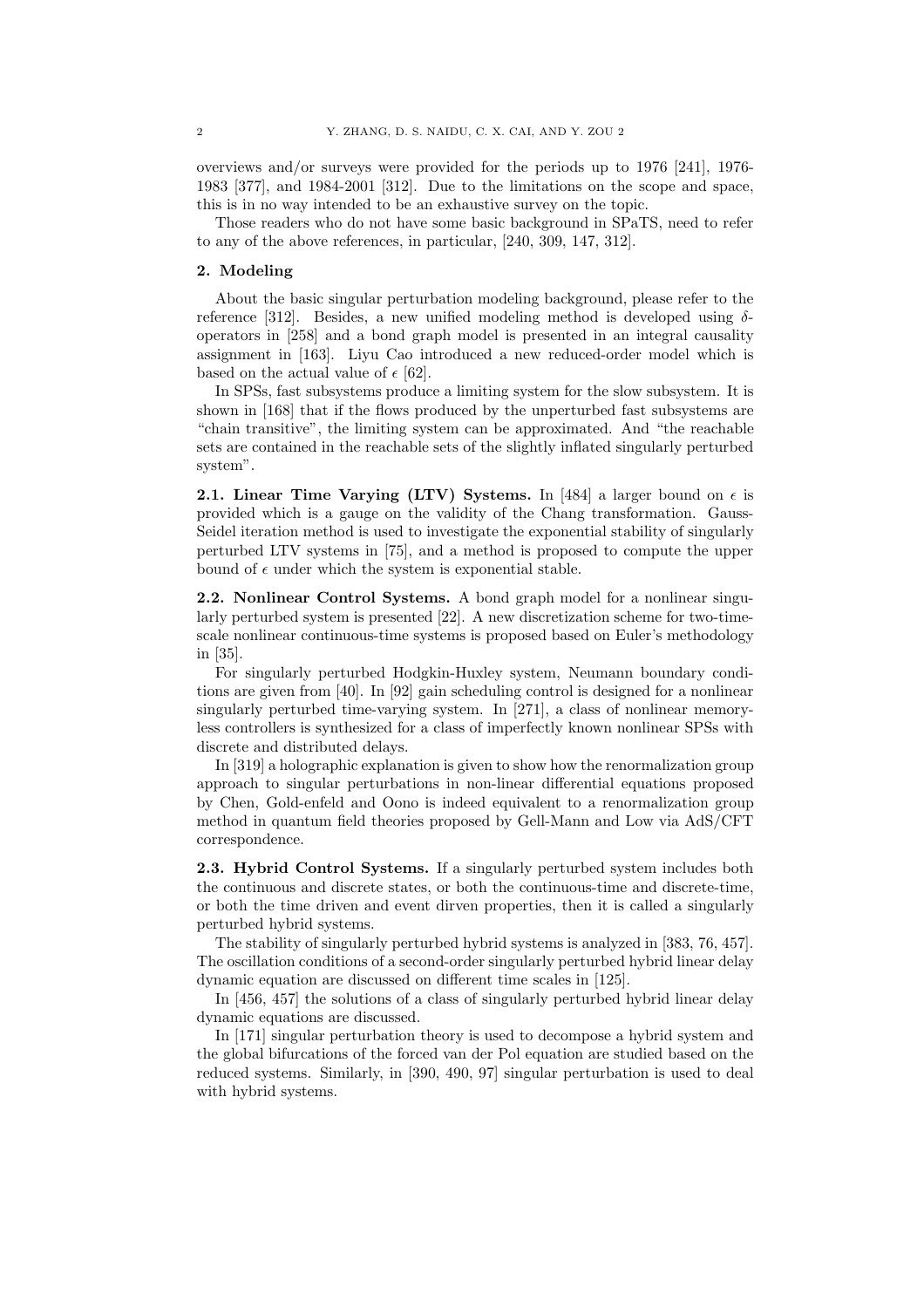Also, see [489, 259] for further results on this topic.

## 3. Boundary Value Problem (BVP)

Boundary value problem of SPSs has attained much attention because one of the boundary conditions has to be sacrificed in the process of degeneration.

A survey [247] presents computational techniques for solving singularly perturbed BVP developed by numerous researchers between 2000 and 2005. Also see [437, 208, 362, 177] for some more results regarding numerical algorithms of solving BVPs.

New approaches are developed to find solutions of singularly perturbed BVP [50, 296, 295, 371, 363, 11, 197]. A Dirichlet problem is studied for a singularly perturbed parabolic reaction-diffusion equation in [403, 404].

In [203, 205, 200] difference schemes for singularly perturbed two point BVP are derived using spline in compression on non-uniform mesh.

Methods for solving reaction-diffusion singularly perturbed BVPs are studied in [250, 449]. In [49] for a singularly perturbed reaction-diffusion problem, the well known apriori Bakhvalov and Shishkin meshes are compared with the adaptive mesh based on the aposteriori dual error estimators.

The proof of the existence of a positive solution of singular discrete third-order BVP with mixed boundary conditions is given in [108]. For some singular perturbation problems which consist of the fourth order differential equations in [386], sufficient conditions are obtained such that the boundary layer can be ignored.

Also see [207, 24, 293, 360, 508] for more works on linear singularly perturbed BVP.

In [51, 53, 59, 246, 106, 66], methods to solve non-linear BVPs are studied and the solutions are analyzed.

A rationalization of the singularly perturbed continuous system of single and multiple time delays is presented by setting a delay coefficient in [397].

The author of [352] obtained an upper bound, in the spirit of  $\Gamma$  lim sup, by multidimensional profiles, for some classes of singular perturbation problems.

#### 4. Time Scale Analysis

In [113], necessary and sufficient conditions for the existence of uniform exponential stability are derived of LTI systems on arbitrary time scales. In [382] a novel time-frequency method to analyze the phase-locked loops is presented. Singular perturbation method is used for diagnosability of linear two-time scale systems in [162] and reduction of the order of unstable linear time invariant systems is done in [467].

In [188], considering a class of second order nonlinear dynamic equations on time scales, a condition is developed that ensures the existence and uniqueness of solutions.

Also see [353, 337, 346] for works on two-time-scale discrete-time systems.

Further, for multiparameter (multi-time-scale) deterministic and stochastic systems, we decompose a full-order system with several small parameters into one loworder slow subsystem and several low-order fast subsystems. See [33, 290, 354, 44] for recent results on multi-time-scale method.

Multi-time-scale method is applied to the network of livestock movements and the dynamics of diseases [214], fractal dynamics in physiology [161], a small set of plant, animal, and abiotic processes structure ecosystems [181].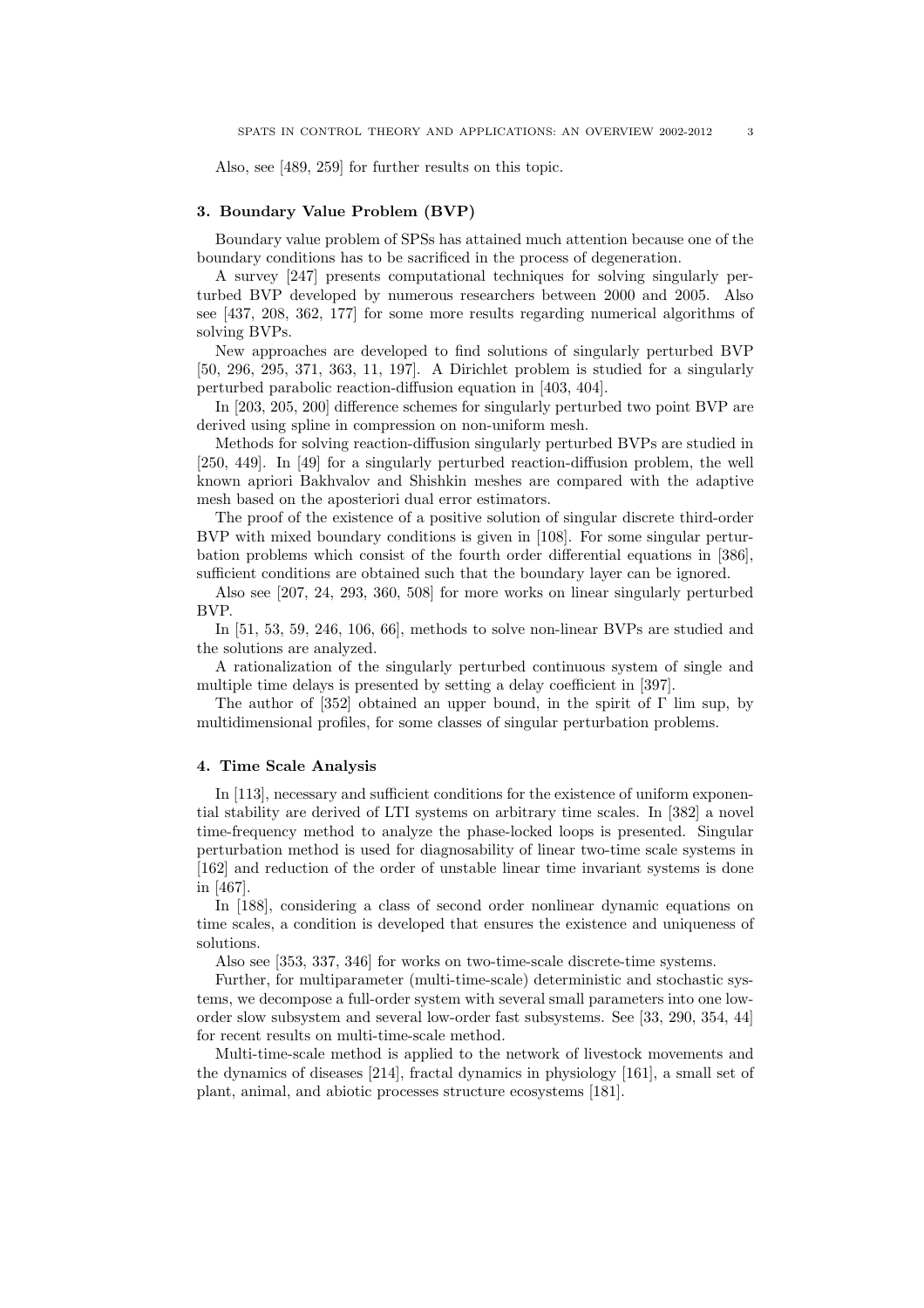#### 5. Stability Analysis

5.1. Stability Analysis of Linear Singularly Perturbed Systems. The stability and stabilization problems of continuous-time linear SPSs are studied in [133, 47, 172, 278]. For singularly perturbed Stokes problem, a new stabilized finite element method is developed in [81].

In [116] considering two-time scale systems, an explicit state-space solution of the robust stabilization problem is presented based on Riccati equations. Also the robust stability problem of uncertain two-time-scale systems is studied using a state transformation and Lyapunov theory in [393, 394].

And the authors of [510] studied global exponential stability of singularly perturbed descriptor systems with nonlinear perturbation using fixed-point principle and LMI. In [213] the exponential stability of SPS with both time delay and uncertainties is investigated. In [117] the asymptotic stability of the stability radius is described as  $\epsilon$  tends to zero. Considering impulsive SPSs under nonlinear perturbation, a sufficient condition that ensures robust exponential stability for sufficiently small  $\epsilon$  is derived in [77].

Stability bound problems are studied for multi-parameter singularly perturbed time-delay systems [91], linear SPSs [63], discrete multiple time-delay SPSs [89], SPSs with nonlinear uncertainties [511], and nonstandard SPS with time-varying delay [425].

D-stability problem is studied for discrete-time singularly perturbed systems (DSPS) in [186] where a system is called D-stability if the poles of the system are within the specific disk  $D(a,r)$  centered at  $(a,0)$  with radius r, in which  $|a| + r < 1$ .

[279] and [173] are both about switched singularly perturbed systems. In [279] the relationship between the stability of subsystems and that of original system is studied for switched linear SPS. In addition, a state-feedback controller is designed. In [173], stability of the planar linear switched SPS is analyzed. Futher, stability of the switched linear DSPS is studied by Ivan Malloci in 2010 using LMIs and switched quadratic Lyapunov functions[280].

In [430], singularly perturbation theory is used to study the input-to-state stability (ISS) of general systems. Assuming the system can be separated to slow and fast subsystems, "the main results establish that if the boundary layer and averaged systems are ISS then the ISS bounds also hold for the actual system with an offset that converges to zero with the parameter that characterizes the separation of time-scales".

Singular perturbation approach is applied for time-domain assessment of the Phase Margin (PM) of an SISO LTI system, whose fast loop system is considered as a singular perturbation with a singular perturbation (time-scale separation) parameter  $\epsilon$  in [513]. A bijective relationship between the Singular Perturbation Margin (SPM)  $\epsilon_{max}$  and the PM of the nominal (slow) system is revealed as well as the phase of the fast system.

5.2. Stability Analysis of Nonlinear Singularly Perturbed Systems. Here, we review the SPaTS methodology as applicable to nonlinear systems and the related stability problems.

Robust regulation of a class of nonlinear SPS, is considered via nonlinear  $H_{\infty}$ approach in [10]. See [9, 347] for more results regarding robust stability of nonlinear SPSs.

Exponential stability condition of nonlinear SPS with uncertainties which has upper norm bounds for enough small  $\epsilon$  is developed and a stabilizing controller is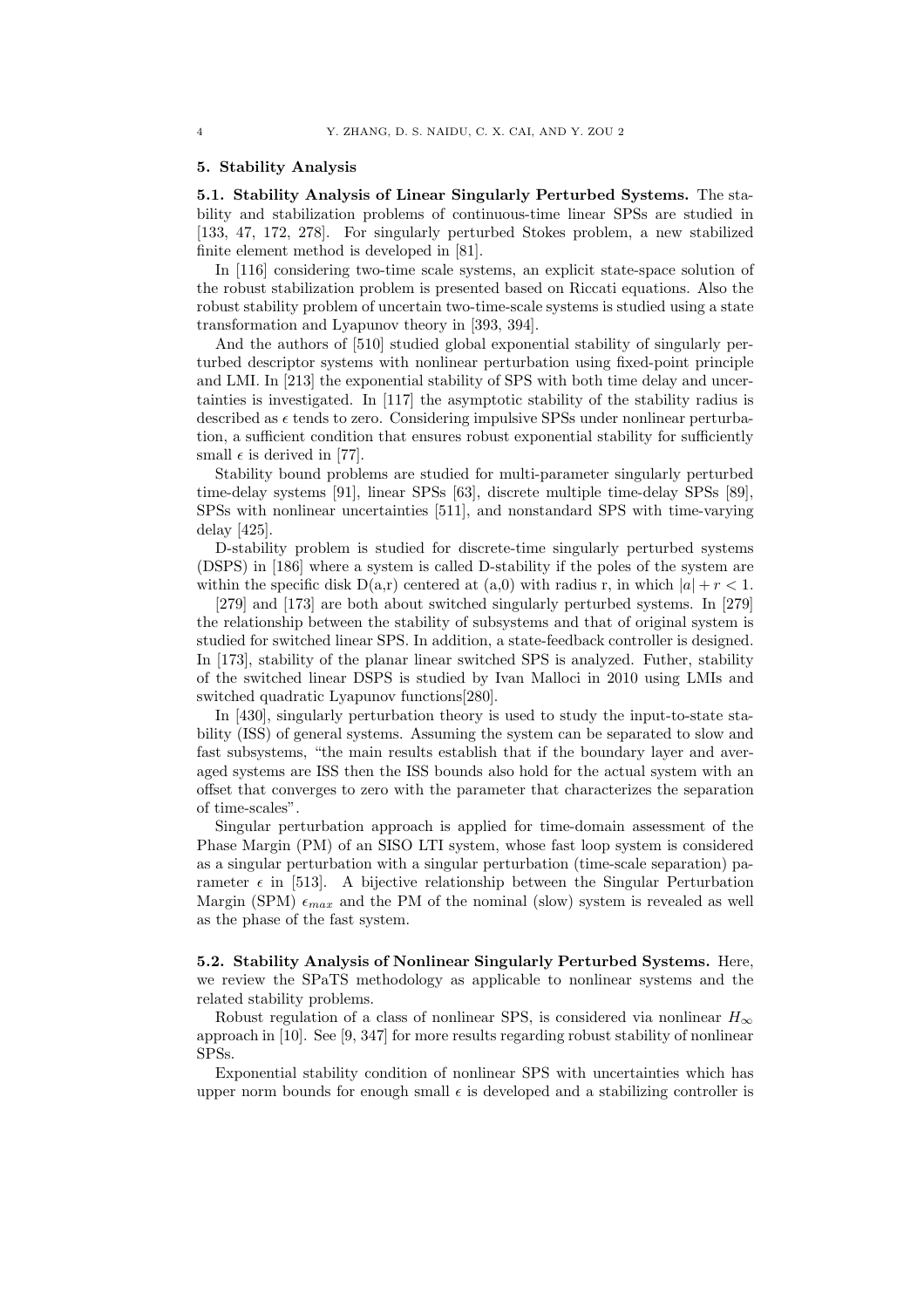proposed in [414]. Also exponentially stability of non-standard nonlinear SPSs is studied in [93, 345].

Using singular perturbation theory, sufficient conditions of the global asymptotic stability of a class of scalar nonlinear difference equations is given [192]. The absolute stability problem for Lur'e SPS with multiple nonlinearities is studied in [478, 479].

A new concept of mesh stability is proposed for a class of interconnected nonlinear systems in [344] and a set of sufficient conditions of mesh stability are derived. Two different definitions of semiglobal practical external stability are discussed in [12].

Also see [389, 427, 375, 71] for more related works on stability of nonlinear SPSs.

Besides stability problem, more properties of nonlinear SPSs are analyzed during 2002-2012. In [42] an averaged system is constructed to approximate the slow dynamics of a two time scale nonlinear stochastic control system and the approximation is shown valid. Similarly, in [143] an averaging technique is developed.

The limit occupational measures set is presented in terms of the vector function defining the system's dynamics in [142]. In [202] an exponentially fitted difference scheme using cubic splines for a singularly perturbed ordinary differential equation is derived.

The proof of the existence of critical points with semi-stiff boundary conditions for singular perturbation problems in simply connected planar domains is given in [256]. 'Two-stages' strategy used with singular perturbations is extended to compute a balancing form of nonlinear singularly perturbed system in [110, 112].

In [15, 159, 166, 157], order reduction approaches to singularly perturbed nonlinear systems are presented.

And about the solutions of the nonlinear SPS, the conditions of existence are presented in [464, 52, 218], estimate solutions are developed in [448].

Singular Perturbation Margin (SPM) is proposed in term of  $\epsilon$  in [485]. The SPM relationship between LTI and NLTI systems at the equilibrium is presented. In [286] a new concept of the point-wise eigenvalues and eigenvectors are defined and exploited "as an indicator of the local rate of change of the state of a nonlinear system".

The problem of passivity and passification for a class of nonlinear SPSs is studied via neural network in [465]. The upper bound of perturbation parameter can be obtained by solving algebra inequalities, and the proposed controller can make the singularly perturbed nonlinear system passive. Compared with [465], time-varying delays and polytopic uncertainties are added to the singularly perturbed nonlinear systems in [466]. And the results are generalized.

In [303], singular perturbation technique is used to deal with nonminimum-phase multiple-input-multiple-output (MIMO) nonlinear systems. In order to design oscillation controller in non-linear systems, singular perturbation method is used to analyze the stability of high order systems [61].

## 6. Observers

In [160] observability of singularly perturbed linear time-dependent differential systems with distributed time-delays in state variables is studied. A new recursive algorithm for solving the multiparameter algebraic Riccati equations to obtain the optimal Kalman filter for multiparameter SPS is developed in [300].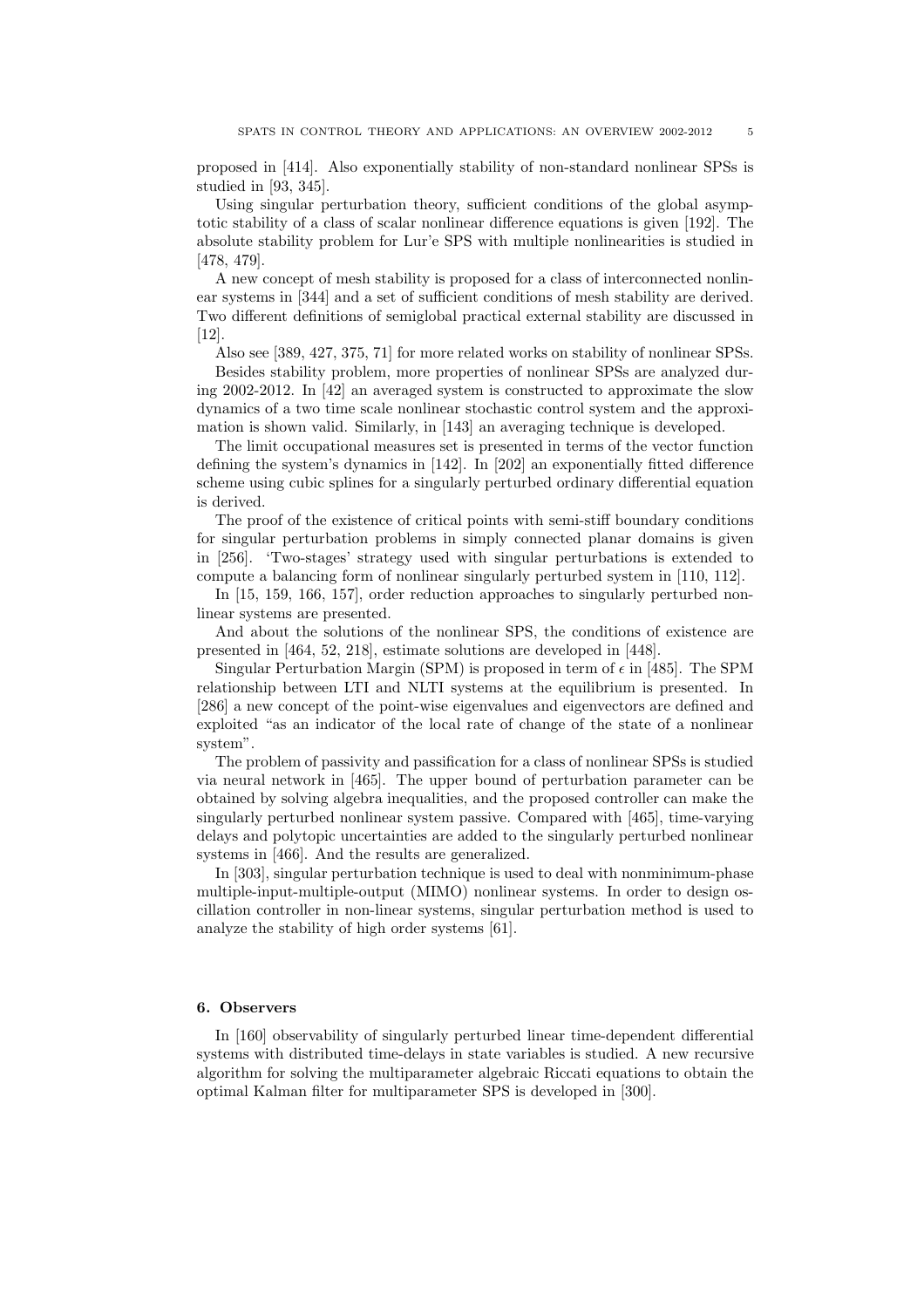Singular perturbation theory is used to study the well posedness of observerbased fault detection filters in [334], observer design for second order mechanical systems [109], and sliding mode observer design [291].

See [470, 165] for more works related to observers of SPSs.

#### 7. SPaTS in Optimal Control

7.1. Open-Loop Optimal Control. Hiroaki Mukaidani revised Kleinman algorithm based on Newton-Kantorovich theorem to solve algebraic Riccati equation of SPSs, and its quadratic convergence property is proved [257]. In [486], singular perturbation method is used to get a reduced system based on which optimal poles are found.

Optimal control problems are studied for discrete-time and continuous-time SPSs in [123, 58, 376, 101]. [145] is a view on optimal control of linear SPSs and applications.

7.2. Closed-Loop Optimal Control. The closed-loop optimal control has some very elegant results for singularly perturbed systems.

See [153] for study on LQ (linear quadratic) decentralized pole location for SPS, and composite LQ control for SPSs [263].

In SPS, "the variational limit, as the ratio of time scales grows, is best depicted as a trajectory in a probability measures space". In [16], the variational limit in the form of the Pontryag in Maximum Principle is presented. Also its relationship with the Maximum Principle of the system is discussed.

See [400, 14, 304, 219, 379, 487, 355, 327] for more works on closed-loop optimal control problems of different kinds of linear continuous-time SPSs.

A generalized approach from continuous time system to discrete systems of designing a state feedback controller to get a specified insensitivity of the closed-loop trajectory by the singularly perturbed unified system is developed in [401] and necessary conditions for optimality are derived.

Also, in [36, 231, 25] optimal control for Discrete Singularly Perturbed Systems (DSPSs) is studied.

In [299, 301], "the linear quadratic Nash games for infinite horizon multiparameter SPS with uncertain singular perturbation parameters are discussed". Based on successive approximation, a construction of high-order approximations to a strategy that guarantees a desired performance level is presented, which improves the cost performance.

## 8. Other Control Problems

8.1. Robust Control problems. The robust control is studied for SPSs with nonlinear uncertainties in [493], with delay in [469]. The time-delay effect on the robust stabilization of an uncertain SPS via a networked feedback is presented when the time delay is smaller than the sampling time in [459].

Grammel considered the nonlinear SPS with small time delays in the slow variables in [167], and sufficient conditions of exponential stability of the slow subsystem being robust is established using averages of the fast variables.

The author of [70] presented a three-time-scale redesign which stabilizes nonlinear systems with input uncertainties and recovers the nominal closed loop trajectories. This is achieved by designing a high filter which estimates the uncertainty over a fast time scale, and then forcing them to converge to the nominal input manifold by another set of fast filters.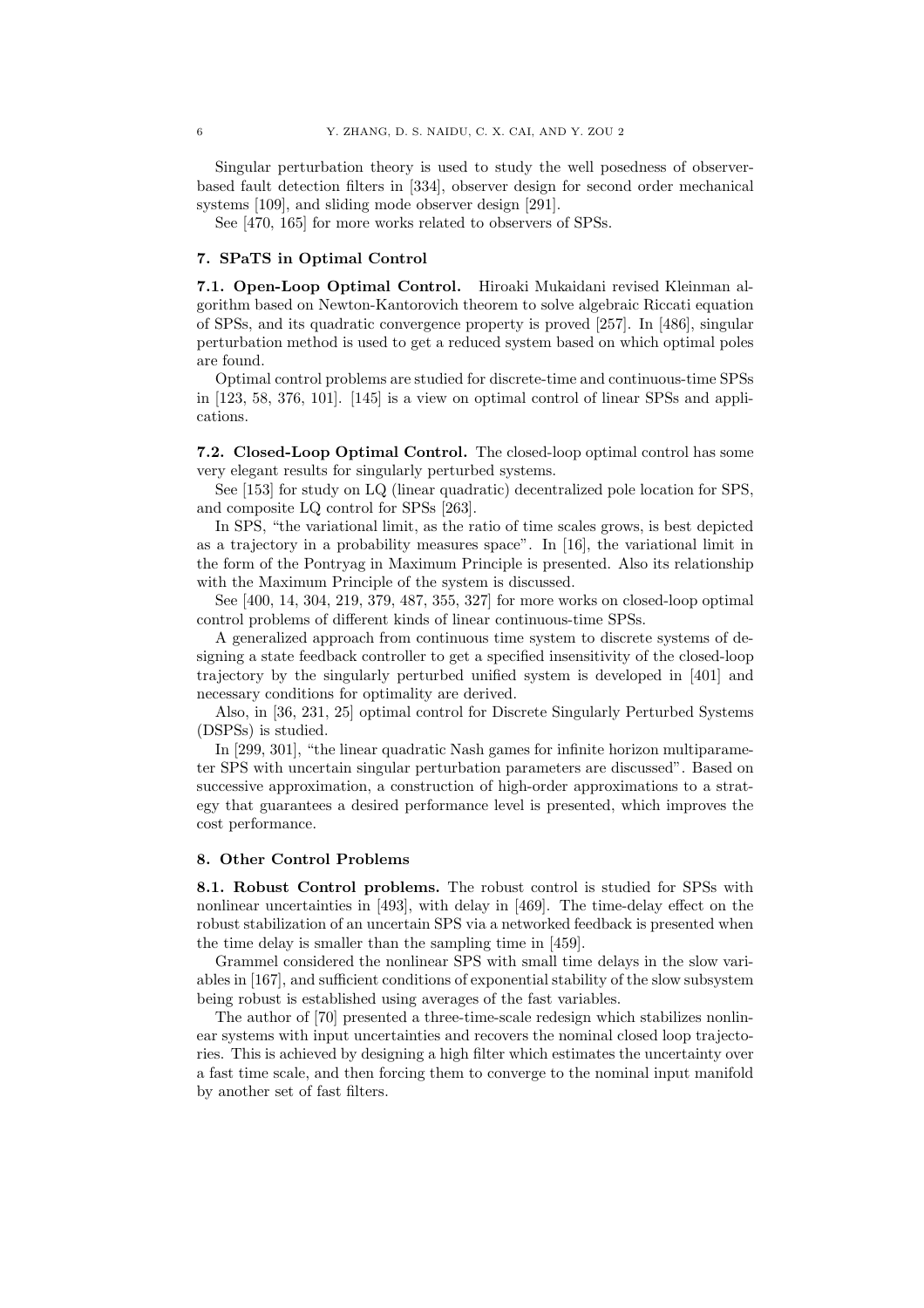8.2. Fuzzy Control Problems. In [499], delta operator is used to construct a fuzzy singular perturbed unified model which applies to both continuous-time domain and discrete-time domain and the robust control is presented for the proposed model framework. Singular perturbation technique is used for order reduction of linear complex systems described by TSK fuzzy models in [46].

In [185], a robust fuzzy controller is designed for nonlinear multiple time-delay SPSs and in [18] an  $H_{\infty}$  fuzzy controller is designed for a class of nonlinear SPSs, which can be used for both standard and unstandard nonlinear SPSs.

Similar results exist for nonlinear singularly perturbed Takagi-Sugeno (TS) fuzzy models, designing fuzzy  $H_{\infty}$  filter,  $H_{\infty}$  output feedback controller and composite fuzzy controllers in [17, 21, 20, 19, 261, 323].

Also see [124] for a fuzzy logic algorithm to optimize sliding surface parameter. In [273] based on the stability analysis of both continuous-time and discrete-time fuzzy SPS, stabilizing feedback controllers are designed separately.

A novel high gain observer-based decentralised indirect adaptive fuzzy controller is developed for a class of uncertain affine large-scale nonlinear systems in [187]. Multi-objective control which consists of  $H_{\infty}$  control, pole placement and singular perturbation bound design for T-S fuzzy SPS is presented in [480]. Also in [498] the decentralized multi-objective robust control problem is discussed for interconnected fuzzy singular perturbed model (FSPM) with multiple perturbation parameters.

#### 8.3. Network Control Problems.

For some results on the topic of network control problems, see [27, 305, 372, 276] for singular perturbation theory applications in network systems.

A two-time-scale plant is analyzed in [494] whose sensor is connected to a linear controller/actuator via a network.

In addition, the model-based networked control is studied in [496, 458] for SPS and SPS with uncertainties. The neural network-based control and observer design for a class of nonlinear SPSs are studied with guaranteed  $H_{\infty}$  control performance in [269].

**8.4.**  $H_{\infty}/H_2$  control problems. New methods are presented to solve the  $H_2/H_{\infty}$ control problems for continuous-time SPS in [302, 128].

Also,  $H_{\infty}$  controllers are designed using different approaches for multiparameter SPSs, SPS with norm-bounded uncertainties, nonlinear SPS of TS fuzzy model, and uncertain SPS in [477, 431, 134, 135, 482, 270].

Robust multi-objective  $H_{\infty}$  control is studied for linear two-time scale systems in which fast dynamics are assumed of norm-boundedness in [220].  $H_{\infty}$  control is studied using singular perturbation theory for inclusion nonlinear systems in [294].

For standard DSPS with polytopic uncertainties, state feedback  $H_{\infty}$  controller is designed by using LMI in two ways in [114]. In [105] a mixed  $H_2/H_{\infty}$  linear state variable feedback suboptimal controller is designed for a DSPS based on reduced order slow and fast subsystems. See [115, 272] for more results regarding to  $H_{\infty}$ control problem of DSPS.

See [170, 483] for more works on  $H_{\infty}/H_2$  control and SPaTS.

8.5. Other Control Problems. For two-time-scale systems, an approximate controller is designed in [398], ergodic control is considered in [43].

Considering linear SPS with time-delay in [88], reduced subsystems are obtained via singular perturbation techniques and the relationship of controller and observer design between the original and the subsystems obtained is presented.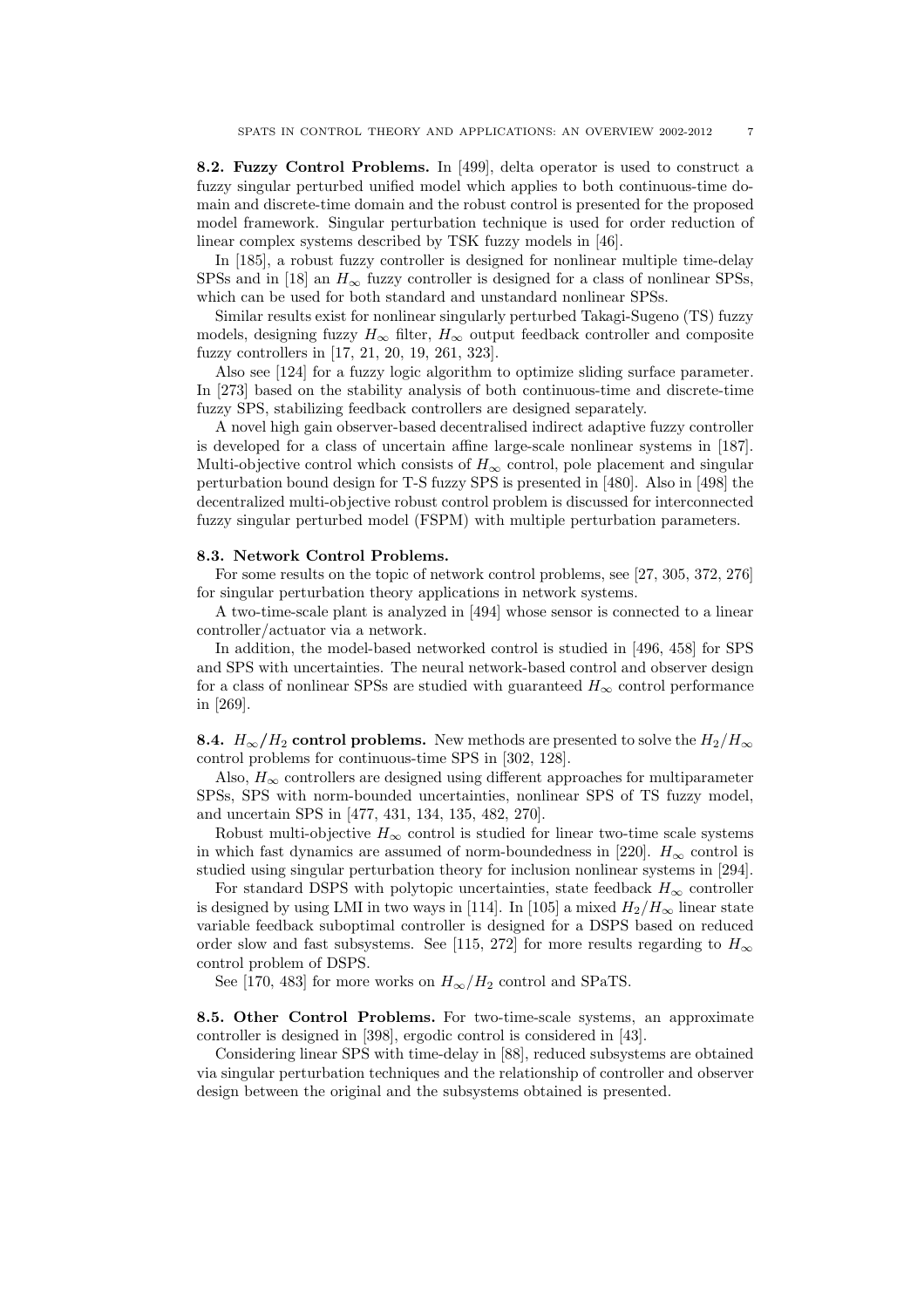In [154] composite and reduced input bounded controller are designed for linear SPS and constructive geometric conditions are proposed to drive a stabilizing controller in both composite and reduced contexts. For a class of interconnected SPSs in [335], a controller is designed that reduces the trajectory sensitivity to small feedback delays using the singular perturbation and sensitivity theories.

Also, sliding-mode control is studied of SPSs in [152, 139, 3]. Observer-based feedback controller is designed for continuous-time SPS in [267].

Besides, guaranteed cost control, composite control, passivity-based control, adaptive control, switched output feedback control, admissible control, and variable structure control are studied for different kinds of SPSs in [264, 504, 90, 151, 497, 268, 5, 495, 41, 329].

Singular perturbation theory is applied to other control problems. See [211, 381, 190, 399, 415, 333, 328, 136, 176] for applications of singular perturbation approach to study dynamical feedback control, observer-based control, high-gain feedback control, variable structure control, indirect adaptive control, sliding mode control, cost control, and tracking control problems for various systems.

Singular perturbation theory is used to derive the structure of controllability and observability energy functions of bilinear SPS in [111].

About the control problem of nonlinear SPSs, fault tolerant control, optimal control, closed-loop composite control, PI control, feedback control, PID control, adaptive control, and tracking control are studied in [512, 232, 233, 452, 500, 501, 502, 406, 407] respectively. Model predictive control problem is studied in [79, 78, 468, 331].

## 9. Numerical Algorithm for SPSs

Because of the stiffness and high order property of the SPSs, it is difficult to get the analytical solutions for singularly perturbed equations, therefore numerical algorithms are developed and applied to SPSs.

Computational algorithms are developed to solve self-adjoint singularly perturbed BVPs in [29, 221]. Please refer to [436, 82, 392, 4, 34, 342, 503] for more results about numerical algorithms to solve singularly perturbed BVPs.

The author of [378] described numerical methods for solving stiff initial-value problems (IVP) using one-step schemes of exponential type.

A computational algorithm is developed to get the solution of a singularly perturbed differential-difference equation with turning points which can result in boundary or interior layer in [359]. In [104, 102, 103], an efficient numerical scheme is proposed to solve SPSs of Robin type reaction-diffusion problems.

More algebraic and numerical approaches are presented to get the solutions of singular perturbation problems in [201, 429, 175, 199, 210, 298, 507].

Nonstandard finite difference method is introduced to solve the singularly perturbed differential equations by [349]. Works [248, 249] present a survey of the most effective computational techniques for solving singularly perturbed partial differential equations. A computational method is presented for solving singularly perturbed delay differential equations with negative shift whose solution has boundary layer [129].

The Benoit's theorem is extended in [158] for the generic existence of solutions of SPSs of dimension three with one fast variable to those of dimension four. For a singularly perturbed nonlinear Robin problem in a periodically perforated domain,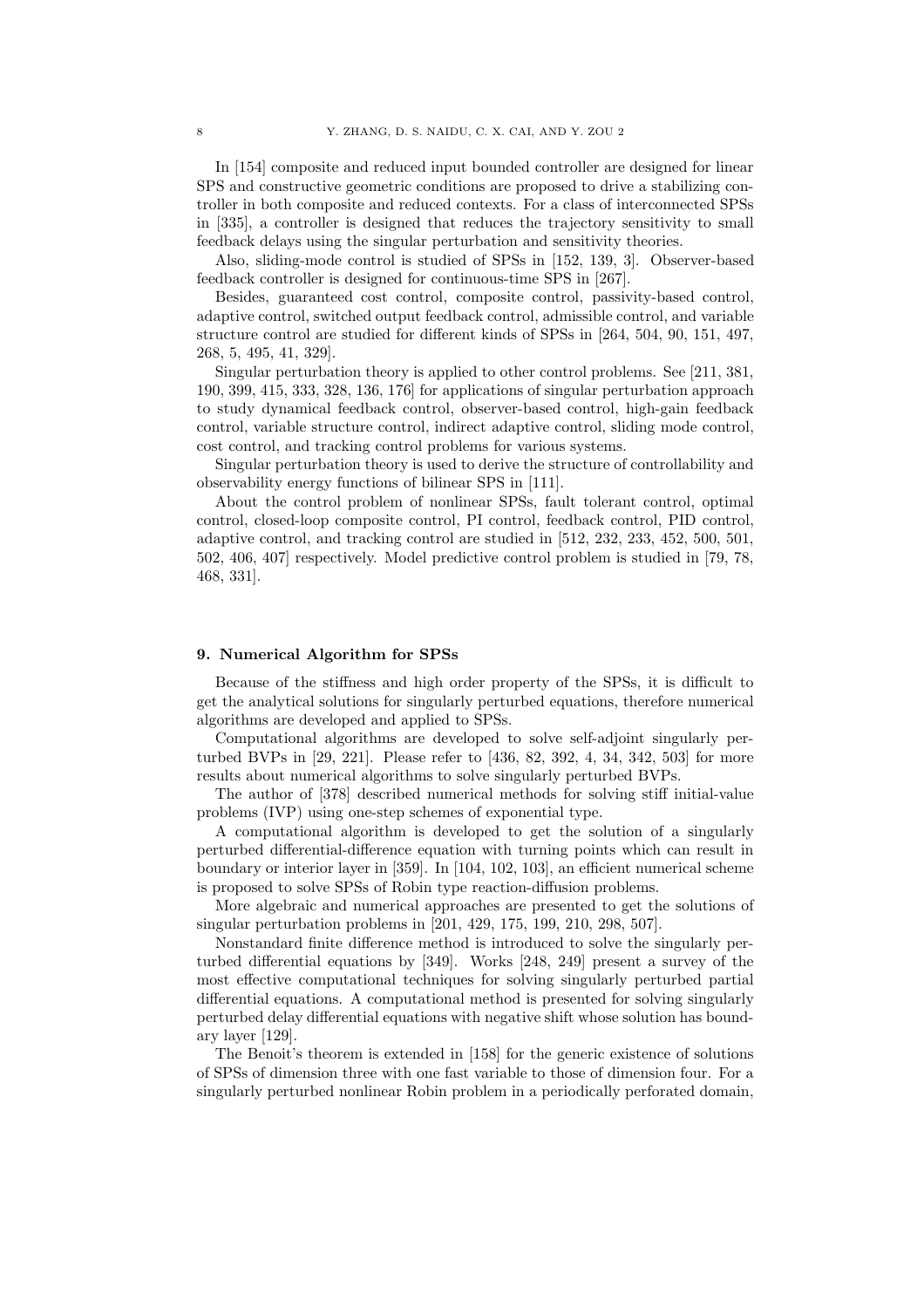[107] proved the existence of a family of solutions for  $\epsilon$  sufficiently small. Considering the Helmholtz equation,  $\epsilon^2 u_x x - u = f(x)$  where  $\epsilon$  is small, two methods are developed to get the solution in [48].

9.1. Asymptotic Approximation for Solutions of SPSs. Via numerical methods, we obtain the asymptotic approximations to give the qualitative behavior of the solutions. The details of obtaining the approximated solutions are given in [463, 441, 309].

The asymptotic expression of a kind of vector singularly perturbed delay-differential equations in [451] is constructed and the uniform validity of asymptotic solution is also proved. Asymptotic approximations of the solutions for different classes of SPSs are also obtained in [471, 287, 184].

In [252], asymptotic expansion of solutions of optimal control problems for singularly perturbed systems (SPS) are constructed. For Markov random process, asymptotic expansions and probability distributions are studied using SPaTS theory in [6, 326, 491].

Also explicit bounds on the convergence rate of the trajectories to the slow manifold and on the asymptotic error between the trajectories of the SPS and those of the reduced system are obtained in [444, 445].

#### 10. Applications

10.1. Aerospace. The theory of SPaTS has its roots in fluid dynamics and naturally found its wide applications in the area of aerospace systems. See a survey [361] on applications of SPaTS on aerospace.

See [422, 357, 285] for applications of singular perturbation to digital flight control systems.

For two-time-scale aircraft dynamics systems, see interesting applications of SPaTS in [164, 398]. Singular perturbation approach is utilized to aircraft systems in [473, 127] for multi-time-scale decomposition.

In [45], considering a class of nonlinear systems actuated by actuators whose actuator dynamics are assumed fast, baseline controller is designed. Singular perturbation is applied to show that the closed loop system achieves the control objective.

A postbuckling analysis is presented for nano-composite cylindrical shells reinforced by single-walled carbon nano-tubes subjected to combined axial and radial mechanical loads in thermal environment in [396], and a boundary layer theory and associated singular perturbation technique are employed to determine the buckling loads and postbuckling equilibrium paths.

Also, see [183, 118, 358] for applications of singular perturbation and time-scale methodologies to missile systems.

## 10.2. Mechanical Systems.

Another interesting area of the application of SPaTS is mechanical dynamics and control

For a multi-link flexible robot with uncertainties, an improved composite controller is designed based on singular perturbation theory in [86]. In [380] a new control strategy for flexible-joint manipulators with joint friction is proposed. The proposed controller includes two main components: a friction compensating torque, and a composite controller torque which is designed using singular perturbation theory.

Also see [84, 99, 341, 266, 348, 100, 274, 428, 424, 64, 423, 265, 85, 405, 395, 435] for more results about applications of SPaTS to flexible robots.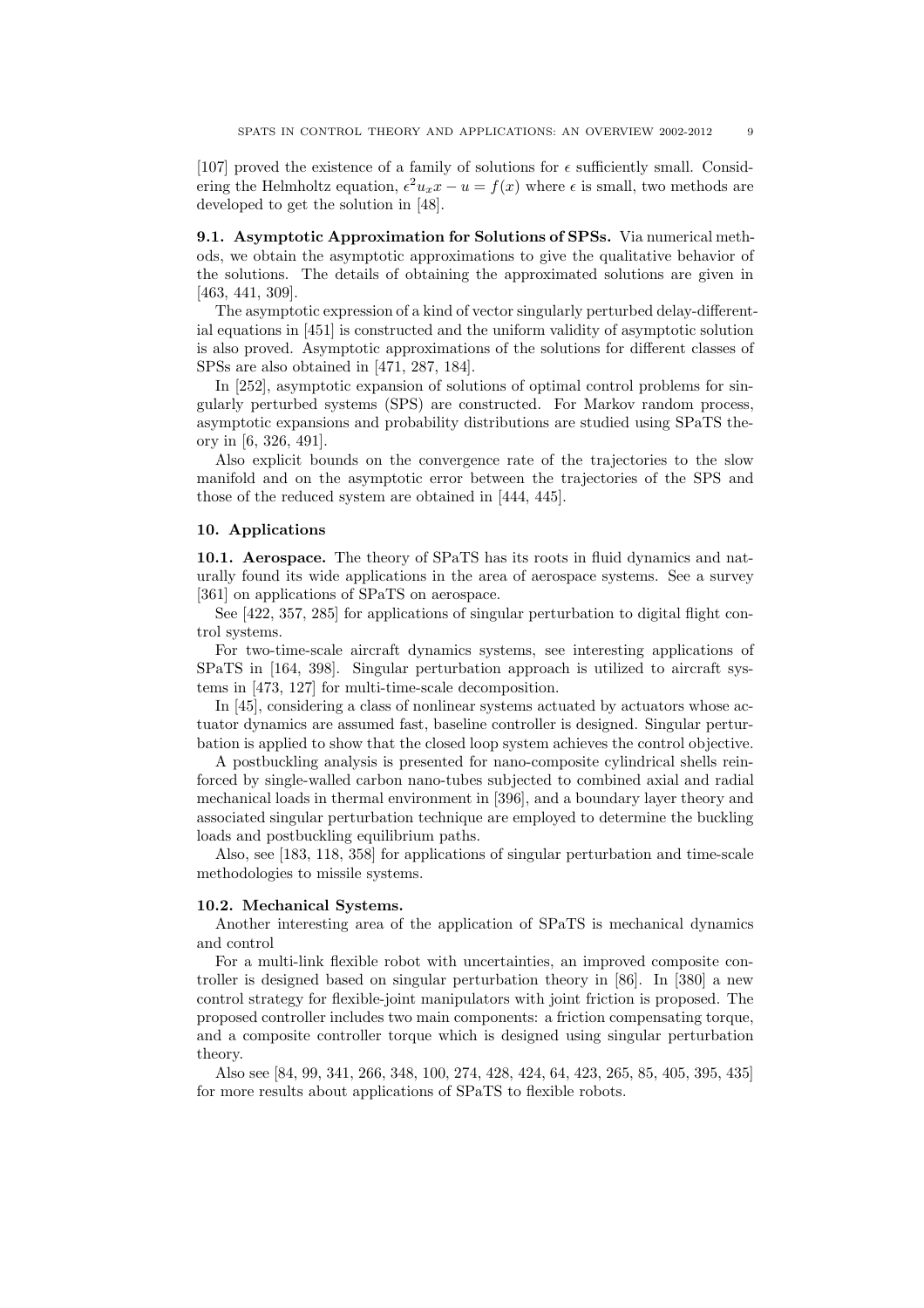See [69, 283, 453, 150] for more results of SPaTS on other kinds of robots.

In [98, 462, 461], closed kinematic chains (CKC) are modeled as singular perturbation systems and the properties of validity domain, error characterization and stability are analyzed.

In [130] results on partial stability of the differential form of speed-gradient control for SPS are generalized to the case of speed-gradient control in finite form.

Based on singular perturbation techniques, direct torque control (DTC) is derived in [417] and a link between DTC and feedback linearization is presented. "An explicit relationship between DTC performance and machine characteristics has been revealed", which can be used to improve DTC performance by designing an induction motor.

In [460] the singular perturbation formulation is compared to control based on input-output linearization (IOL) and advantages and disadvantages of each method are described.

Traveling wave solutions of viscous conservation laws are studied in [1]. The eigenvalue problem corresponding to the linearization around a viscous shock wave is viewed as a singularly perturbed problem, and geometric singular perturbation theory is used for the analysis of the Evans function. And the Gardnerand Zumbrun results about the first derivative of the Evans function are proved at the origin.

A new coning correction algorithm, based on the singular perturbation technique, is proposed for the attitude update computation with non-ideal angular rate information [141]. Singular perturbation theory is applied to show that the Boltzmann C Enskog equation results in the Navier C Stokes equation for incompressible fluids together with two different Boussinesq relations and temperature fluctuation equations in [193] and the proof of a rigorous result is given in [194].

In addition to the above applications, singular perturbation theory is also applied to air-conditioning systems [364], an axially moving cable with large sag [368], a four-wheeled steering and four-wheeled drive vehicle [351], early detection systems with multiple-bottleneck links [462], harmonic drive systems [149], pneumatic vibration isolators [174], the voice coil motor [343], hypersonic vehicles [307], hydraulic systems citeLongke-Wang-et-al2012, a flexible beam used in underwater exploration [308], infinite-dimensional mechanics of fluids and plasmas [492], dual-loop exhaust gas recirculation air-path systems [476], underactuated biped robots [87], hydrostatic drive or cylinder [281], single-axis rate gyro [74], bimolecular association mechanism [132], 2D thermal convection loop [443], and so on.

10.3. Electrical and Electronic Circuits and Systems. It is common to neglect dynamic saliency in synchronous machines of power systems [275]. This paper [80] is a summary which tells how to model power systems using singular perturbation approach, and neglect the fast dynamics to get a simplified power system model. The error associated with neglecting dynamic saliency is eliminated by inserting a singular perturbation into the machine model [350].

In [434, 420, 418, 419] singularly perturbation method is used for synchronous generator systems to sliding mode control. In [262], a doubly-fed induction generator is considered to design a controller based on multi-time scale theory.

For singularly perturbed relay systems [138, 137], a theorem about existence and stability of the periodic solutions is proved and an algorithm of asymptotic representation for the periodic solutions is presented using boundary layer method.

Forced singular perturbations are proposed to reduce computations of multirate strapdown terrestrial navigation algorithm in [450]. The transmission problem is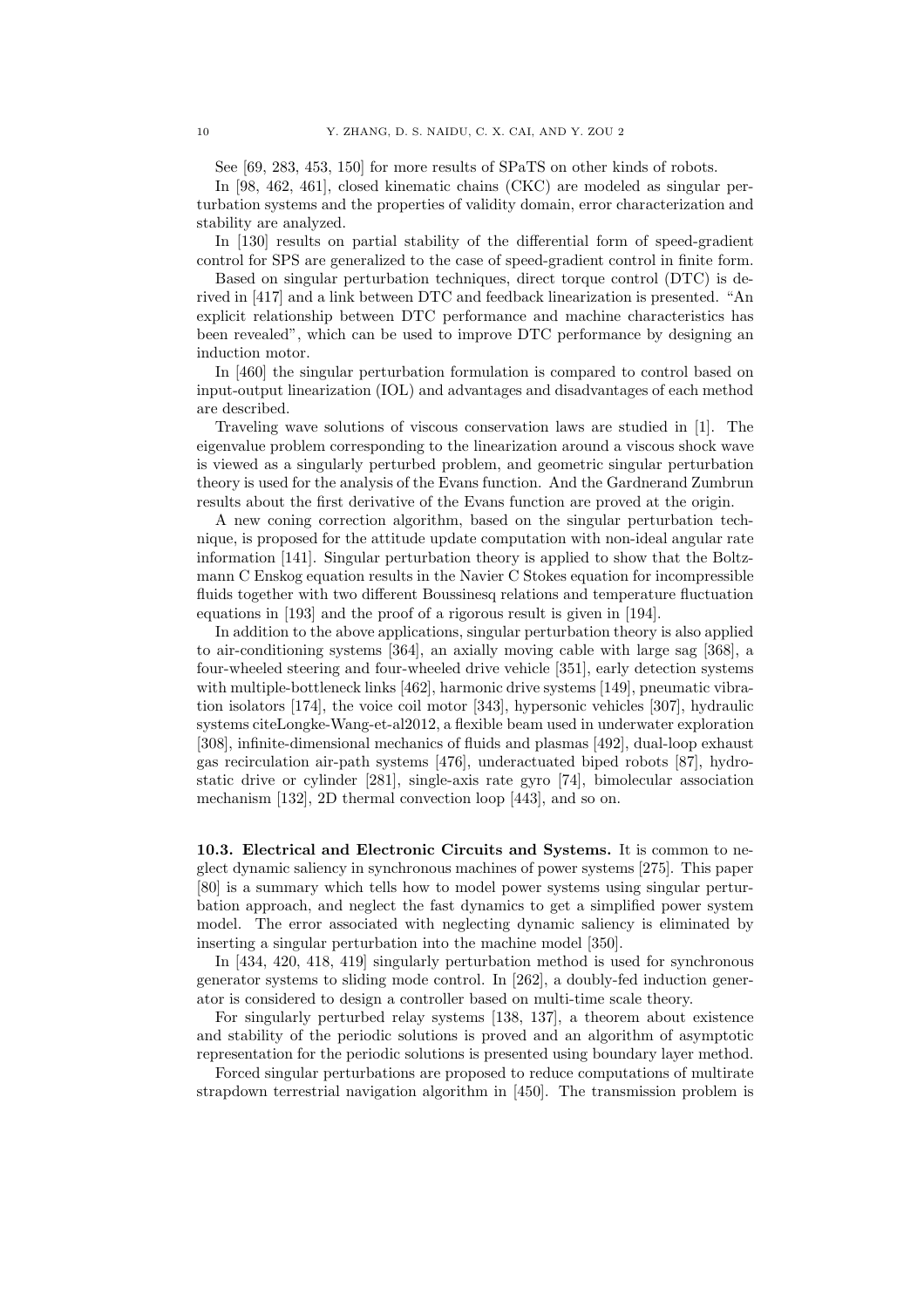studied for the system of piezoelectricity having piecewise constant coefficients in [216].

For a class of DC-DC power converters, current-mode control problem is studied in [8]. Singular perturbation is used to separate the fast and slow states of dc-dc converters systems in [234], and a relationship between inductance, capacitance, load resistance, and loss resistance is obtained from an analysis of an approximate model. Compared with [234], discrete-time analysis is added in [235].

The papers [324, 325] studied the singular perturbation analysis and synthesis of wind energy conversion systems. SPaTS theory is used to analyze wind energy conversion systems in [195] and time-scale method and MPC are combined to control wind energy conversion systems in [509].

Also, see [374, 366, 140] for more applications of SPaTS to wind power systems. For servomotor systems [506] a general PIV controller is taken into the original system, and the closed loop is decomposed to two subsystems using singular perturbation theory which stand for the position control loop and the high frequency RV dynamics, respectively.

Singular perturbation theory is used to design an observer of sliding mode type for the flux estimation of an induction machine in [332]. In order to provide insight into the connections between the different nodes of a power network, a method based on differential geometric control theory is obtained in [28]. In [179] circuit-averaging techniques are applied to simplify a lumped-parameter model of the cardiovascular system.

Considering the noncoherent digital delay lock loops on chip timing synchronisation in [178], the mean time to lose lock is calculated using diffusion approximation and the singular perturbation method. Loop bandwidth is optimized for the first order loop.

The stability of a large-scale power system is analyzed by Jacobian analysis based on singular perturbation in [472]. Considering the converter-interfaced wind turbines in [367], singular perturbation theory is used to decompose the system dynamics based on which a controller is designed to isolate wind-power fluctuations from the power grid.

In [454] a singularly perturbed model is developed for AIMD/RED systems with multiple bottlenecks and feedback delays, of which stability is analyzed. The delaydependent LMI conditions for the stability are established and it is proved that sufficiently small parameters exist to guarantee the asymptotic stability of the system considered above.

In [282] singular perturbation technique is applied to the permanent magnet synchronous machine (PMSM) system. Based on the decoupled subsystems, "the control speed and the  $I_d$  current are carried out by neuro-fuzzy regulators (AN-FIS)".

Based on the combination of PMSG and super sparse matrix converter, a novel Variable-speed wind energy generation scheme is developed for the wind energy conversion system in [488].

Emitter-coupled multivibrators are modeled and analyzed using the singular perturbation theory in [356]. A sampled-data strategy for a boundary control problem of a heat conduction system modeled as PDE is developed in [83]. Using singular perturbation theory, the reduced subsystems are presented.

Considering the power system model in [260], singular perturbation method is used to decompose the system into slow and fast subsystems and the relationship between the stability of reduced-order system and original system is analyzed.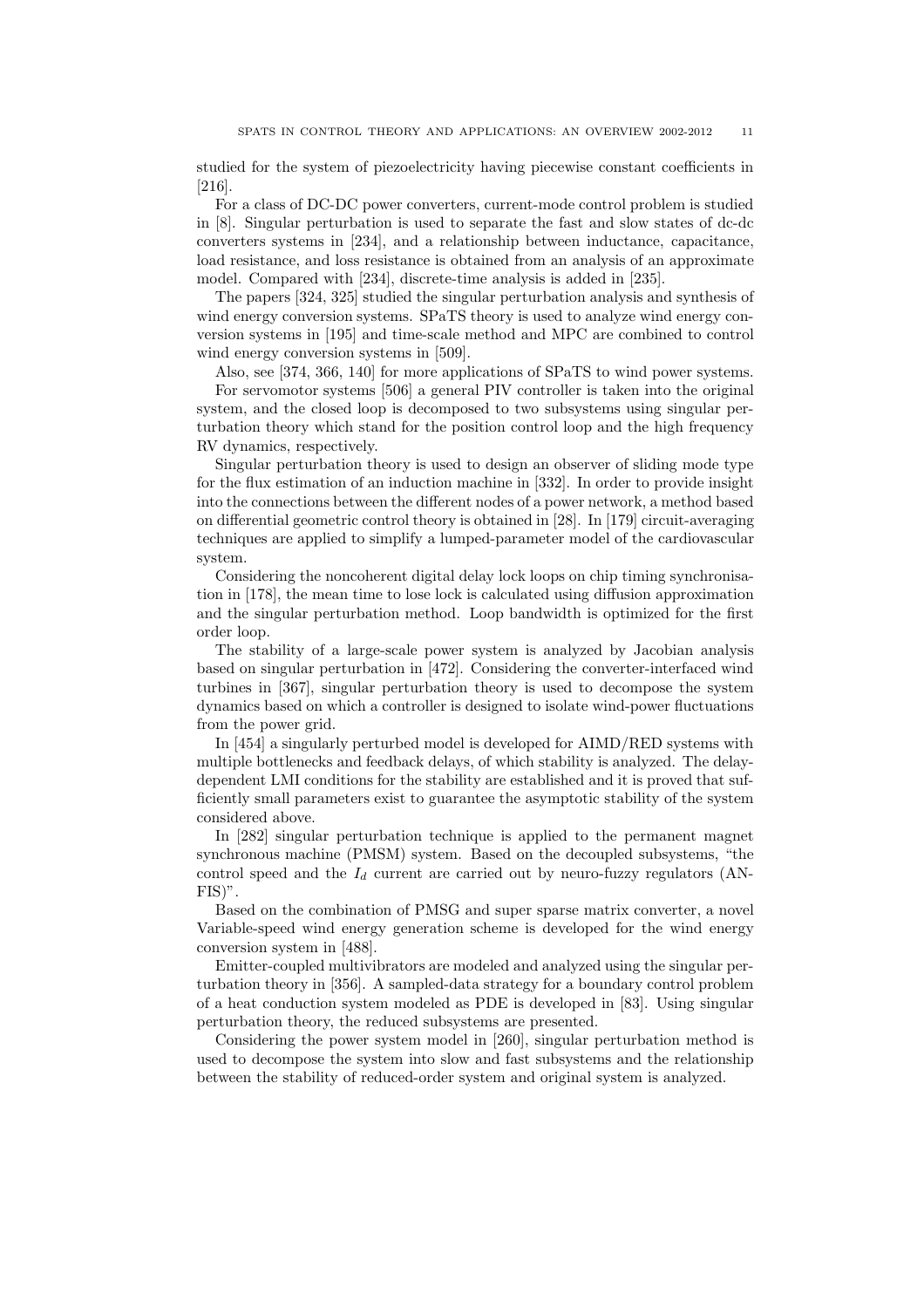In [474] a class of power systems with detailed excitation and power system stabiliser (PSS) controller is modeled as singular perturbation system. An LMI-based approach is developed to estimate the stability region. Considering multi-machine power systems with matched additive uncertainty and input multiplicative uncertainty in [72], several time-scale separation designs are used for robust stabilization and performance recovery.

A complementary controller is designed to improve power systems stability in [426] based on singular perturbation theory. Considering an oscillator model which is composed of a fast membrane potential dynamics and a slow recovery dynamics in [318], phase response curves (PRCs) for both the dynamics and plausibility of feedback inputs to the slow dynamics rather than the fast dynamics are shown using singular perturbation theory.

10.4. Chemical Reactions and Reactors. Two different reducing order methods are compared to singular perturbation method for chemical kinetics equations in [215]. And singular perturbation method is applied for model reduction of stiff chemical Langevin equations and chemical kinetics problems in [96] and [255]. Global Quasi-Linearization (GQL) method which is based on two-time-scale theory is presented for an automatic reduction of chemical kinetics models in [56].

Equations for the description of chemical reactions of dissociation and recombination are transformed into singularly perturbed equations in [148]. A new concept of critical simplification for chemical kinetics is proposed, which is valid in the presence of a dominant competitive reaction and critical phenomena in [475].

Singular perturbation method is used to analyze and synthetize the model of thermal explosion in a gas-droplets mixture [57], a chemical reactor and a feed effluent heat exchanger in [198].

Viewing the prompt jump approximation (PJA) of nuclear reactor dynamics as the zeroth-order approximation of an asymptotic expansion to SPS of ordinary differential equations, the equations describing its first-order approximation is derived [30].

Two-point linear controllers for binary distillation columns are designed based on singular perturbation theory in [65]. Considering a singularly perturbed convectiondiffusion equation with constant coefficients in a half plane, with Dirichlet boundary conditions [225], precise pointwise bounds for the derivatives of the solution are obtained.

10.5. Biology. Models describing the biotechnical process behaviour are usually high order and nonlinear with time-varying parameters. In [223], decomposition techniques based on singular perturbation analysis or batch phase analysis are used to simplify the model. Also, it is shown that the essential initial values can be effectively obtained from the data.

Considering a host-vector model for a disease without immunity in [373], the stability of the steady states using the contracting-convex-sets technique is studied and using the geometric singular perturbation method, existence of travelling wavesolutions is established.

The work of [505] shows that travelling wave solutions exist for a modified vectordisease model using the geometric singular perturbation theory. Models that incorporate local and individual interactions are introduced in [416]. In addition, epidemiological time scales are used to reduce the dimension of the model and singular perturbation methods are used to corroborate the results of time-scale approximations.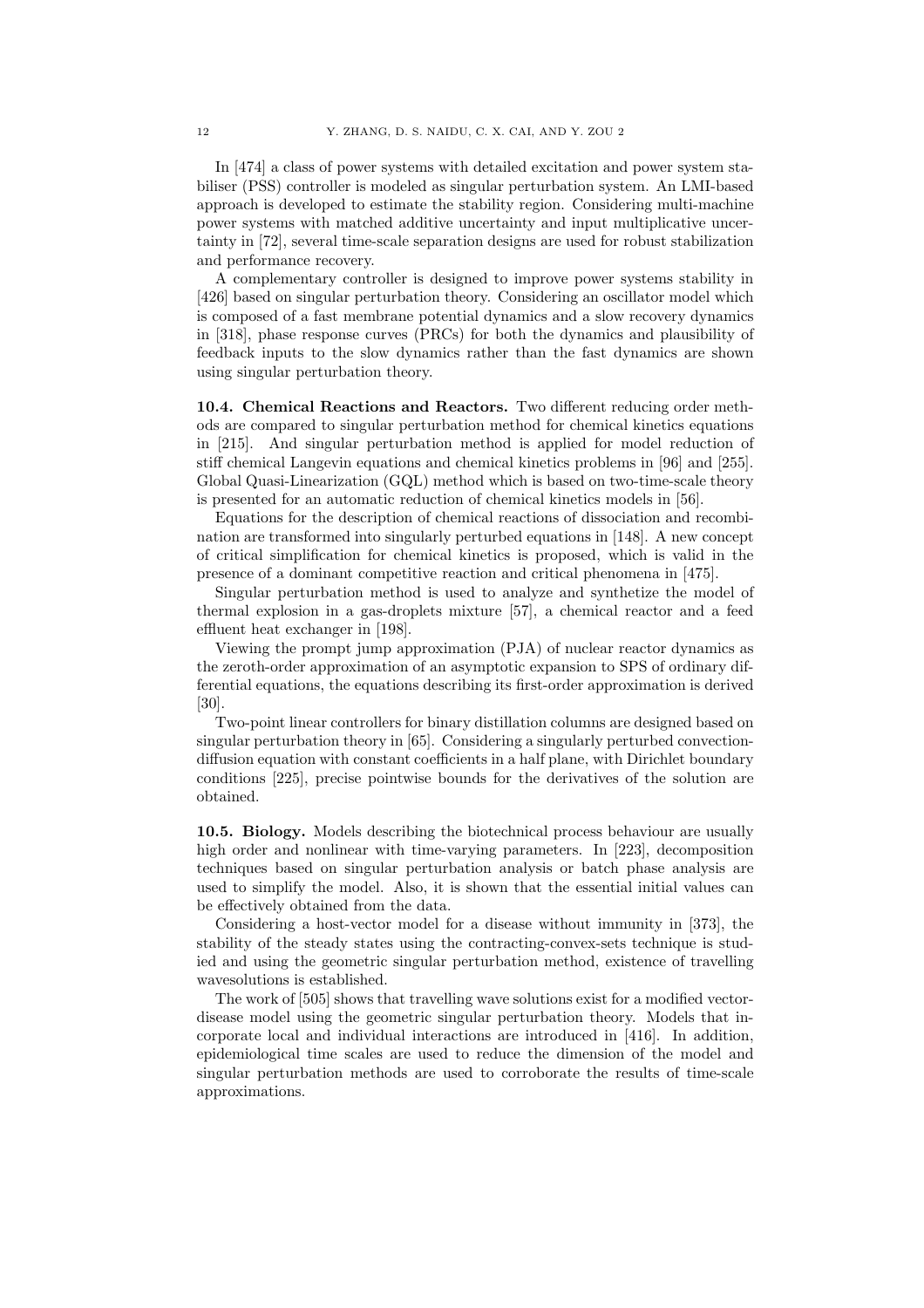In [365] a mathematical model is proposed for the differentiation of osteoblastic and osteoclastic populations in bone, based on the differential effects of PTH, and singular perturbation theory is used to analyze the highly diversified dynamics.

Considering the model describing the growth of microalgae, the authors of [67, 68] maximized the specific growth rate of microalgae by manipulating the irradiance using singular perturbation theory.

The topic of [391] focuses on the analysis of a nonlinear dynamical model of a class of bioprocesses, and in order to obtain reduced order models, the singular perturbations method and quasi-steady state assumption are used.

A novel ion channel biosensor is modeled in [297], and singular perturbation theory is used to designed an optimal input voltage to the biosensor to minimize the covariance of the estimation error.

A mechanism is proposed in bio-molecular systems to attenuate retroactivity in [196]. Using coodinating transforms and singular perturbation theory retroactivity can be arbitrarily attenuated by internal system gains. Singular perturbation theory is applied to analyze the bio-molecular feedback systems in [446].

In [244], the model is analyzed to predict the performance of the biosensor in transient and steady-state regimes. Singular perturbation is used to determine the conditions for globally uniformly stability of a class of biological networks with different time-scales under parameter perturbations in [289].

Based on singular perturbation theory, dynamical system theory, and differentialalgebraic equations, a mathematical framework is developed to analyze and design on-line schemes for fixed point recur-rent neural learning in [369].

#### 10.6. Other Areas.

In [413] the moisture-induced deformation in an elastic panel is modeled as singularly perturbed system, which is approximated by singular perturbation method. Compared with experimental results, the solution is analyzed based on the material of the elastic panel. Optimal climate control problem is studied for a potato storage facility to exploit the favorable weather conditions in [224]. Using singular perturbations and based on Fenichel's theorems, extensions of Hirsch's generic convergence theorem for monotone systems are studied in [455].

Considering a large-scale nonlinear network system, singular perturbation is used to decompose the states into fast and slow subsystems in [37, 38], and the validity of the reduced-model approximation is proved on the infinite time interval.

The notion of two-time-scale (TTS) distributions is introduced [336] and TTS distribution is analyzed in two different time scales. Singular perturbation is applied to choose the Page Rank factor in a bow-tie web graph in [23].

Boundary value theory is applied to analyze the gravitational-tidal evolution of planetary subsystems of the Sun in [39]. The topic of [26] is about the spectral properties of the Neumann-Laplacian on the singularly perturbed periodic quasicylinder. Singular perturbation theory is used to analyze the global asymptotic stability of positive equilibria of ratio-dependent, predator-prey models with stage structure for the prey in [330].

In [155], singular perturbation theory is applied to analyzed the quadratic family with multiple poles. The author of [370] analyzed the stokes flow in a singularly perturbed exterior domain. Considering static and dynamic behaviour of twodimensional droplets in [388], an evolution equation for the droplet thickness is obtained using singular perturbation theory.

In [421], "vorticity distributions over the diffracted shock both from Lighthills theory applicable for small bends and Sakurai and Takayamas theory applicable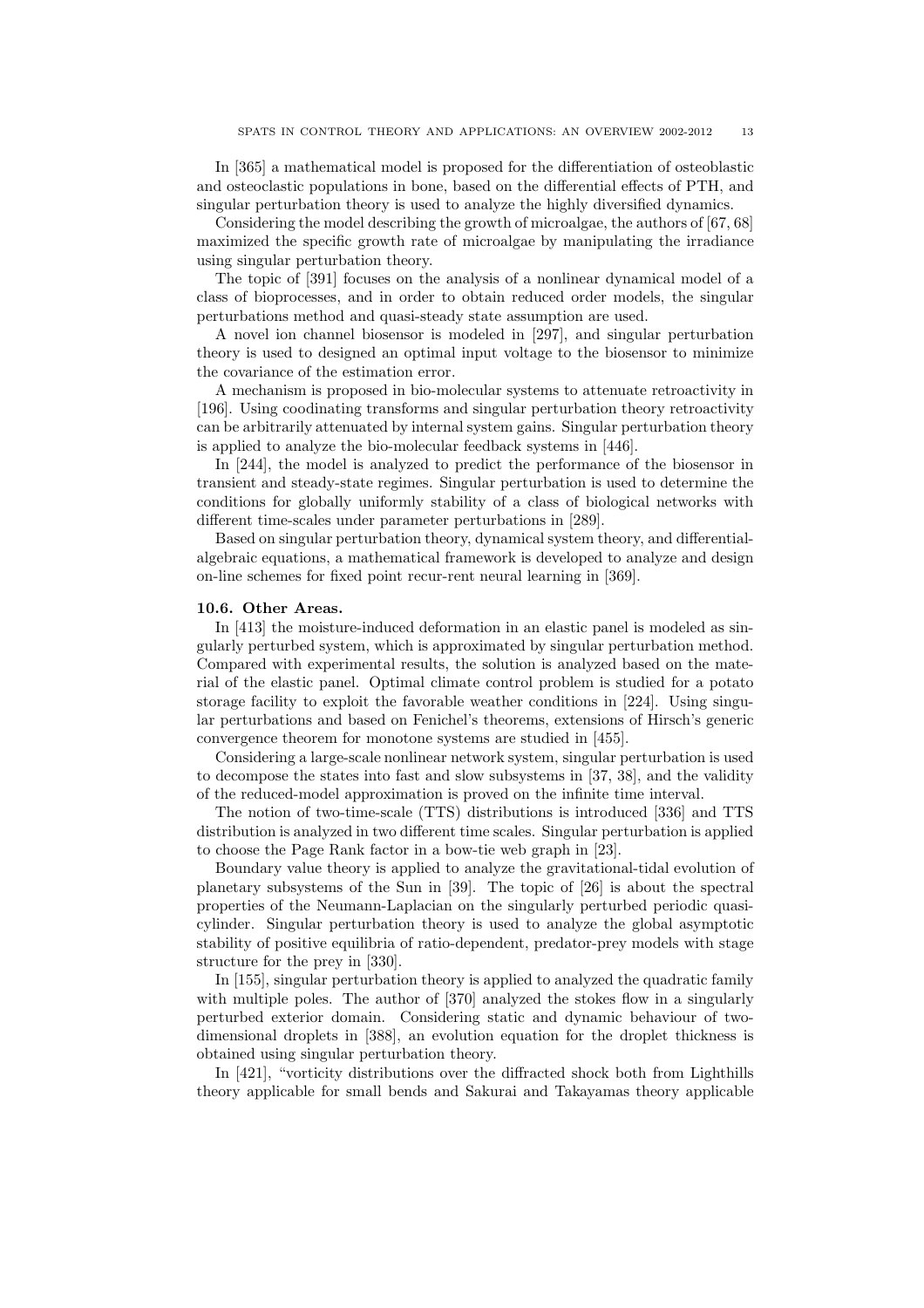for larger bends have been investigated for Mach numbers 1.80 and 1.95" using singular perturbation theory.

#### 11. Conclusions and Future Directions

11.1. Conclusions. This paper presents an overview of singular perturbations and time scales (SPaTS) in control theory and applications during the period 2002- 2012. The works on optimal control, robust control, fuzzy control, network control,  $H_2/H_{\infty}$  control, stability analysis, numerical algorithms and other control problems of SPSs during 2002-2012 are reviewed. In the end, applications of SPaTS theory to aerospace, mechanical, electrical and electronic systems, chemical reactions, biology and other areas are presented.

11.2. Future Directions. Some of the areas for future investigations are suggested below.

- (1) One area is to investigate singular perturbation techniques for nonlinear systems in general and explore the possible applications to a variety of systems such as wind energy systems and life science problems. In particular, this may lead to exploring the singularly perturbed Sate-Dependent Riccati Equation (SDRE) - both differential and algebraic for continuous-time and discrete-time systems with time-scale character.
- (2) Another interesting and recent area is Model Predictive Control (MPC) of linear and nonlinear and deterministic and stochastic Time Scale Systems [78, 79].
- (3) Also, another area worth looking is the absolute stability for uncertain Lur'e SPS based on the Lyapunov theory, and Linear Matrix Inequalities (LMIs).
- (4) Control for singularly perturbed descriptor system with nonlinear perturbation [510] seems an interesting area.
- (5) Control for singularly perturbed switched linear control systems [173].
- (6) Since time-scale character occurs so naturally in many science and engineering systems, it is worth exploring the application spectrum to areas in science (biology, economics, management, etc.) and engineering (Aerospace, Biomedical, Chemical, Electrical, Mechanical (including robotics), Nuclear Engineering, etc.).

## References

- [1] F. Achleitner and P. Szmolyan. Saddle-node bifurcation of viscous profiles. *Physica D: Nonlinear Phenomena*, 241(20):1703 – 1717, 2012.
- [2] Z. Aganovi´c and Z. Gaji´c. *Linear Optimal Control of Bilinear Systems with Applications to Singular Perturbations and Weak Coupling*, volume 206 of *Lecture Notes in Control and Information Sciences*. Springer-Verlag, London, UK, 1995.
- [3] A.E. Ahmed, H.M. Schwartz, and V.C. Aitken. Sliding mode control for singularly perturbed system. In *2004. 5th Asian Control Conference*, volume 3, pages 1946 –1950, 2004.
- [4] G. Akram and A. Naheed. Solution of fourth order singularly perturbed boundary value problem using septic spline. *Middle-East Journal of Scientific Research*, 15(2):302–311, 2013.
- [5] A. N. Al-Rabadi. Soft computation using artificial neural estimation and linear matrix inequality transmutation for controlling singularly-perturbed closed time-independent quantum computation systems, part a: Basics and approach. *Intelligent Automation and Soft Computing*, 18(1):75–95, 2012.
- [6] S. Albeverio, V.S. Koroliuk, and I.V. Samoilenko. Asymptoti c expansion of semi-markov random evolutions. *Stochastics: An International Journal of Probability and Stochastics Processes*, 81(5):477–502, Oct. 2009.
- [7] S. Albeverio and P. Kurasov. *Singular Perturbations of Differential Operators: Solvable* Schrödinger Type Operators, volume 271 of *London Mathematical Society Lecture Note Series*. Cambridge University Press, Cambridge, UK, 2000.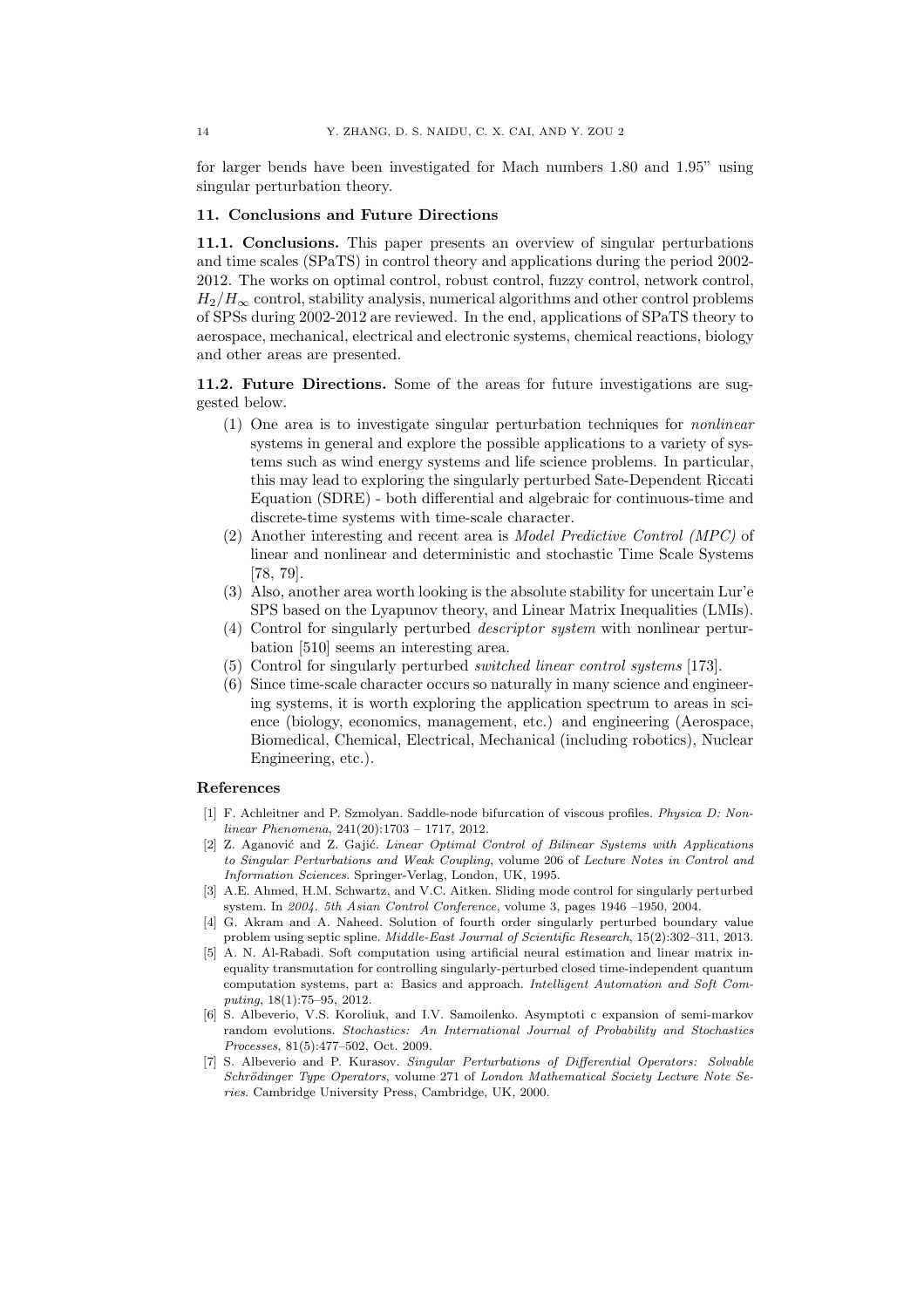- [8] J. Alvarez-Ramirez, G. Espinosa-Perez, and D. Noriega-Pineda. Current-mode control of dc-dc power converters: a backstepping approach. In *International Journal of Robust and Nonlinear Control*, pages 421–442, 2003.
- [9] R. Amjadifard, M. T. H. Beheshti, and M. J. Yazdanpanah. Robust stabilization for a class of nonlinear singularly perturbed systems. *Journal of Dynamics Systems, Measurements, and Control*, 2011.
- [10] R. Amjadifard, M. J. Yazdanpanah, and M. T. H. Beheshti. Robust regulation of a class of nonlinear singularly perturbed systems. *Proceeding 16th IFAC World Congress*, 2005.
- [11] N. Ratib Anakira, A. K. Alomari, and I. Hashim. Numerical scheme for solving singular two-point boundary value problems. *Journal of Applied Mathematics*, 2013.
- [12] D. Angeli and D. Nesic. A trajectory-based approach for the stability robustness of nonlinear systems with inputs. *Mathematics of Control, Signals, and Systems (MCSS)*, 15:336–355, 2002.
- [13] M.D. Ardema, editor. *Singular Perturbations in Systems and Control*. Springer-Verlag, Wien, Austria, 1983.
- [14] Z. Artstein. An occupational measure solution to a singularly perturbed optimal control problem. *Control and Cybernetics*, 31:623–642, 2002.
- [15] Z. Artstein. Singularly perturbed control systems with one-dimensional fast dynamics. *SIAM journal on control and optimization*, 41, 2002.
- [16] Z. Artstein. Pontryagin maximum principle for coupled slow and fast systems. *Control and cybernetics*, 38, 2009.
- [17] W. Assawinchaichote and S. K. Nguang.  $H_{\infty}$  filtering for fuzzy singularly perturbed systems with pole placement constraints: an lmi approach. *IEEE Transactions on Signal Processing*, 52:1659 – 1667, 2004.
- [18] W. Assawinchaichote and S. K. Nguang. H∞ fuzzy control design for nonlinear singularly perturbed systems with pole placement constraints: An lmi approach. *IEEE Transactions on Signal Processing*, 34:579 – 588, 2004.
- [19] W. Assawinchaichote and S. K. Nguang. Fuzzy  $H_{\infty}$  output feedback control design for singularly perturbed systems with pole placement constraints: an lmi approach. *IEEE Transactions on Fuzzy Systems*, 14:361 – 371, 2006.
- [20] W. Assawinchaichote, S. K. Nguang, and P. Shi. output feedback control design for uncertain fuzzy singularly perturbed systems: an lmi approach. *Automatica*, 40:2147 – 2152, 2004.
- [21] W. Assawinchaichote, S. K. Nguang, P. Shi, and R.K. Agarwal. Robust  $H_{\infty}$  fuzzy filter design for uncertain nonlinear singularly perturbed systems with markovian jumps: an lmi approach. In *43rd IEEE Conference on Decision and Control*, volume 2, pages 1773 – 1777 Vol.2, dec. 2004.
- [22] G. G. Avalos and N. B. Gallegos. Quasi-steady state model determination for systems with singular perturbations modelled by bond graphs. *Mathematical and Computer Modelling of Dynamical Systems*, 19(5):483–503, 2013.
- [23] K. Avrachenkov, N. Litvak, and K. S. Pham. A singular perturbation approach for choosing the pagerank damping factor. *Internet Mathematics*, 5(1):47–69, 2008.
- [24] A. Ramesh Babu and N. Ramanujam. The sdfem for singularly perturbed convectioncdiffusion problems with discontinuous source term arising in the chemical reactor theory. *International Journal of Computer Mathematics*, 88(8):1664–1680, May 2011.
- [25] G. Badowski, G. Yin, and Q. Zhang. Near-optimal controls of discrete-time dynamic systems driven by singularly-perturbed markov chains. *Journal of Optimization Theory and Applications*, 116:131–166, 2003.
- [26] F. L. Bakharev, S.A. Nazarov, and K.M. Ruotsalainen. A gap in the spectrum of the neumannclaplacian on a periodic waveguide. *Applicable Analysis*, pages 1–27, Aug. 2012.
- [27] M. Baldea and P. Daoutidis. Model reduction and control for networked systems with high energy throughput. *Proceedings of the 2006 American Control Conference*, pages 6008–6013, June 2006.
- [28] E. Barany, S. Schaffer, K. Wedeward, and S. Ball. Nonlinear controllability of singularly perturbed models of power flow networks. *43rd IEEE Conference on Decision and Control*, 2004.
- [29] R.K. Bawa and A. Walia. Parallel implementation of numerov's method based algorithm for singularly perturbed boundary value problems. In *International Conference on Computing Informatics*, pages 1 –4, 2006.
- [30] R. Beauwens and J. Mika. The improved prompt jump approximation. *Transport Theory and Statistical Physics*, 36(1-3):211–225, 2007.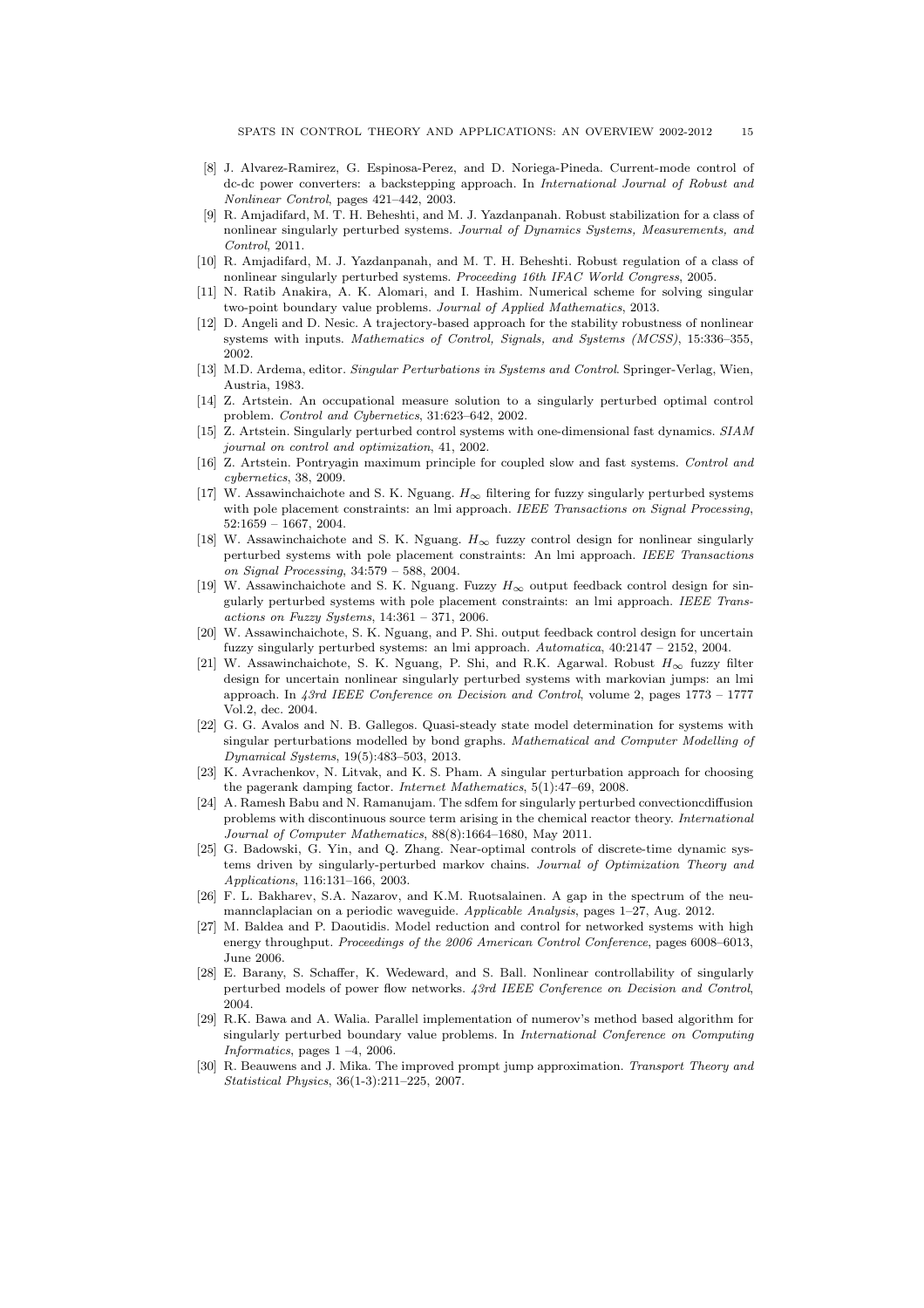- [31] C.M. Bender and S.A. Orszag. *Advanced Mathematical Methods for Scientists and Engineers I: Asymptotic Methods and Perturbation Theory*. Springer-Verlag, New York, NY, 1999.
- [32] A. Bensoussan, editor. *Perturbation Methods in Optimal Control*. John Wiley & Sons, Chichester, UK, 1988.
- [33] N. Berglund and B. Gentz. Geometric singular perturbation theory for stochastic differential equations. *Journal of Differential Equations*, 191(1):1 – 54, 2003.
- [34] C. Besse, F. Deluzet, C. Negulescu, and C. Yang. Efficient numerical methods for strongly anisotropic elliptic equations. *Journal of Scientific Computing*, 55(1):231–254, 2013.
- [35] M. Bidani and M. Djemai. A multirate digital control via a discrete-time observer for nonlinear singularly perturbed continuous-time systems. *International journal of control*, 75:591– 613, 2002.
- [36] M. Bidani, N. E. Radhy, and B. Bensassi. Optimal control of discrete-time singularly perturbed systems. *International journal of control*, 75:955–966, 2002.
- [37] E. Biyik and M. Arcak. Area aggregation and time scale modeling for sparse nonlinear networks. In *45th IEEE Conference on Decision and Control, 2006*, pages 4046 –4051, 2006.
- [38] E. Biyik and M. Arcak. Area aggregation and time-scale modeling for sparse nonlinear networks. *Systems and Control Letters*, 57:142 – 149, 2008.
- [39] V. V. Bondarenko, Y. G. Markov, A. M. Mikisha, L. V. Rykhlova, and I. V. Skorobogatykh. Gravitationalctidal evolution of planetary subsystems of the sun. *Astronomical and Astrophysical Transactions*, 25(4):275–290, Aug. 2006.
- [40] A. Bonfoh. Dynamics of hodgkinchuxley systems revisited. *Applicable Analysis*, 89(8):1251– 1269, August 2010.
- [41] V. Borkar and V. Gaitsgory. Existence of limit occupational measures set used for averaging of singularly perturbed controlled stochastic differential equations. *45th IEEE Conference on Decision and Control*, pages 326 – 331, 2006.
- [42] V. Borkar and V. Gaitsgory. On averaging of singularly perturbed controlled stochastic differential equations. *Applied mathematics and optimization*, 56, 2006.
- [43] V. S. Borkar and V. Gaitsgory. Singular perturbations in ergodic control of diffusions. *SIAM journal on control and optimization*, 46, 2007.
- [44] V. S. Borkar and K. S. Kumar. Singular perturbations in risk-sensitive stochastic control. *SIAM Journal on Control and Optimization*, pages 3675–3697, 2010.
- [45] J. D. Boskovic and R.K. Mehra. A decentralized fault-tolerant control system for accommodation of failures in higher-order flight control actuators. *IEEE Transactions on Control Systems Technology*, 18(5):1103 –1115, Sep. 2010.
- [46] A. Bouazza, A. Sakly, and M. Benrejeb. Order reduction of complex systems described by tsk fuzzy models based on singular perturbations method. *International Journal of Systems Science*, 44(3):442–449, 2013.
- [47] E. K. Boukas and Z. K. Liu. Delay-dependent stabilization of singularly perturbed jump linear systems. *International Journal of Control*, 77(3):310–319, 2004.
- [48] J. Boyd. Chebyshev solution of the nearly-singular one-dimensional helmholtz equation and related singular perturbation equations: multiple scale series and the boundary layer rule-ofthumb. *Numerical Algorithms*, 38:197–207, 2005.
- [49] A. Bugajev and R. Ciegis. Comparison of adaptive meshes for a singularly perturbed reactiondiffusion problem. *Mathematical Modelling and Analysis*, 17(5):732–748, Nov. 2012.
- [50] E. E. Bukzhalev. On the construction of upper and lower solutions by the nagumo method. *Differential Equations*, 40(6):723–730, 2002.
- [51] E. E. Bukzhalev. On the construction of upper and lower solutions by the nagumo method. *Differential Equations*, 40:723–730, 2004.
- [52] E. E. Bukzhalev. On an application of the method of differential inequalities to equations of parabolic type whose right-hand side grows faster than quadratically with respect to the space gradient. *Differential Equations*, 41:356–365, 2005.
- [53] E. E. Bukzhalev and A. B. Vasil'eva. Solutions to a singularly perturbed parabolic equation with internal and boundary layers depending on stretched variables of different orders. *Computational Mathematics and Mathematical Physics*, 47:424–437, 2006.
- [54] A.W. Bush. *Perturbation Methods for Engineers and Scientists*. CRC Press, Boca Raton, FL, 1992.
- [55] V.F. Butuzov, A.B. Vasil'eva, and M.V. Fedoryuk. Asymptotic methods in the theory of ordinary differential equations. In R.V. Gamkrelidge, editor, *Progress in Mathematics*, volume 8, pages 1–82. Plenum Publishing, New York, New York, 1970. (Review article with 504 references).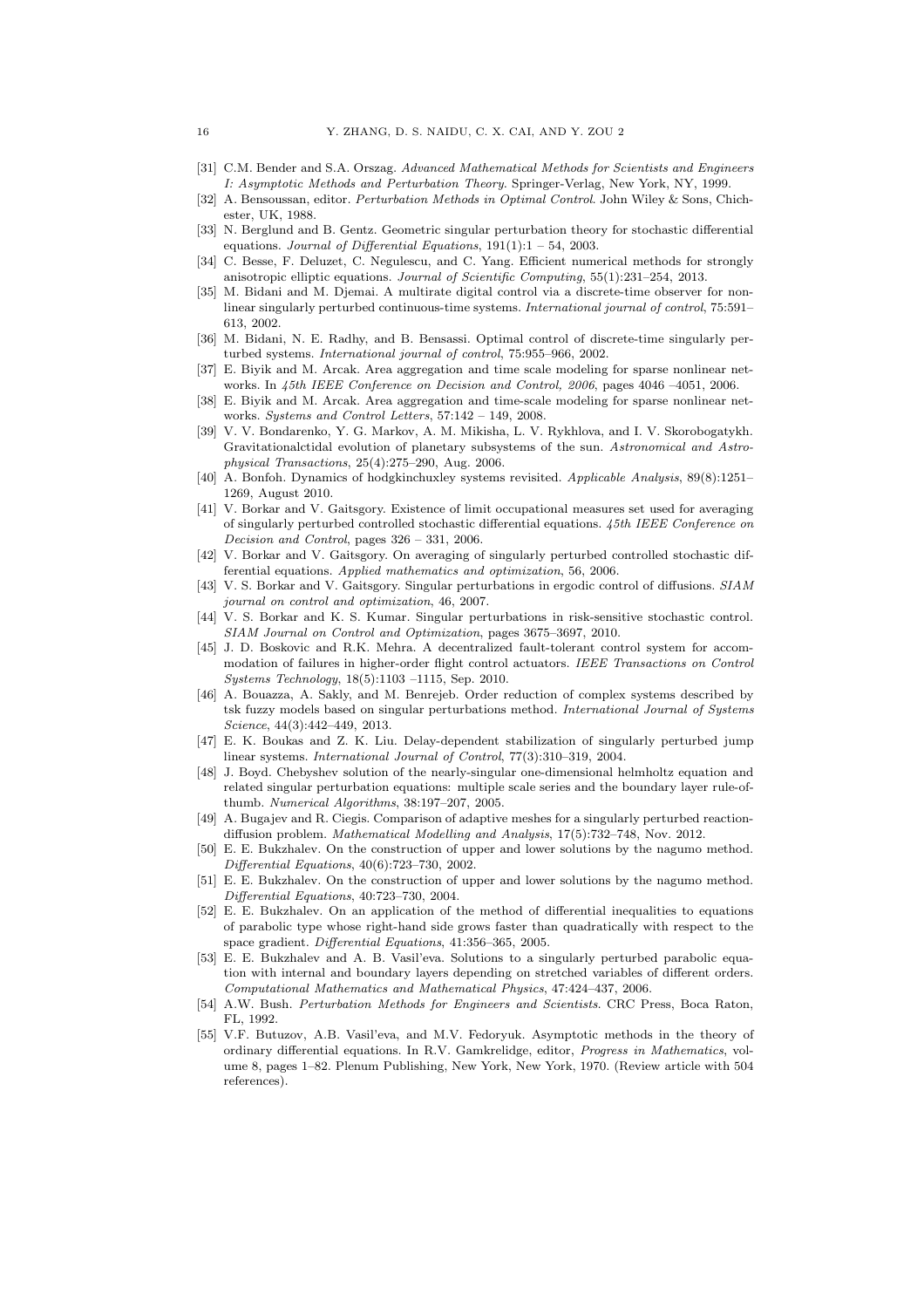- [56] V. Bykov, V. Goldshtein, and U. Maas. Simple global reduction technique based on decomposition approach. *Combustion Theory and Modelling*, 12(2):389–405, April 2008.
- [57] Viatcheslav Bykov, Igor Goldfarb, Vladimir Goldshtein, and J Barry Greenberg. Thermal explosion in a hot gas mixture with fuel droplets: a two reactant model. *Combustion Theory and Modelling*, 6:339–359, 2002.
- [58] C. X. Cai and Y. Zou. Sub-optimal linear quadratic control for non-standard discrete-time singularly perturbed systems. In *2004 8th International Conference on Control, Automation, Robotics and Vision*, volume 3, pages 1649–1653, 2004.
- [59] M. Cakir and G. M. Amiraliyev. Numerical solution of a singularly perturbed three-point boundary value problem. *International Journal of Computer Mathematics*, 84(10):1465–1481, 2007.
- [60] A.J. Calise. Singular perturbations in flight mechanics. In A. Miele and A. Salvetti, editors, *Applied Mathematics in Aerospace Science and Engineering*, pages 115–132. Plenum Press, New York, New York, 1994.
- [61] L. Cao and H. M. Schwartz. Oscillation control in non-linear systems using a first-order filter. *International Journal of Control*, 75(18):1504–1524, 2002.
- [62] L. Cao and H. M. Schwartz. Output feedback stabilization of linear systems with a singular perturbation model. *American Control Conference, 2002.*, 2:1627–1632, 2002.
- [63] L. Cao and H. M. Schwartz. Complementary results on the stability bounds of singularly perturbed systems. *IEEE Transactions on Automatic Control*, 49:2017 – 2021, 2004.
- [64] X. T. Cao and Y. C. Li. Distributed parameter singular perturbation model and cooperative control of flexible manipulators. In *Proceedings of 2005 International Conference on Machine Learning and Cybernetics*, volume 2, pages 1009 –1014, 2005.
- [65] E. Castellanos-Sahagun and J. Alvarez. Synthesis of two-point linear controllers for binary distillation columns. *Chemical Engineering Communications*, 193(2):206–232, 2006.
- [66] A. Cebers and H. Kalis. Mathematical modelling of an elongated magnetic droplet in a rotating magnetic field. *Mathematical Modelling and Analysis*, 17(1):47–57, Feb. 2012.
- [67] S. Celikovsky, S. Papacek, A. Cervantes Herrera, and J. Ruiz Leon. Singular perturbation based solution to optimal microalgal growth problem and its infinite time horizon analysis. In *47th IEEE Conference on Decision and Control*, pages 2662 –2667, Dec. 2008.
- [68] S. Celikovsky, S. Papacek, A. Cervantes Herrera, and J. Ruiz Leon. Singular perturbation based solution to optimal microalgal growth problem and its infinite time horizon analysis. In *IEEE Transactions on Automatic Control*, pages 767–772, March 2010.
- [69] I. Cervantes, R. Kelly, J. Alvarez-Ramirez, and J. Moreno. A robust velocity field control. *IEEE Transactions on Control Systems Technology*, 10(6):888 – 894, Nov. 2002.
- [70] A. Chakrabortty and M. Arcak. A three-time-scale redesign for robust stabilization and performance recovery of nonlinear systems with input uncertainties. *Proceedings of the 46th IEEE Conference on Decision and Control*, pages 3484–3489, 2007.
- [71] A. Chakrabortty and M. Arcak. Robust stabilization and performance recovery of nonlinear systems with unmodeled dynamics. *IEEE Transactions on Automatic Control*, 54(6):1351 –1356, June 2009.
- [72] A. Chakrabortty and E. Scholtz. Time-scale separation designs for performance recovery of power systems with unknown parameters and faults. *IEEE Transactions on Control Systems Technology*, 19(2):382 –390, Mar. 2011.
- [73] K.W. Chang and F.A. Howes. *Nonlinear Singular Perturbation Phenomena: Theory and Application*. Springer-Verlag, New York, New York, 1984.
- [74] H. H. Chen. Stability and chaotic dynamics of a rate gyro with feedback control under uncertain vehicle spin and acceleration. *Journal of Sound and Vibration*, 273:949 – 968, 2004.
- [75] W. H. Chen, W. Fu, R. Du, and X. M. Lu. Exponential stability of a class of linear timevarying singularly perturbed systems. *International Conference on Information Science and Technology*, pages 778–783, 2011.
- [76] W. H. Chen, G. Yuan, and W. X. Zheng. Robust stability of singularly perturbed impulsive systems under nonlinear perturbation. *IEEE Transactions on Automatic Control*, pages 1–6, 2012.
- [77] W. H. Chen, G. Yuan, and W. X. Zheng. Robust stability of singularly perturbed impulsive systems under nonlinear perturbation. *Automatic Control, IEEE Transactions on*, 58(1):168– 174, 2013.
- [78] X. Z. Chen, M. Heidarinejad, J. F. Liu, and P. D. Christofides. Composite fast-slow mpc design for nonlinear singularly perturbed systems: Stability analysis. In *American Control Conference (ACC)*, pages 4136 –4141, June 2012.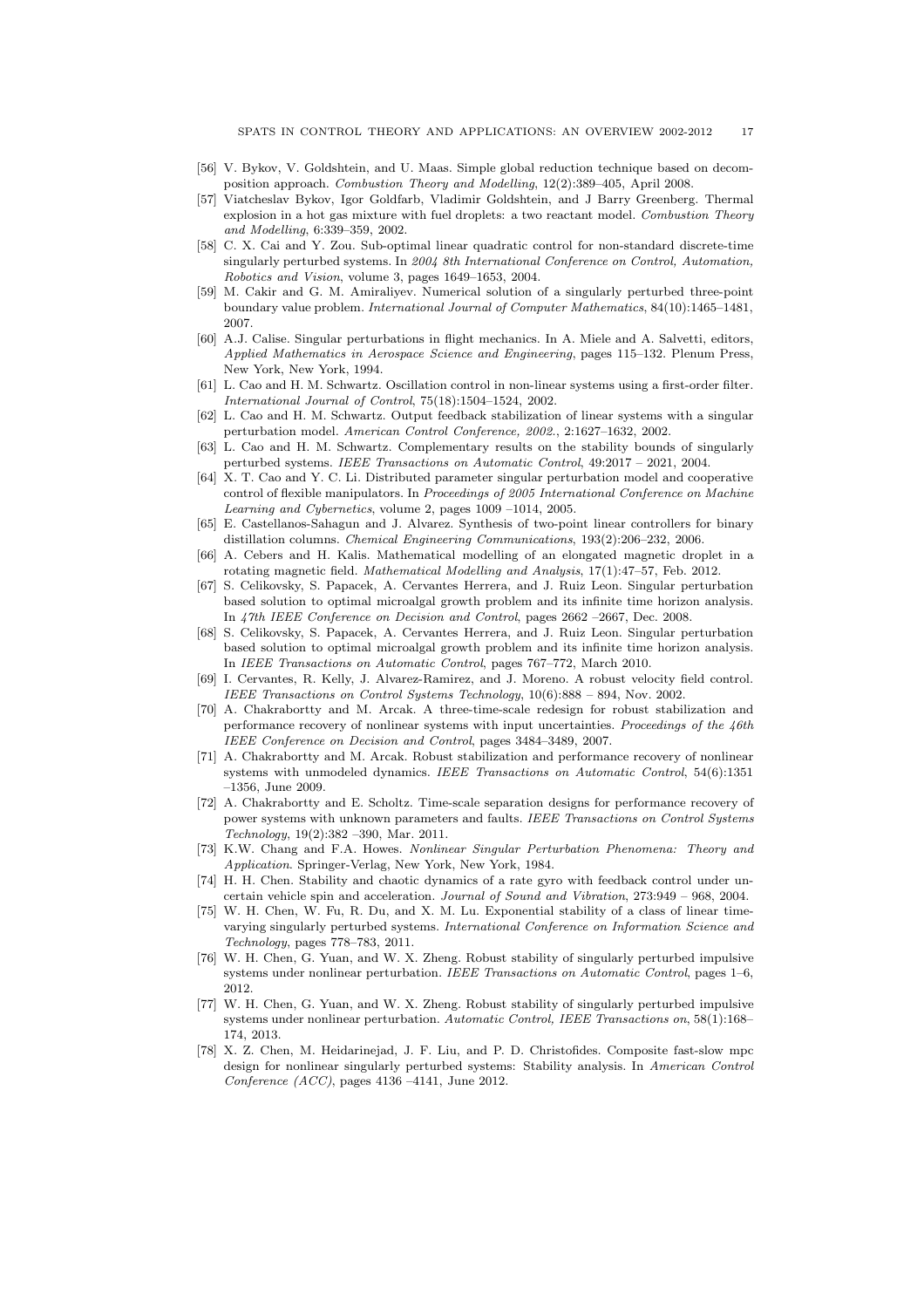- [79] X. Z. Chen, M. Heidarinejad, J. F. Liu, D. M. Pena, and P. D. Christofides. Model predictive control of nonlinear singularly perturbed systems: Application to a reactor-separator process network. *2011 50th IEEE Conference on Decision and Control and European Control Conference*, pages 8125–8132, Dec. 2011.
- [80] Y. Chen and Y. Q. Liu. Summary of singular perturbation modeling of multi-time scale power systems. In *2005 IEEE/PES Transmission and Distribution Conference and Exhibition: Asia and Pacific*, pages 1–4, 2005.
- [81] Y. M. Chen. A stabilized finite element method for darcy-stokes problems. In *Third International Joint Conference on Computational Science and Optimization (CSO),*, volume 1, pages 201 –204, May 2010.
- [82] Z. Y. Chen, C. N. H, and B. Wu. High order finite volume methods for singular perturbation problems. *Science in China Series A: Mathematics*, 51:1391–1400, 2008.
- [83] M. B. Cheng, V. Radisavljevic, C. C. Chang, C. F. Lin, and W. C. Su. A sampled-data singularly perturbed boundary control for a heat conduction system with noncollocated observation. *IEEE Transactions on Automatic Control*, 54(6):1305 –1310, June 2009.
- [84] J. Cheong, W. K. Chung, and Y. Youm. Pid composite controller and its tuning for flexible link robots. *Proceeding of the 2002 IEEE Intl. Conference of Intelligent Robots and Systems*, 19(8):2122–2127, 2002.
- [85] J. Cheong, W. K. Chung, and Y. Youm. Inverse kinematics of multilink flexible robots for high-speed applications. *IEEE Transactions on Robotics and Automation*, 20(2):269 – 282, April 2004.
- [86] J. Cheong, Y. Youm, and W. K. Chung. Joint tracking controller for multi-link flexible robot using disturbance observer and parameter adaptation scheme. *Journal of Robotic Systems*, 19(8):401–417, 2002.
- [87] C. Chevallereau. Time-scaling control for an underactuated biped robot. *IEEE Transactions on Robotics and Automation*, 19(2):362 – 368, Apr. 2003.
- [88] J. S. Chiou. Design of controllers and observer-based controller for time-delay singularly perturbed systems via composite control. *Control Theory and Applications*, 2006.
- [89] J. S. Chiou. Stability bound of discrete multiple time-delay singularly perturbed systems. *International Journal of Systems Science*, 37(14):1069–1076, Nov. 2006.
- [90] J. S. Chiou. Design of controllers and observer-based controllers for time-delay singularly perturbed systems via composite control. *Journal of Applied Mathematics*, 2013.
- [91] J. S. Chiou and C. J. Wang. An infinite e-bound stability criterion for a class of multiparameter singularly perturbed time-delay systems. *International Journal of Systems Science*, 36(8):485–490, June 2005.
- [92] H. L. Choi and J. T. Lim. Gain scheduling control of nonlinear singularly perturbed timevarying systems with derivative information. *International Journal of Systems Science*, 36(6):357–364, May 2005.
- [93] H. L. Choi, J. W. Son, and J. T. Lim. Stability analysis and control of non-standard nonlinear singularly perturbed system. *IEE Proceedings Control Theory and Applications*, 153:703 – 708, 2006.
- [94] J.H. Chow. *Time-Scale Modeling of Dynamic Networks with Applications to Power Systems*, volume 46 of *Lecture Notes in Control and Information Sciences*. Springer-Verlag, Berlin, Germany, 1982.
- [95] J.D. Cole. *Perturbation methods in Applied Mathematics*. Blaisdell, Waltham, MA, 1968.
- [96] M. N. Contou-Carrere, V. Sotiropoulos, Y. N. Kaznessis, and P. Daoutidis. Model reduction of multi-scale chemical langevin equations. *Systems and Control Letters*, 60:75 – 86, 2011.
- [97] O. L. V. Costa and F. Dufour. Singular perturbation for the discounted continuous control of piecewise deterministic markov processes. In *49th IEEE Conference on Decision and Control (CDC)*, pages 1436 –1441, Dec. 2010.
- [98] J.B. Dabney, F.H. Ghorbel, and Z. Y. Wang. Modeling closed kinematic chains via singular perturbations. *Proceedings of the American Control Conference,*, 5:4104 – 4110, 2002.
- [99] J. H. Dai and E. Gu. Trajectory-tracking control of a multiple flexible joint robot based on singular perturbation. *Automation Congress, Proceedings of the 5th Biannual World*, 14:77  $-82, 2002.$
- [100] J. H. Dai and E. Gu. Singular perturbation method in control of multiple flexible-joint robots. *Intelligent Automation and Soft Computing*, 9(2):121–128, 2003.
- [101] A.R. Danilin and O.O. Kovrizhnykh. Asymptotic representation of a solution to a singular perturbation linear time-optimal problem. *Proceedings of the Steklov Institute of Mathematics*, 281(1):22–35, 2013.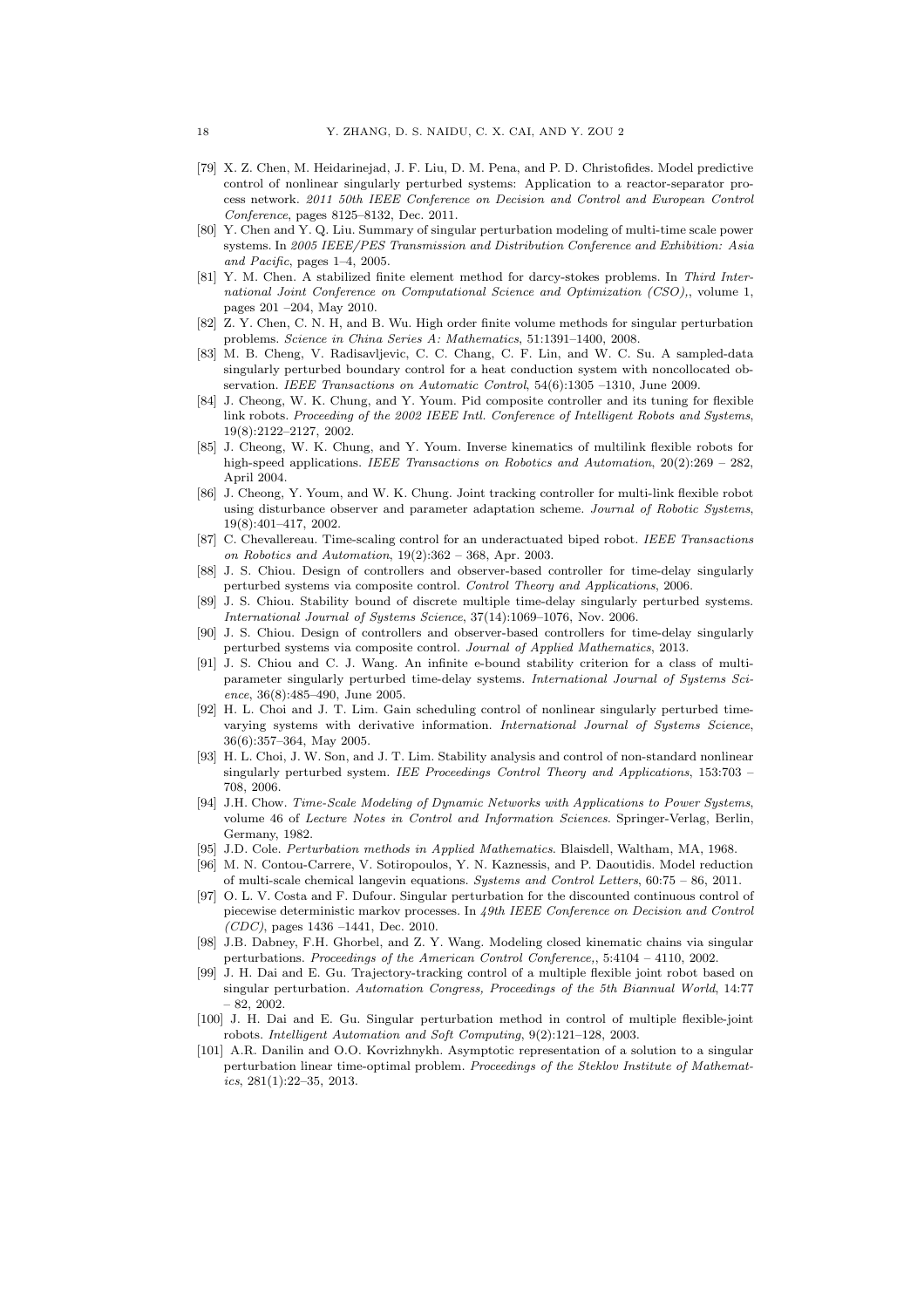- [102] P. Das and S. Natesan. Richardson Extrapolation Method for Singularly Perturbed Convection-Diffusion Problems on Adaptively Generated Mesh. *CMES: Computer Modeling in Engineering and Sciences*, 90(6), 463–485, 2013. Tech Science Press.
- [103] P. Das and S. Natesan. A uniformly convergent hybrid scheme for singularly perturbed system of reaction-diffusion Robin type boundary value problems. *Journal of Applied Mathematics and Computing*, 41(1-2):447–471, 2013
- [104] P. Das and S. Natesan. Higher order parameter uniform convergent schemes for Robin type reaction-diffusion problems using adaptively generated grid. *International Journal of Computational Methods*, 9(4), 2012
- [105] K. B. Datta and A. R. Chaudhuri.  $H_2/H_{\infty}$  control of discrete singularly perturbed systems: the state feedback case. *Automatica*, 38:1791 – 1797, 2002.
- [106] M. L. de Cristoforis. Asymptotic behaviour of the solutions of a non-linear transmission problem for the laplace operator in a domain with a small hole. a functional analytic approach. *Complex Variables and Elliptic Equations*, 55:269–303, 2010.
- [107] M. L. de Cristoforis and P. Musolino. A singularly perturbed nonlinear robin problem in a periodically perforated domain: a functional analytic approach? *Complex Variables and Elliptic Equations*, 58(4):511–536, 2013.
- [108] C. DeHoet, C. Kunkel, and A. Martin. Positive solutions to singular third-order boundary value problems on purely discrete time scales. *Involve*, 6(1):113–126, 2013.
- [109] M.A. Demetriou and N. Kazantzis. Natural observers for singularly perturbed mechanical systems. In *American Control Conference*, pages 4802 – 4807, 2005.
- [110] S. Djennoune and M. Bettayeb. Balancing for a class of non-linear singularly perturbed systems. *International Journal of Control*, 76(2):129–138, 2003.
- [111] S. Djennoune and M. Bettayeb. On the structure of energy functions of singularly perturbed bilinear systems. *International Journal of Robust and Nonlinear Control*, 15(14):601–618, 2005.
- [112] S. Djennoune and M. Bettayeb. Closed-loop balancing for a class of non-linear singularly perturbed systems. *International Journal of Systems Science*, 40(3):223–235, Mar. 2009.
- [113] T. S. Doan, A. Kalauch, and S. Siegmund. Exponential stability of linear time-invariant systems on time scales. *Nonlinear Dynamics and Systems Theory*, 9:37–50, 2009.
- [114] J. Dong and G.-H. Yang. Robust  $H_{\infty}$  control for standard discrete-time singularly perturbed systems. *IET Control Theory Applications*, 1:1141 –1148, 2007.
- [115] J. X. Dong and G. H. Yang.  $H_{\infty}$  control for fast sampling discrete-time singularly perturbed systems. *Automatica*, 44:1385–1393, 2008.
- [116] V. Dragan and A.Stoica. Robust stabilization of two-time scale systems with respect to the normalized coprime factorization. *International journal of control*, 75(1):1–10, 2002.
- [117] N. H. Du and V. H. Linh. Implicit-system approach to the robust stability for a class of singularly perturbed linear systems. *Systems and Control Letters*, 54:33 – 41, 2005.
- [118] C. Y. Duan, Y. X. Zhang, C. Y. Dong, and R. Sun. Adaptive sliding mode control for bankto-turn missiles. In *9th International Conference on Electronic Measurement Instruments*, pages 3512–3517, Aug. 2009.
- [119] M. Van Dyke. *Perturbation Methods in Fluid Mechanics*. Academic Press, New York, NY, 1964.
- [120] W. Eckhaus. *Matched Asymptotic Expansions and Singular Perturbations*. North Holland Publishing Company, Amsterdam, The Netherlands, 1973.
- [121] W. Eckhaus. *Asymptotic Analysis of Singular Perturbations*. North Holland Publishing Company, Amsterdam, The Netherlands, 1979.
- [122] W. Eckhaus and E.M. de Jager, editors. *Theory and Applications of Singular Perturbations*. Lecture Notes in Mathematics, Vol. 942, Springer- Verlag, Berlin, Germany, 1982.
- [123] V. Ejov, J. A. Filar, and J. Thredgold. Geometric interpretation of hamiltonian cycles problem via singularly perturbed markov decision processes. *Optimization*, 52:441–458, 2003.
- [124] A. Elshabrawy and H.M. Schwartz. Fuzzy sliding mode control for a singularly perturbed systems. In *IEEE Annual Meeting of the Fuzzy Information*, volume 1, pages 238 – 241, 2004.
- [125] L. Erbe, T. S. Hassan, A. Peterson, and S. H. Saker. Oscillation criteria for half-linear delay dynamic equations on time scales. *Nonlinear Dynamics and Systems Theory*, 9:51–68, 2009.
- [126] A. Erd´elyi. *Asymptotic Expansions*. Dover Publications, New York, New York, 1956.
- [127] S. Esteban and D. Rivas. Singular perturbation control of the longitudinal flight dynamics of an uav. In *International Conference on Control*, pages 310 –315, Sep. 2012.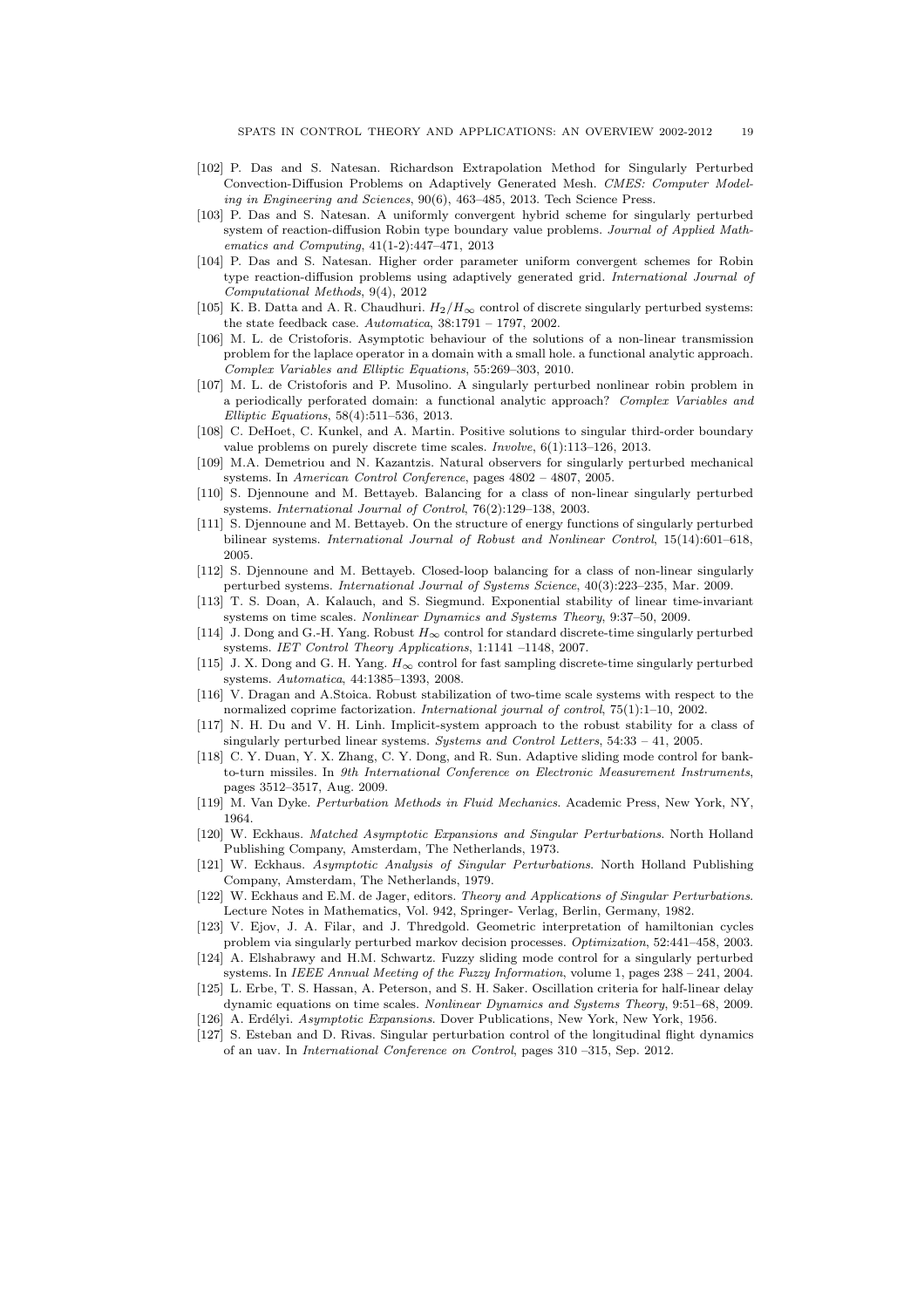- [128] A. Fakharian and T. Gustafsson. H2 static state feedback control of linear singular perturbation systems: A new approach. In *24th Canadian Conference on Electrical and Computer Engineering (CCECE)*, pages 01 –06, May 2011.
- [129] G. File and Y. N. Reddy. Computational method for solving singularly perturbed delay differential equations with negative shift. *International Journal of Applied Science and Engineering*, 11(1):101–113, 2013.
- [130] A. Fradkov and B. Andrievsky. Singular perturbations of systems controlled by energyspeed-gradient method. In *43rd IEEE Conference on Decision and Control*, volume 4, pages 3441 – 3446, 2004.
- [131] L.S. Frank, editor. *Singular Perturbations I: Spaces and Singular Perturbations on Manifolds without Boundary*. Elsevier Science Publishers, Amsterdam, The Netherlands, 1990.
- [132] S J. Fraser. Slow manifold for a bimolecular association mechanism. *The Journal of chemical physics*, 120, 2004.
- [133] E. Fridman. Effects of small delays on stability of singularly perturbed systems. *Automatica*,  $38(5):897 - 902, 2002.$
- [134] E. Fridman. Robust sampled-data control of linear singularly perturbed systems. In *44th IEEE Conference on Decision and Control and European Control Conference.*, pages 4324 – 4329, Dec. 2005.
- [135] E. Fridman. Robust sampled-data H∞ control of linear singularly perturbed systems. *IEEE Transactions on Automatic Control*, 51(3):470 – 475, March 2006.
- [136] E. Fridman, X. R. Han, and S. K. Spurgeon. A singular perturbation approach to sliding mode control in the presence of input delay. *Nonlinear Control Systems*, pages 1272–1277, 2010.
- [137] L. Fridman. Slow periodic motions in variable structure systems. *International Journal of Systems Science*, 33(14):1145–1155, 2002.
- [138] L. M. Fridman. Slow periodic motions with internal sliding modes in variable structure systems. *International Journal of Control*, 75(7):524–537, 2002.
- [139] L. M. Fridman. Chattering analysis in sliding mode systems with inertial sensors. *International Journal of Control*, 76:906–912, 2003.
- [140] D. F. Fu and Y. Xing. Study on linear dynamic model and analysis of operating characteristics of high-power vscf wind energy conversion system. *World Non-Grid-Connected Wind Power and Energy Conference*, pages 1–6, 2009.
- [141] L. Fu, L. L. Wang, and J. H. Hu. Coning algorithm based on singular perturbation. *Aircraft Engineering and Aerospace Technology*, 85(3):178–185, 2013.
- [142] V. Gaitsgory. On a representation of the limit occupational measures set of a control system with applications to singularly perturbed control systems. *SIAM journal on control and optimization*, 43:325–340, 2004.
- [143] V. Gaitsgory and M. T. Nguyen. Multiscale singularly perturbed control systems: Limit occupational measures sets and averaging. *Society for Industrial and Applied Mathematics*, 2002.
- [144] Z. Gajić and M. Lim. *Optimal Control of Singularly Perturbed Linear Systems and Applications: High- Accuracy Techniques*. Marcel Dekker, Inc., New York, New York, 2001.
- [145] Z. Gajić and Myo-Taeg Lim. Optimal control of singularly perturbed linear systems and applications. *Automatica*, 39:369–372, 2003.
- [146] Z. Gajić, D. Petrovski, and X. Shen. *Singularly Perturbed and Weakly Coupled Linear Control Systems: A Recursive Approach*, volume 140 of *Lecture Notes in Control and Information Sciences*. Springer-Verlag, New York, New York, 1990.
- [147] Z. Gajić and X. Shen. *Parallel Algorithms for Optimal Control of Large Scale Systems*. Springer-Verlag, London, UK, 1993.
- [148] M. Galli, M. Groppi, R. Riganti, and G. Spiga. Singular perturbation techniques in the study of a diatomic gas with reactions of dissociation and recombination. *Applied Mathematics and Computation*, pages 509–531, 2003.
- [149] P. S. Gandhi and F. Ghorbel. High-speed precision tracking with harmonic drive systems using integral manifold control design. *International Journal of Control*, 78(2):112–121, 2005.
- [150] S. Ganjefar. Adaptive wavenet controller design for teleoperation systems with variable time delays using singular perturbation method. *International Journal of Control, Automation and Systems*, 11(3):597–607, 2013.
- [151] Y. Gao, G. Lu, and Z. Wang. Passive control for continuous singular systems with non-linear perturbations. *IET Control Theory Applications*, 4(11):2554 –2564, Nov. 2010.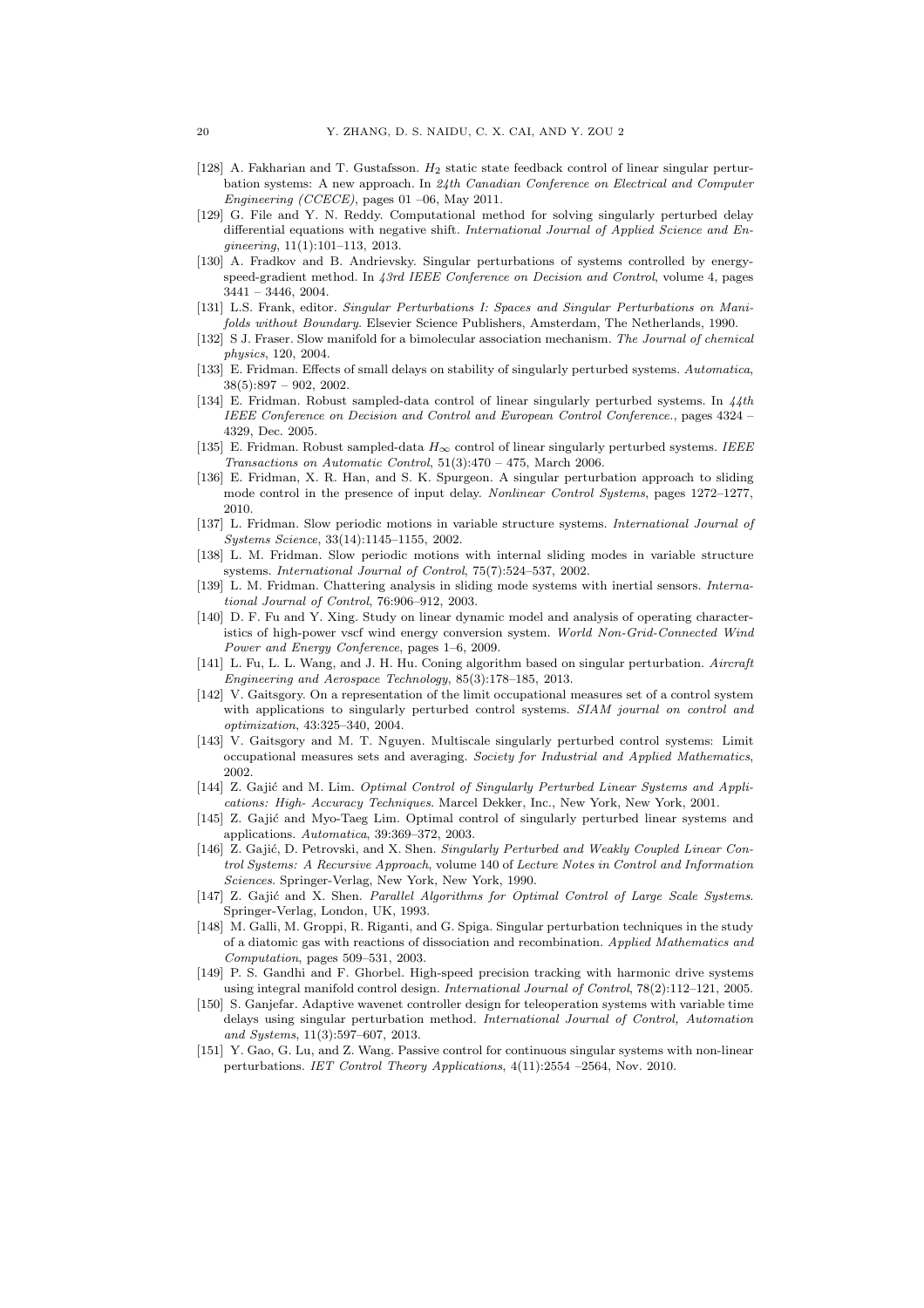- [152] Y. B. Gao, B. Sun, and G. P. Lu. Passivity-based integral sliding-mode control of uncertain singularly perturbed systems. *IEEE Transactions on Circuits and System-II: Express Briefs*, 58:386–390, 2011.
- [153] G. Garcia, J. Daafouz, and J. Bernussou. The infinite time near optimal decentralized regulator problem for singularly perturbed systems: a convex optimization approach. *Automatica*, 38:1397 – 1406, 2002.
- [154] G. Garcia and S. Tarbouriech. Control of singularly perturbed systems by bounded control. *American Control Conference*, 5:4482 – 4487, 2003.
- [155] A. Garijo, S. M. Marotta, and E. D. Russell. Singular perturbations in the quadratic family with multiple poles. *Journal of Difference Equations and Applications*, 19(1):124–145, 2013.
- [156] R. Genesio and M. Milanese. A note on the derivation and the use of reduced-order models. *IEEE Transactions on Automatic Control*, AC-21:118–122, February 1976. (Comprehensive set of 137 references).
- [157] Z.P. Gerdtzen, P. Daoutidis, and W. S. Hu. Non-linear model reduction for metabolic networks with multiple time-scales. In *IEEE International Symposium on Mediterrean Conference on Control and Automation Intelligent Control*, pages 519 –524, 2005.
- [158] J. M. Ginoux, J. L., and L. O. Chua. Canards from chua's circuit. *International Journal of Bifurcation and Chaos in Applied Sciences and Engineering*, 2013.
- [159] V. Y. Glizer. Controllability of nonstandard singularly perturbed systems with small state delay. *Automatic Control, IEEE Transactions on*, 48:1280 – 1285, 2003.
- [160] V. Y. Glizer. Observability of singularly perturbed linear time-dependent differential systems with small delay. *Journal of Dynamical and Control Systems*, 10:329–363, 2004.
- [161] A. L. Goldberger, L. A. N. Amaral, J. M. Hausdorff, P. Ch. Ivanov, C. K. Peng, and H. E. Stanley. Fractal dynamics in physiology: Alterations with disease and aging. *Proceedings of the National Academy of Sciences of the United States of America*, 99:2466–2472, 2002.
- [162] F. Gong and K. Khorasani. Fault diagnosis of linear singularly perturbed systems. In *44th IEEE Conference on Decision and Control, and the European Control Conference*, pages  $2415 - 2420$ , 2005.
- [163] G. Gonzalez-A and N. Barrera-G. Quasy steady state model determination using bond graph for a singularly perturbed lti system. In *16th International Conference on Methods and Models in Automation and Robotics (MMAR)*, pages 194 –199, Aug. 2011.
- [164] D. Gorinevsky, E. Nwadiogbu, and D. Mylaraswamy. Model-based diagnostics for smallscale turbomachines. *Proceedings of the 41st IEEE Conference on Decision and Control*, pages 1–5, 2002.
- [165] G. A. Gottwald and J. Harlim. The role of additive and multiplicative noise in filtering complex dynamical systems. *Proceedings of the Royal Society A: Mathematical, Physical and Engineering Science*, 469(2155), 2013.
- [166] G. Grammel. On nonlinear control systems with multiple time scales. *Journal of Dynamical and Control Systems*, 10:11–28, 2004.
- [167] G. Grammel. Robustness of exponential stability to singular perturbations and delays. *Systems and Control Letters*, 57(6):505 – 510, 2008.
- [168] G. Grammel and A.V. Obukhovskii. On the reachable set of inflated singularly perturbed differential equations. *Systems and Control Letters*, 56:416 – 422, 2007.
- [169] L.T. Gruji´c, A.A. Martynyuk, and M. Ribbens-Pavella. *Large Scale Systems Stability Under Structural and Singular Perturbations*. Springer-Verlag, Berlin, Germany, 1987.
- [170] Z. H. Guan, J. Y., and D.J. Hill. Robust  $H_{\infty}$  control of singular impulsive systems with uncertain perturbations. *IEEE Transactions on Circuits and Systems II Express Briefs*, 52:293  $-298, 2005.$
- [171] J. Guckenheimer, K. Hoffman, and W. Weckesser. The forced van der pol equation I: The slow flow and its bifurcations. *Siam J. Applied Dynamical Systems*, pages 1–35, 2003.
- [172] F. El Hachemi, M. Sigalotti, and J. Daafouz. Characterization of stability transitions and practical stability of planar singularly perturbed linear switched systems. In *50th IEEE Conference on Decision and Control and European Control Conference*, pages 423 –428, Dec. 2011.
- [173] F. El Hachemi, M. Sigalotti, and J. Daafouz. Stability analysis of singularly perturbed switched linear systems. *IEEE Transactions on Automatic Control*, 57(8):2116 –2121, Aug. 2012.
- [174] D. K. Han and P. H. Chang. A robust two-time-scale control design for a pneumatic vibration isolator. In *46th IEEE Conference on Decision and Control*, pages 1666 –1672, 2007.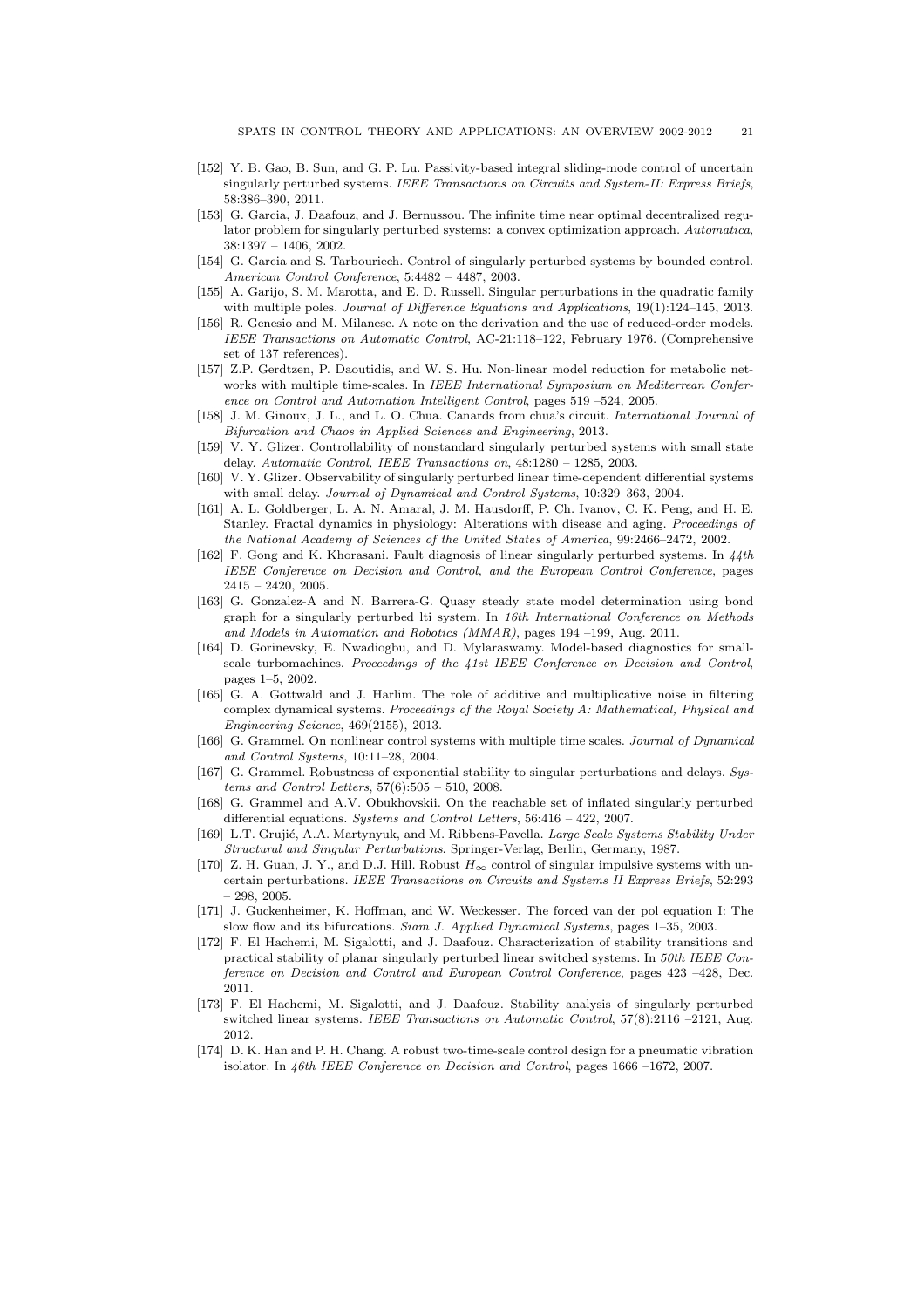- [175] H. Han and Z. Y. Huang. Tailored finite point method based on exponential bases for convection-diffusion-reaction equation. *Mathematics of Computation*, 82(281):213–226, 2013.
- [176] X. Han, E. Fridman, and S.K. Spurgeon. Sliding mode control in the presence of input delay: A singular perturbation approach. *Automatica*, 48(8):1904 – 1912, 2012.
- [177] F. Haq, S. Islam, and I. Aziz. Numerical solution of singularly perturbed two-point bvps using nonuniform haar wave lets. *International Journal for Computational Methods in Engineering Science and Mechanics*, 12:168–175, 2011.
- [178] J. Hasson and B. Z. Bobrovsky. Optimal design of an all-digital chip timing recovery loop for direct-sequence spreads pectrum systems. *European Transactions Telecommunications*, 2004.
- [179] T. Heldt, J.L. Chang, J.J.S. Chen, G.C. Verghese, and R.G. Mark. Cycle-averaged dynamics of a periodically driven, closed-loop circulation model. *Control Engineering Practice*,  $13(9) \cdot 1163 - 1171$ , 2005.
- [180] E. Hinch. *Perturbation Methods*. Cambridge University Bridge, Cambridge, UK, 1991.
- [181] C. S. Holling. Cross-scale morphology, geometry, and dynamics of ecosystems. *Ecological Monographs*, 62(4):pp. 447–502, 1992.
- [182] M. H. Holmes. *Introduction to Perturbation Methods*. Springer, second edition edition, 2013.
- [183] J. W. Hong, J. H. Yeom, S. H. Song, and I. J. Ha. A singular perturbation-like method to compensate the effect of fin-actuator dynamics in nonlinear missile control. In *SICE-ICASE International Joint Conference*, pages 837 –841, 2006.
- [184] Y. J. Hong, C. Y. Jung, and J. Laminie. Singularly perturbed reactioncdiffusion equations in a circle with numerical applications. *International Journal of Computer Mathematics*, pages 1–18, 2013.
- [185] F. H. Hsiao. Robustness design of fuzzy controllers for nonlinear multiple time-delay singularly perturbed systems: using dither as auxiliary. *International Journal of Systems Science*, 44(3):416–431, Mar. 2013.
- [186] F. H. Hsiao, J. D. Hwang, and S. T. Pan. D-stability problem of discrete singularly perturbed systems. *International Journal of Systems Science*, 34:227–236, 2003.
- [187] Y. S. Huang, X. X. Chen, S. W. Zhou, L. L. Yu, and Z. W. Wang. Hgo-based decentralised indirect adaptive fuzzy control for a class of large-scale nonlinear systems. *International Journal of Systems Science*, 43(6):1133–1145, 2012.
- [188] A. Huseynov. On solutions of a nonlinear boundary value problem on time scales. *Nonlinear Dynamics and Systems Theory*, 9:69–76, 2009.
- [189] R.L. Williams II and D.A. Lawrence. *Linear State-Space Control Systems*. John Wiley & Sons, Inc., New York, NY, 2007.
- [190] M. Innocenti, L. Greco, and L. Pollini. Sliding mode control for two-time scale systems: stability issues. *Automatica*, 39(2):273 – 280, 2003.
- [191] P.A. Ioannou and P.V. Kokotović. *Adaptive Systems with Reduced Models*, volume 47 of *Lecture Notes in Control and Information Sciences*. Springer-Verlag, Berlin, Germany, 1983.
- [192] A. F. Ivanov, M. A. Mammadov, and S. I. Trofimchuk. Global stabilization in nonlinear discrete systems with time-delay. *Journal of Global Optimization*, 56(2):251–263, 2013.
- [193] S. Jagodzinski and M. Lachowicz. On two incompressible hydrodynamic limits of the boltzmanncenskog equation. I. formal derivations. *Transport Theory and Statistical Physics*, 33(2):157–181, 2004.
- [194] S. Jagodzinski and M. Lachowicz. On two incompressible hydrodynamic limits of the boltzmanncenskog equation II: A rigorous result. *Transport Theory and Statistical Physics*, 34(6):447–474, 2004.
- [195] S. Jaison, D.S. Naidu, and D. Zydek. Time scale analysis and synthesis of wind energy conversion systems. *Proceedings of the WSEAS-NAUN 4th International Conference on Circuits, Systems, Control, Signals(CSCS '13), Valencia,Spain*, pages 21–26, Aug. 2013.
- [196] S. Jayanthi and D. Del Vecchio. Retroactivity attenuation in bio-molecular systems based on timescale separation. *IEEE Transactions on Automatic Control*, 56(4):748 –761, Apr. 2011.
- [197] N. Jha. A fifth order accurate geometric mesh finite difference method for general nonlinear two point boundary value problems. *Applied Mathematics and Computation*, 219(16):8425 – 8434, 2013.
- [198] S. S. Jogwar, M. Baldea, and P. Daoutidis. Dynamics and control of reactor- feed effluent heat exchanger networks. *American Control Conference*, pages 1481–1486, June 2008.
- [199] V.I. Kachalov. On the algebraic fundamentals of singular perturbation theory. *Differential Equations*, 49(3):386–391, 2013.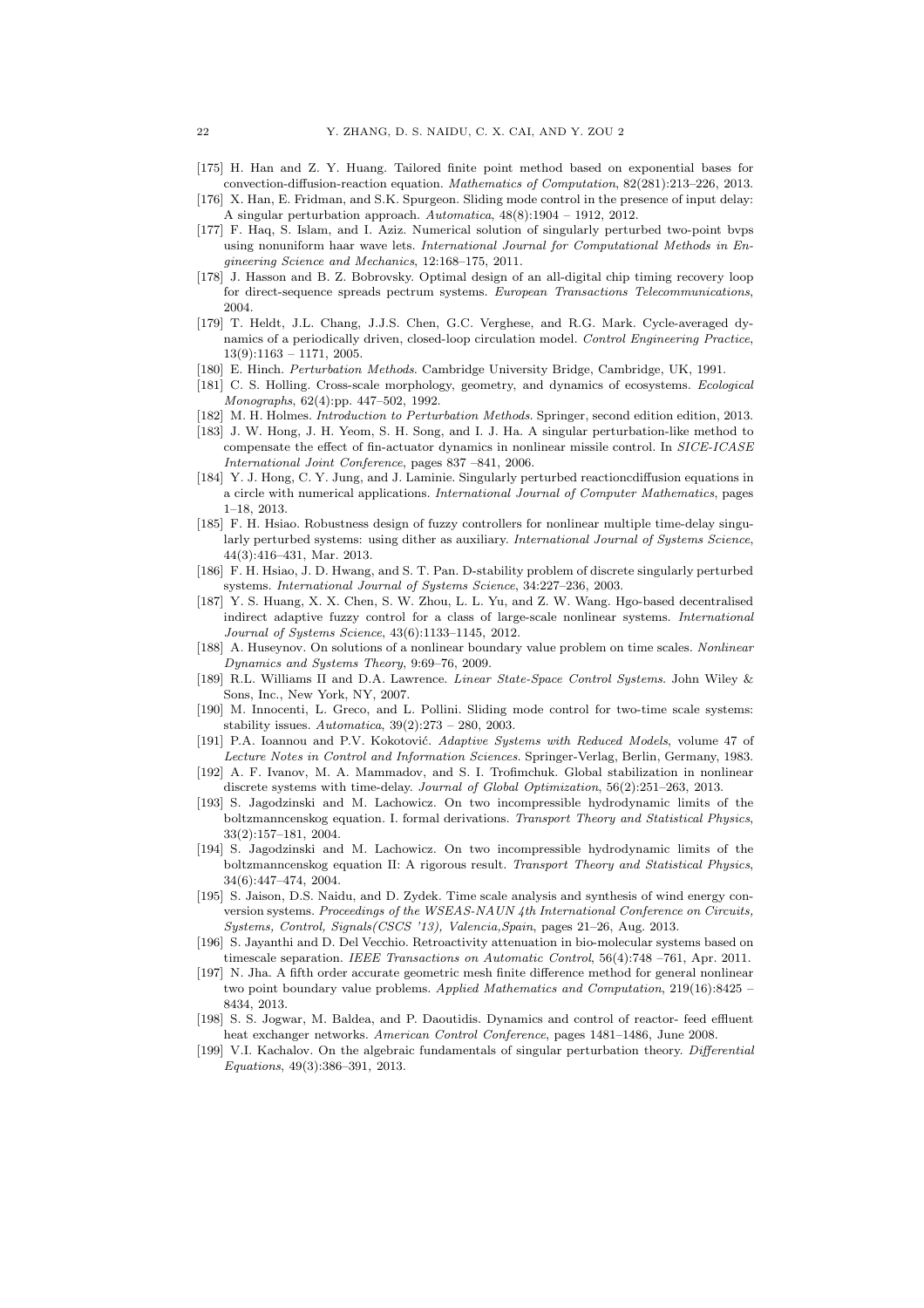- [200] M. Kadalbajoo and K. Patidar. Variable mesh spline in compression for the numerical solution of singular perturbation problems. *International Journal of Computer Mathematics*, 80(1):83–93, 2003.
- [201] M. K. Kadalbajoo and A. Awasthi. Crankcnicolson finite difference method based on a midpoint upwind scheme on a non-uniform mesh for time-dependent singularly perturbed convection-diffusion equations. *International Journal of Computer Mathematics*, 85(5):771– 790, 2008.
- [202] M. K. Kadalbajoo and A. Jha. Exponentially fitted cubic spline for two-parameter singularly perturbed boundary value problems. *International Journal of Computer Mathematics*, 89(6):836–850, April 2012.
- [203] M. K. Kadalbajoo and K. C. Patidar. Numerical solution of singularly perturbed nonlinear two point boundary value problems by spline in compression. *International Journal of Computer Mathematics*, 79(2):271–288, 2002.
- [204] M. K. Kadalbajoo and K. C. Patidar. A survey of numerical techniques for solving singularly perturbed ordinary differential equations. *Applied Mathematics and Computation*,  $130(23):457 - 510, 2002$
- [205] M. K. Kadalbajoo and K. C. Patidar. Tension spline for the solution of self-adjoint singular perturbation problems. *International Journal of Computer Mathematics*, 79(7):849–865, 2002.
- [206] M. K. Kadalbajoo and K. C. Patidar. Singularly perturbed problems in partial differential equations: a survey. *Applied Mathematics and Computation*, 134:371 – 429, 2003.
- [207] M. K. Kadalbajoo and K. K. Sharma.  $\epsilon$ -uniform fitted mesh method for singularly perturbed differential-difference equations: Mixed type of shifts with layer behavior. *International Journal of Computer Mathematics*, 81(1):49–62, Jan. 2004.
- [208] M. K. Kadalbajoo and K. K. Sharma. Numerical analysis of boundary-value problems for singularly perturbed differential-difference equations: small shifts of mixed type with rapid oscillations. *Communications In Numerical Methods In Engineering*, 20:167–182, 2004.
- [209] M.K. Kadalbajoo and Y.N. Reddy. Asymptotic and numerical analysis of singular perturbation analysis: a survey. *Applied Mathematics and Computation*, 30:223–259, 1989. (Review article with 134 references).
- [210] Ahmed R. Abd-Ellateef Kamar and T. Jankowski. Generalized quazilinearization for systems of degenerate singular perturbation problems. *Nonlinear Studies*, 20(2), 2013.
- [211] M. Kamenski, P. Nistri, and M. Quincampoix. Sliding mode control of uncertain systems: a singular perturbation approach. *IMA Journal of Mathematical Control and Information*, 19:377–398, 2002.
- [212] H. Kando and T. Iwazumi. Multirate digital control design of an optimal regulator via singular perturbation theory. *International Journal of Control*, 44:1555–1578, 1986.
- [213] K. I. Kang, K. S. Park, and J. T. Lim. Exponential stability of singularly perturbed systems with time delay and uncertainties. *International Journal of Systems Science*, pages 1–10, 2013.
- [214] R. R. Kao, D. M. Green, J. Johnson, and I. Z. Kiss. Disease dynamics over very different time-scales: foot-and-mouth disease and scrapie on the network of livestock movements in the UK. *Journal of the Royal Society Interface*, 4:907–916, 2007.
- [215] H. G. Kaper and T. J. Kaper. Asymptotic analysis of two reduction methods for systems of chemical reactions. *Physica D: Nonlinear Phenomena*, 165:66 – 93, 2002.
- [216] B V. Kapitonov and M. A. Raupp. Boundary observation and exact control of multilayered piezoelectric body. *Mathematical methods in the applied sciences*, 26:431–452, 2003.
- [217] S. Kaplun. *Fluid Mechanics and Singular Perturbations*. Academic Press, New York, New York, 1967.
- [218] G. Karali and C. Sourdis. Resonance phenomena in a singular perturbation problem in the case of exchange of stabilities. *Communications in Partial Differential Equations*, 37:1620– 1667, 2012.
- [219] H R. Karimi, P. J. Maralani, B. Moshiri, and B. Lohmann. Numerically efficient approximations to the optimal control of linear singularly perturbed systems based on haar wavelets. *International journal of computer mathematics*, 82(4):495–507, 2005.
- [220] H.R. Karimi. Robust regulation with an  $H_{\infty}$  constrain for linear two-time scale systems. In *IEEE International Conference on Control Applications (CCA)*, pages 1975 –1980, Sep. 2010.
- [221] M. Karow, E. Kokiopoulou, and D. Kressner. On the computation of structured singular values and pseudospectra. *Systems and Control Letters*, 59(2):122 – 129, 2010.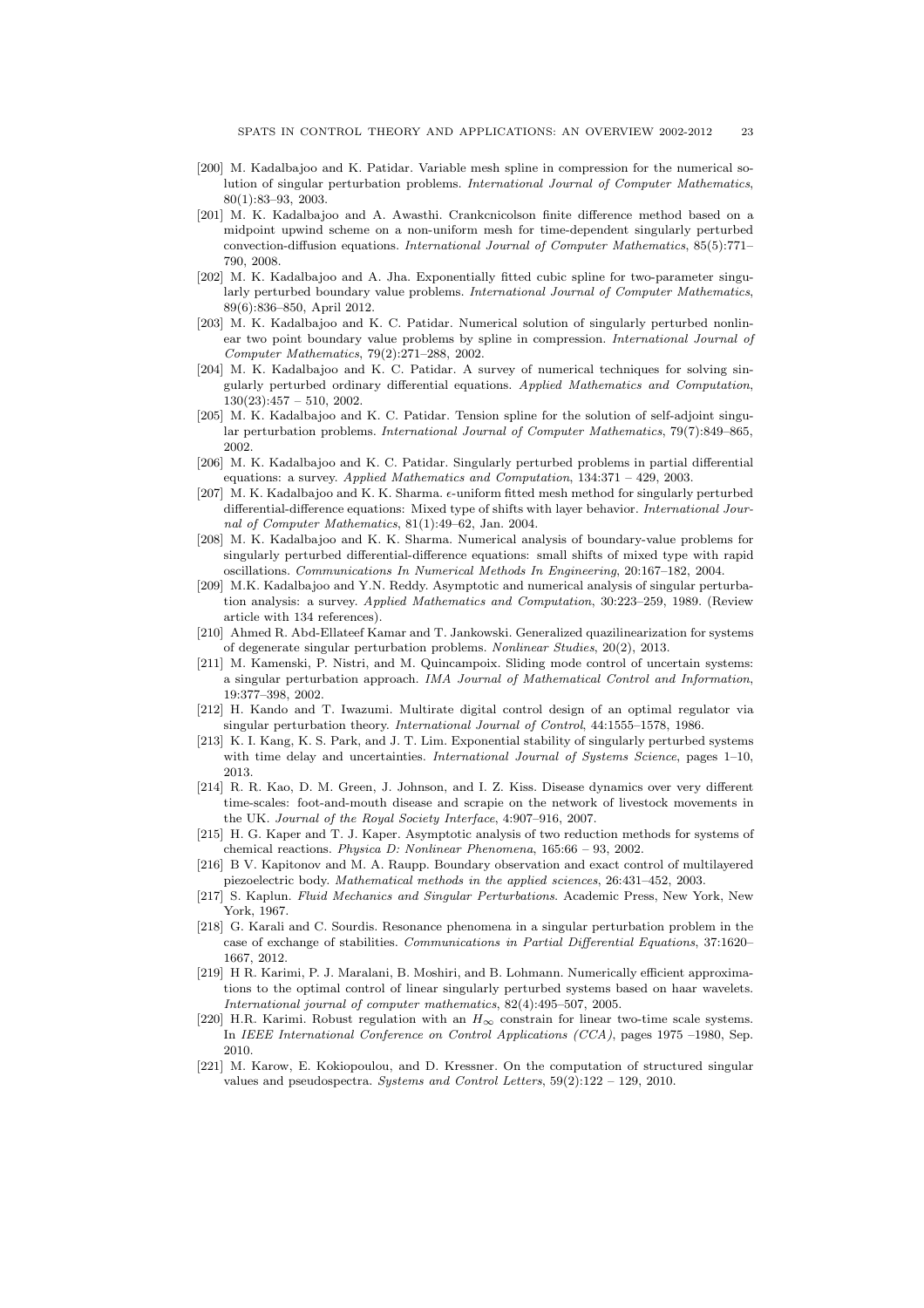- [222] V. Kecman and Z. Gajić. Optimal control and filtering for nonstandard singularly perturbed linear systems. *Journal of Guidance, Control and Dynamics*, 22:362–365, March-April 1999.
- [223] K. J. Keesman. State and parameter estimation in biotechnical batch reactors. *Control Engineering Practice*, 10(2):219 – 225, 2002.
- [224] K. J. Keesman, D. Peters, and L. J.S. Lukasse. Optimal climate control of a storage facility using local weather forecasts. *Control Engineering Practice*, 11:505–516, 2003.
- [225] R. B. Kellogg and M. Stynes. A singularly perturbed convection-diffusion problem in a half-plane. *Applicable Analysis*, 85(12):1471–1485, 2006.
- [226] J. Kevorkian and J.D. Cole. *Perturbation Methods in Mathematics*. Springer-Verlag, New York, New York, 1981.
- [227] J.K. Kevorkian and J.D. Cole. *Multiple Scale and Singular Perturbation Methods*. Springer-Verlag, New York, New York, 1996.
- [228] H.K. Khalil. Feedback control of nonstandard singularly perturbed systems. *IEEE Transactions on Automatic Control*, AC-34:1052–1060, 1989.
- [229] H.K. Khalil. Two-time scale and averaging methods. In W.S. Levine, editor, *The Control Handbook*, pages 873–879. CRC Press, Boca Raton, FL, 1996.
- [230] H.K. Khalil. *Nonlinear Systems, Third Edition*. Prentice Hall, Englewood Cliffs, NJ, 2002.
- [231] B. S. Kim, Y. J. Kim, and M. T. Lim. LQG control for nonstandard singularly perturbed discrete time systems. In *Proceedings of the 41st IEEE Conference on Decision and Control*, volume 4, pages 3736 – 3741, Dec. 2002.
- [232] Y.-J. Kim, B.-S. Kim, and M.-T. Lim. Composite control for singularly perturbed bilinear systems via successive galerkin approximation. *IEE Proceedings Control Theory and Applications*, 150:483–488, 2003.
- [233] Y.-J. Kim, B.-S. Kim, and M.-T. Lim. Finite-time composite control for a class of singularly perturbed nonlinear systems via successive galerkin approximation. *IEE Proceedings Control Theory and Applications*, 152(5):507 – 512, Sep. 2005.
- [234] J.W. Kimball and P.T. Krein. Singular perturbation theory for DC-DC converters and application to PFC converters. In *IEEE Power Electronics Specialists Conference*, pages 882 –887, June 2007.
- [235] J.W. Kimball and P.T. Krein. Singular perturbation theory for DC-DC converters and application to PFC converters. *IEEE Transactions on Power Electronics*, 23(6):2970 –2981, Nov. 2008.
- [236] P.V. Kokotović. Applications of singular perturbation techniques to control problems. *SIAM Review*, 26:501–550, 1984. (Review article with about 250 references).
- [237] P.V. Kokotović. Recent trends in feedback design: an overview. Automatica, 21:225-236, 1985. (Review article with about 85 references).
- [238] P.V. Kokotović, A. Bensoussan, and G. Blankenship, editors. *Singular Perturbations and Asymptotic Analysis in Control Systems*, volume 90 of *Lecture Notes in Control and Information Sciences*. Springer-Verlag, Berlin, Germany, 1987.
- [239] P.V. Kokotovi´c and H.K. Khalil, editors. *Singular Perturbations in Systems and Control*. IEEE Press, New York, NY, 1986. Reprint.
- [240] P.V. Kokotović, H.K. Khalil, and J. O'Reilly. *Singular Perturbation Methods in Control: Analysis and Design*. Academic Press, London, UK, 1986. Republished as Volume 25 under *Classics in Applied Mathematics* by the Society of Industrial and Applied Mathematics (SIAM), Philadelphia, PA, in 1999.
- [241] P.V. Kokotović, R.E. O'Malley, Jr., and P. Sannuti. Singular perturbations and order reduction in control theory-an overview. *Automatica*, 12:123–132, 1976. (Review article with about 125 references).
- [242] P.V. Kokotović and W.R. Perkins, editors. *Singular Perturbations: Order Reduction in Control Systems Design*. American Society of Mechanical Engineers, New York, New York, 1972.
- [243] P.V. Kokotović and P. Sannuti. Singular perturbation method for reducing model order in optimal control design. *IEEE Transactions on Automatic Control*, AC-13:377–384, 1968.
- [244] V. Krishnamurthy, S. M. Monfared, and B. Cornell. Ion channel biosensors -part II: Dynamic modeling, analysis, and statistical signal processing. *IEEE Transactions on Nanotechnology*, 9(3):313 –321, May 2010.
- [245] H. Krishnan and N.H. McClamroch. On the connection between nonlinear differentialalgebraic equations and singularly perturbed systems in nonstandard form. *IEEE Transactions on Automatic Control*, 39:1079–1084, 1994.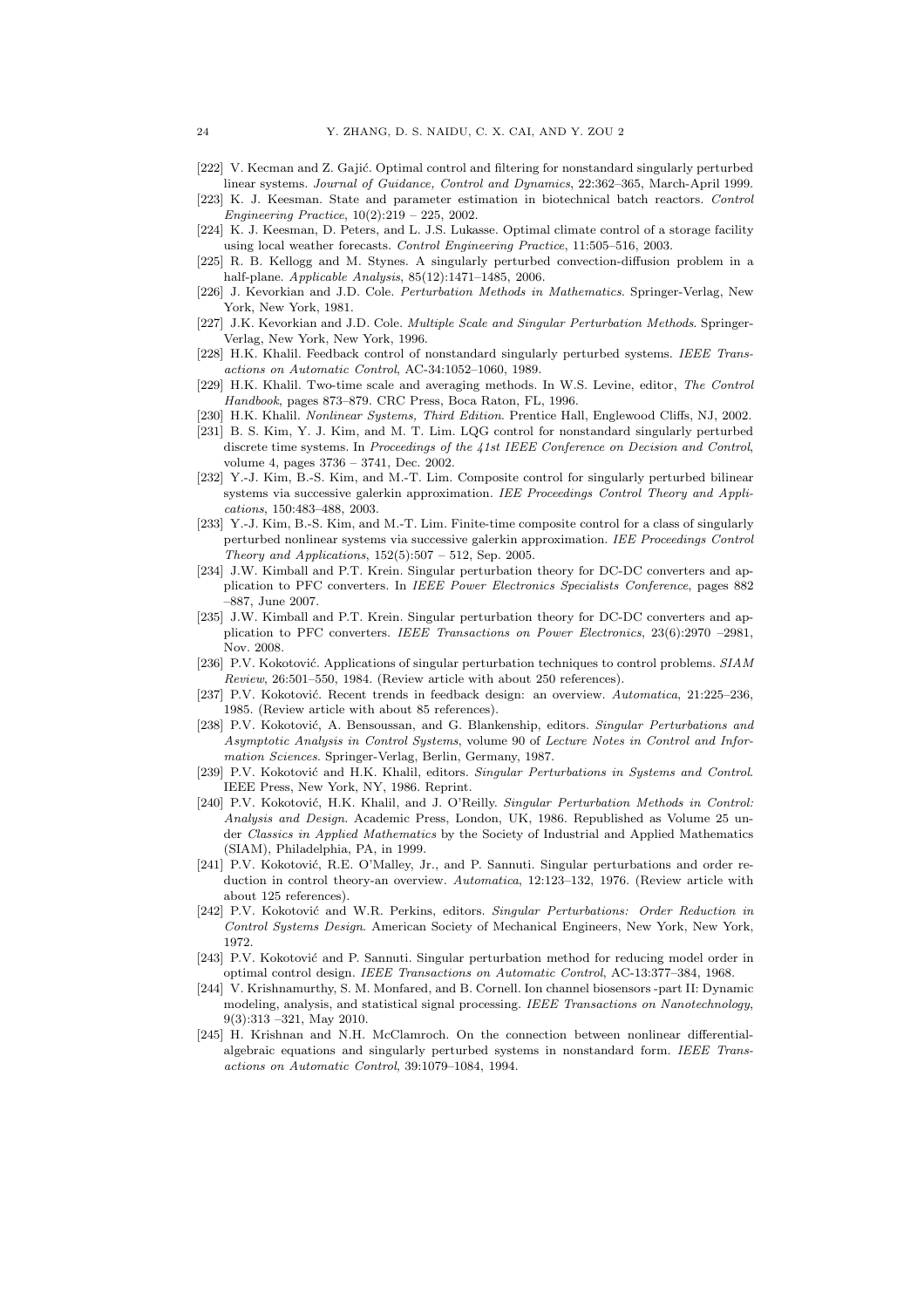- [246] M. Kumar, P. Singh, and H. K. Mishra. An initial-value technique for singularly perturbed boundary value problems via cubic spline. *International Journal for Computational Methods in Engineering Science and Mechanics*, 8:419–427, 2007.
- [247] M. Kumar, P. Singh, and H. K. Mishra. A recent survey on computational techniques for solving singularly perturbed boundary value problems. *International Journal of Computer Mathematics*, 84(10):1439–1463, 2007.
- [248] M. Kumar and A. Srivastava. An elementary introduction to recently developed computational methods for solving singularly perturbed partial differential equations arising in science and engineering. *International Journal for Computational Methods in Engineering Science and Mechanics*, 14:45–60, 2012.
- [249] M. Kumar and A. Srivastava. An elementary introduction to recently developed computational methods for solving singularly perturbed partial differential equations arising in science and engineering. *International Journal for Computational Methods in Engineering Science and Mechanics*, 14(1):45–60, 2013.
- [250] M. Kumar and S. Tiwari. An initial-value technique to solve third-order reactioncdiffusion singularly perturbed boundary-value problems. *International Journal of Computer Mathematics*, 89(17):2345–2352, Nov. 2012.
- [251] G.A. Kurina. Singular perturbations of control problems with equations of state not solved for the derivative (a survey). *Journal of Computer and System Sciences International*, 31(6):17–45, 1993. (135 references).
- [252] G.A. Kurina. Asymptotic expansion of solutions of optimal control problems for discrete weakly controllable systems. *Journal of Applied Mathematics and Mechanics*, 66(2):201 – 213, 2002.
- [253] H.J. Kushner. *Weak Convergence Methods and Singularly Perturbed Stochastic Control and Filtering Problems*. Birkh¨auser, Boston, MA, 1990.
- [254] P.A. Lagerstrom and R.G. Casten. Basic concepts underlying singular perturbation techniques. *SIAM Review*, 14:63–120, 1972. (survey with 25 references on the essential ideas and not on literature).
- [255] S. H. Lam. Model reductions with special csp data. *Combustion and Flame*, 2013.
- [256] X. Lamy and P. Mironescu. Existence of critical points with semi-stiff boundary conditions for singular perturbation problems in simply connected planar domains. *Mathematics Application*, pages 1–47, Mar. 2013.
- [257] J. I. Lee and I. J. Ha. A novel approach to control of nonminimum-phase nonlinear systems. *IEEE Transactions on Automatic Control*, 47:1480 – 1486, Sep. 2002.
- [258] K. Lee, K. H. Shim, and M. E. Sawan. Unified modeling for singular perturbed systems by delta operator: Pole assignment case. In Tag Kim, editor, *Artificial Intelligence and Simulation*, volume 3397, pages 24–32. Springer Berlin / Heidelberg, 2005.
- [259] J. Li, K. Lu, and P. Bates. Normally hyperbolic invariant manifolds for random dynamical systems: Part 1-persistence. *Transactions of The American Mathematical Society*, pages 1–34, 2013.
- [260] P. Li, B.H. Zhang, J. Shu, Z.Q. Bo, and A. Klimek. Research on order reduction of power system modeling for dynamic voltage stability analysis. In *IEEE PES Transmission and Distribution Conference and Exposition*, pages 1 –5, Apr. 2010.
- [261] T. H.S. Li and K. J. Lin. Composite fuzzy control of nonlinear singularly perturbed systems. *IEEE Transactions on Fuzzy Systems*, 15:176 –187, 2007.
- [262] X.Y. Li, X.H. Chen, and G.Q. Tang. Output feedback control of doubly-fed induction generator based on multi-time scale model. In *Third International Conference on Electric Utility Deregulation and Restructuring and Power Technologies*, pages 2798 –2802, April 2008.
- [263] Y. Li, J. L. Wang, and G. H. Yang. Reliable linear-quadratic control for singularly perturbed systems. *International Journal of Systems Science*, 33(12):949–958, 2002.
- [264] Y. Li, S. J. Ye, and X. M. Wang. Guaranteed cost control for singularly perturbed uncertain systems. In *Sixth International Conference on Intelligent Systems Design and Applications*, volume 1, pages 1020 –1025, 2006.
- [265] J. Lin. Hierarchical fuzzy logic controller for a flexible link robot arm performing constrained motion tasks. *IEE Proceedings Control Theory and Applications*, 150:355–364, 2003.
- [266] J. Lin and F. L. Lewis. Fuzzy controller for flexible-link robot arm by reduced-order techniques. *IEE Proceedings Control Theory and Applications*, 149:177 –187, May 2002.
- [267] K. J. Lin. Composite observer-based feedback design for singularly perturbed systems via lmi approach. In *Proceedings of SICE Annual Conference 2010*, pages 3056 –3061, Aug. 2010.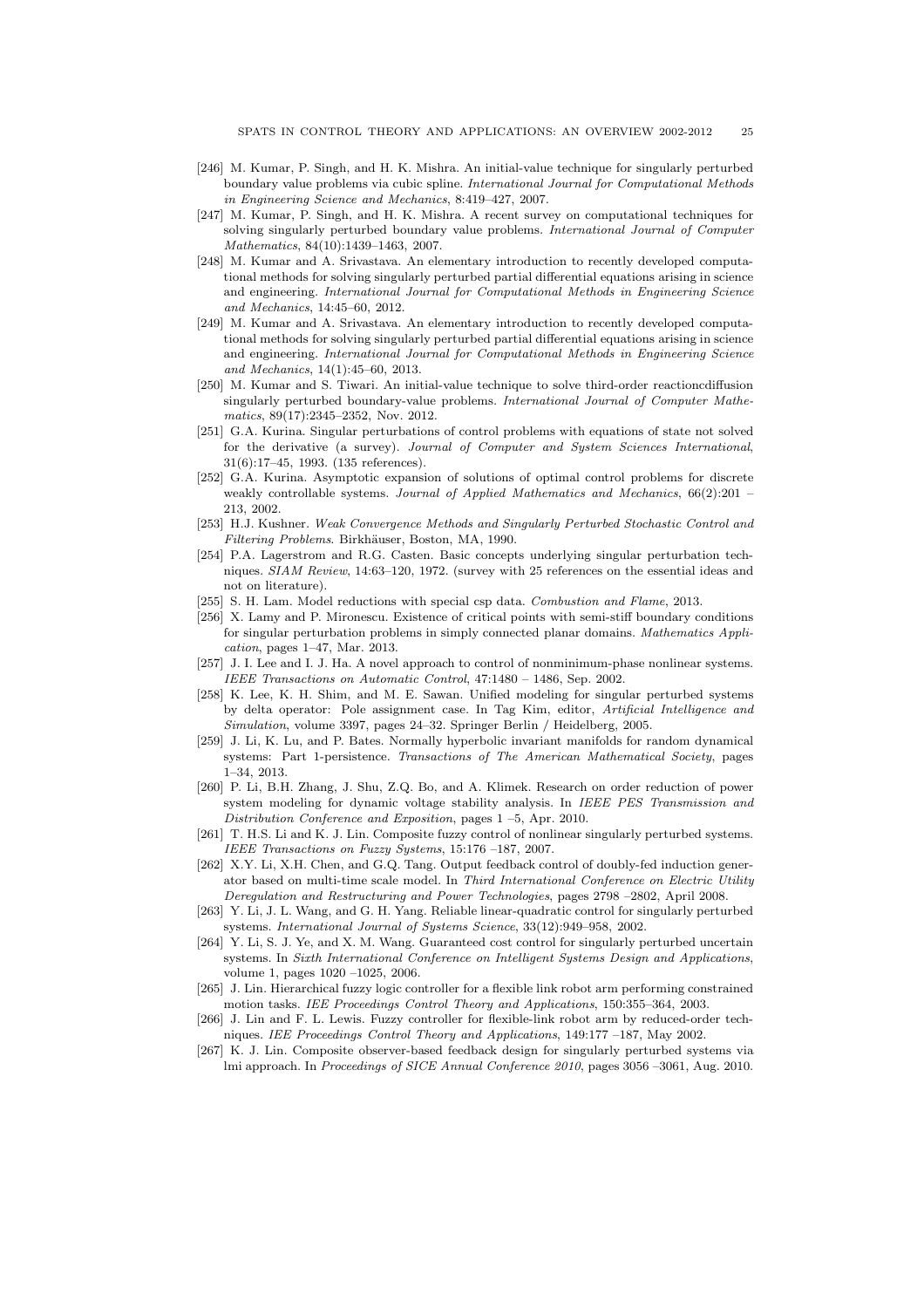- [268] K. J. Lin. Neural network based observer and adaptive control design for a class of singularly perturbed nonlinear systems. In *8th Asian Control Conference*, pages 1176 –1180, May 2011.
- [269] K. J. Lin. Stabilisation of singularly perturbed nonlinear systems via neural network-based control and observer design. *International Journal of Systems Science*, 44(10):1925–1933, 2013.
- [270] K. J. Lin and T.H.S. Li. Stabilization of uncertain singularly perturbed systems with poleplacement constraints. *IEEE Transactions on Circuits and Systems II: Express Briefs*, 53:916 –920, 2006.
- [271] Y. Y. Lin-Chen and D. P. Goodall. Stabilizing feedbacks for imperfectly known, singularly perturbed nonlinear systems with discrete and distributed delays. *International Journal of Systems Science*, 35(15):869–887, Dec. 2004.
- [272] D. Liu, L. Liu, and Y. Yang. Control of discrete-time singularly perturbed systems via static output feedback. *Abstract and Applied Analysis*, 2013.
- [273] H. P. Liu, F. C. Sun, and Z. Q. Sun. Stability analysis and synthesis of fuzzy singularly perturbed systems. *IEEE Transactions on Fuzzy Systems*, 13:273 – 284, 2005.
- [274] I. Lizarraga and V. Etxebarria. Combined PD- $H_{\infty}$  approach to control of flexible link manipulators using only directly measurable variables. *Cybernetics and Systems*, 34(1):19–31, 2003.
- [275] F. Ma and L. J. Fu. Principle of multi-time scale order reduction and its application in AC/DC hybrid power systems. In *International Conference on Electrical Machines and Systems*, pages 3951 –3956, Oct. 2008.
- [276] A. Machina, R. Edwards, and P. van den Driessche. Singular dynamics in gene network models. *SIAM Journal on Applied Dynamical Systems*, 12(1):95–125, 2013.
- [277] M.S. Mahmoud and M.G. Singh. *Discrete Systems: Analysis, Control, and Optimization*. Springer-Verlag, Berlin, Germany, 1984.
- [278] I. Malloci and J. Daafouz. Stabilisation of polytopic singularly perturbed linear systems. *International Journal of Control*, 85(2):135–142, Feb. 2012.
- [279] I. Malloci, J. Daafouz, and C. Iung. Stabilization of continuous-time singularly perturbed switched systems. In *48th IEEE Conference on Decision and Control, held jointly with the 28th Chinese Control Conference*, pages 6371 –6376, Dec. 2009.
- [280] I. Malloci, J. Daafouz, and C. Iung. Stability and stabilization of two time scale switched systems in discrete time. *IEEE Transactions on Automatic Control*, 55(6):1434 –1438, June 2010.
- [281] B. Manhartsgruber. Stability analysis of the servohydraulic equations with linear state feedback and harmonic reference signal. *Nonlinear dynamics in engineering systems*, 2003.
- [282] A. Massoum, M.K. Fellah, A. Meroufel, P. Wira, and A. Bendaoud. Neuro-fuzzy control of a singularly perturbed permanent magnet synchronous machine fed by a three levels inverter. *IEEE International Symposium on Industrial Electronics*, pages 1867 – 1872, 2008.
- [283] S. Mastellone, D.M. Stipanovic, and M.W. Spong. Multi-agent formation control and trajectory tracking via singular perturbation. In *IEEE International Conference on Control Applications*, pages 557 –562, 2007.
- [284] N.H. McClamroch and H. Krishnan. Nonstandard singularly perturbed control systems and differential-algebraic equations. *International Journal of Control*, 55:1239–1253, 1992.
- [285] K. Mease. Multiple time-scales in nonlinear flight mechanics: diagnosis and modeling. *Applied Mathematics and Computation*, 164:627–648, 2005.
- [286] J. Medanic. Design of nonlinear controls using structured representations. *42nd IEEE Conference on Decision and Control*, 4:4163 – 4168, 2003.
- [287] J. Melenk, C. Xenophontos, and L. Oberbroeckling. Analytic regularity for a singularly perturbed system of reaction-diffusion equations with multiple scales. *Advances in Computational Mathematics*, pages 1–28, 2012.
- [288] R. Meyer and S.V. Parter, editors. *Singular Perturbations and Asymptotics*. Academic Press, New York, NY, 1980.
- [289] A. Meyer-Baese, S. Cappendijk, and E. Althaus. Global uniform stability analysis of biological networks with different time-scales under perturbations. In *International Joint Conference on Neural*, pages 2098 –2102, june 2009.
- [290] A. Meyer-Baese, S. S. Pilyugin, and Y. Chen. Global exponential stability of competitive neural networks with different time scales. *IEEE Transactions on Neural Networks*, 14:716– 719, 2003.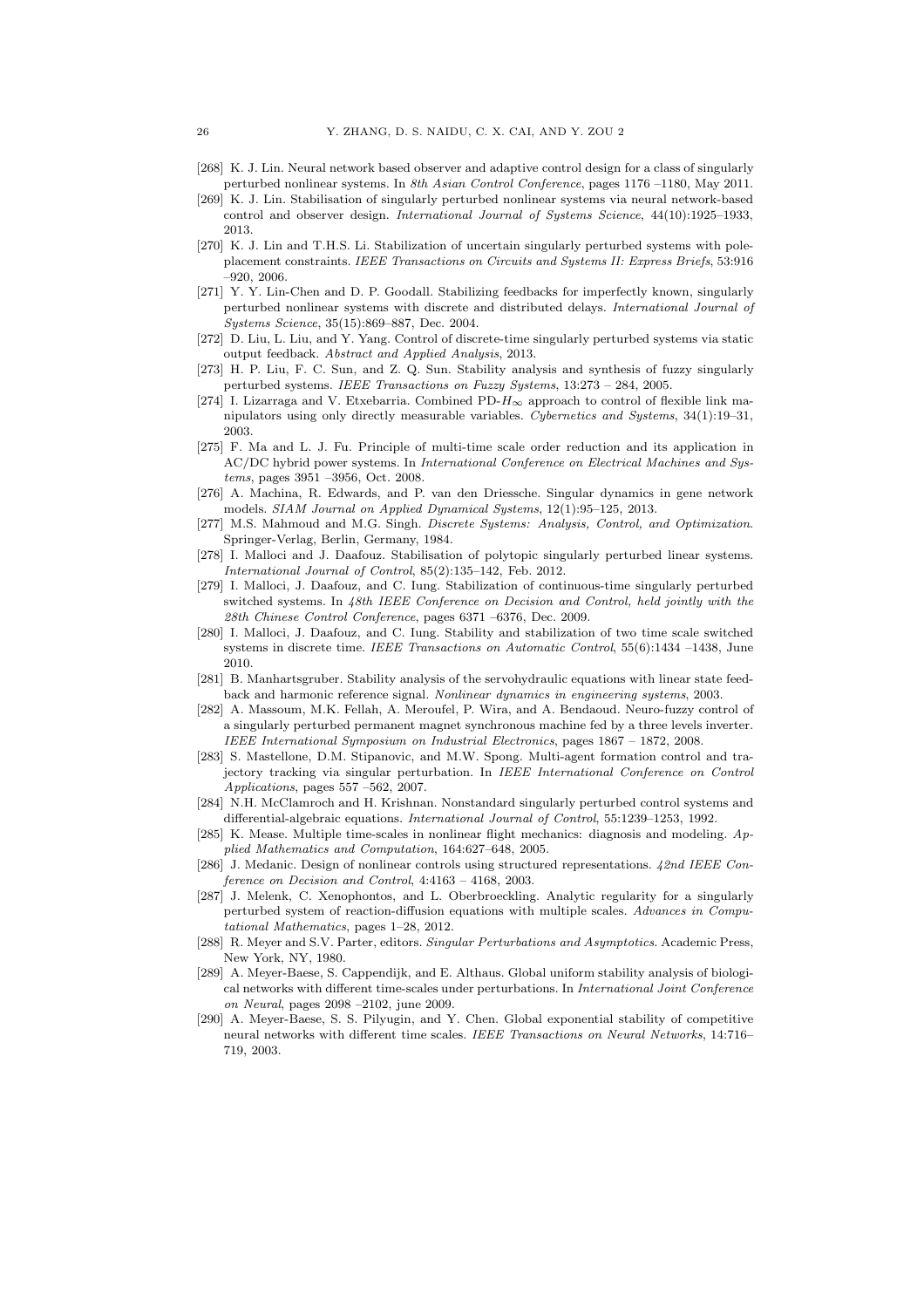- [291] A. Mezouar, M. K. Fellah, S. Hadjeri, and Y. Sahali. Adaptive speed sensorless vector control of induction motor using singularly perturbed sliding mode observer. *32nd Annual Conference on IEEE Industrial Electronics*, pages 932–939, 2006.
- [292] E.F. Mishchenko and N.K. Rozo. *Differential Equations with Small Parameters and Relaxed Oscillations*. Plenum Publishing Company, New York, New York, 1980.
- [293] H. Mishra and S. Saini. Numerical solution of singularly perturbed two-point boundary value problem via liouville-green transform. *American Journal of Computational Mathematics*, 3(1):1–5, 2013.
- [294] H.B. Mogaver, A. Zare, and M.R. Tanhatalab. Singular perturbation method for robust control of nonlinear systems. In *International Conference on Energy, Power and Control*, pages 1 –6, Dec. 2010.
- [295] R. K. Mohanty, D. J. Evans, and U. Arora. Convergent spline in tension methods for singularly perturbed two-point singular boundary value problems. *International Journal of Computer Mathematics*, 82(1):55–66, Jan 2005.
- [296] R. K. Mohanty, N. Jha, and D. J. Evans. Spline in compression method for the numerical solution singularly perturbed two-point singular boundary-value problems. *International Journal of Computer Mathematics*, 81(5):615–627, May 2004.
- [297] S.M. Monfared, V. Krishnamurthy, and B. Cornell. Stochastic modeling and signal processing of nano-scale protein-based biosensors. In *IEEE International Workshop on Genomic Signal Processing and Statistics*, pages 1–6, 2009.
- [298] D. Moreira and L. H. Wang. Singular perturbation method for inhomogeneous nonlinear free boundary problems. *Calculus of Variations and Partial Differential Equations*, pages 1–25, 2013.
- [299] H. Mukaidani. Nash games for multiparameter singularly perturbed systems with uncertain small singular perturbation parameters. *IEEE Transactions on Circuits and Systems II: Express Briefs,*, 52:586 – 590, 2005.
- [300] H. Mukaidani. Recursive approach of optimal kalman filtering problem for multiparameter singularly perturbed systems. *International Journal of Systems Science*, 36(1):1–11, 2005.
- [301] H. Mukaidani. Local uniqueness for nash solutions of multiparameter singularly perturbed systems. *IEEE Transactions on Circuits and Systems II: Express Briefs,*, 53:1103 –1107, 2006.
- [302] H. Mukaidani, T. Shimomura, and H. Xu. Numerical computation of cross-coupled algebraic riccati equations related to  $H_2/H_\infty$  control problem for singularly perturbed systems. *International Journal of Robust and Nonlinear Control*, 14:697–717, 2004.
- [303] H. Mukaidani, H. Xu, and K.Mizukami. A revised kleinman algorithm to solve algebraic Riccati equation of singularly perturbed systems. *Automatica*, 38:553–558, 2002.
- [304] H. Mukaidani, H. Xu, and K. Mizukami. New results for near-optimal control of linear multiparameter singularly perturbed systems. *Automatica*, 39:2157 – 2167, 2003.
- [305] B. Munsky, S. Peles, and M. Khammash. Stochastic analysis of gene regulatory networks using finite state projections and singular perturbation. *Proceedings of the 2007 American Control Conference*, pages 1323–1328, 2007.
- [306] J.A. Murdock. *Perturbations: Theory and Methods*. John Wiley & Sons, New York, NY, 1991.
- [307] D. S. Naidu. Analysis of non-dimensional forms of singular perturbation structures for hypersonic vehicles. *Acta Astronautica*, 66:577–586, 2010.
- [308] D. S. Naidu. Singular perturbation analysis of a flexible beam used in underwater exploration. *International Journal of Systems Science*, 42(1):183–194, Jan. 2011.
- [309] D.S. Naidu. *Singular Perturbation Methodology in Control Systems*, volume 34 of *IEE Control Engineering Series*. Peter Peregrinus Limited, Stevenage Herts, UK, 1988.
- [310] D.S. Naidu. Guidance and control strategies for aeroassisted orbital transfer: status survey. In *Proceedings of the AIAA Atmospheric Flight Mechanics Conference*, Scottsdale, AZ, August 1-3 1994. (Review article with 20 important references).
- [311] D.S. Naidu. Singular perturbations and time scales in aerospace systems: An overview. In S. Sivasundaram, editor, *Nonlinear Problems in Aviation and Aerospace*, pages 251–263. Gordon and Breach Science Publishers, UK, 2000. (Review article with 84 references).
- [312] D.S. Naidu. Singular perturbations and time scales in control theory and applications: overview. *Dynamics of Continuous, Discrete and Impulsive Systems (DCDIS) Journal*, 9(2):233–278, June 2002. (Invited survey paper with 467 references in a Special Issue on Singularly Perturbed Dynamic Systems in Control Technology, edited by Z. Gajic).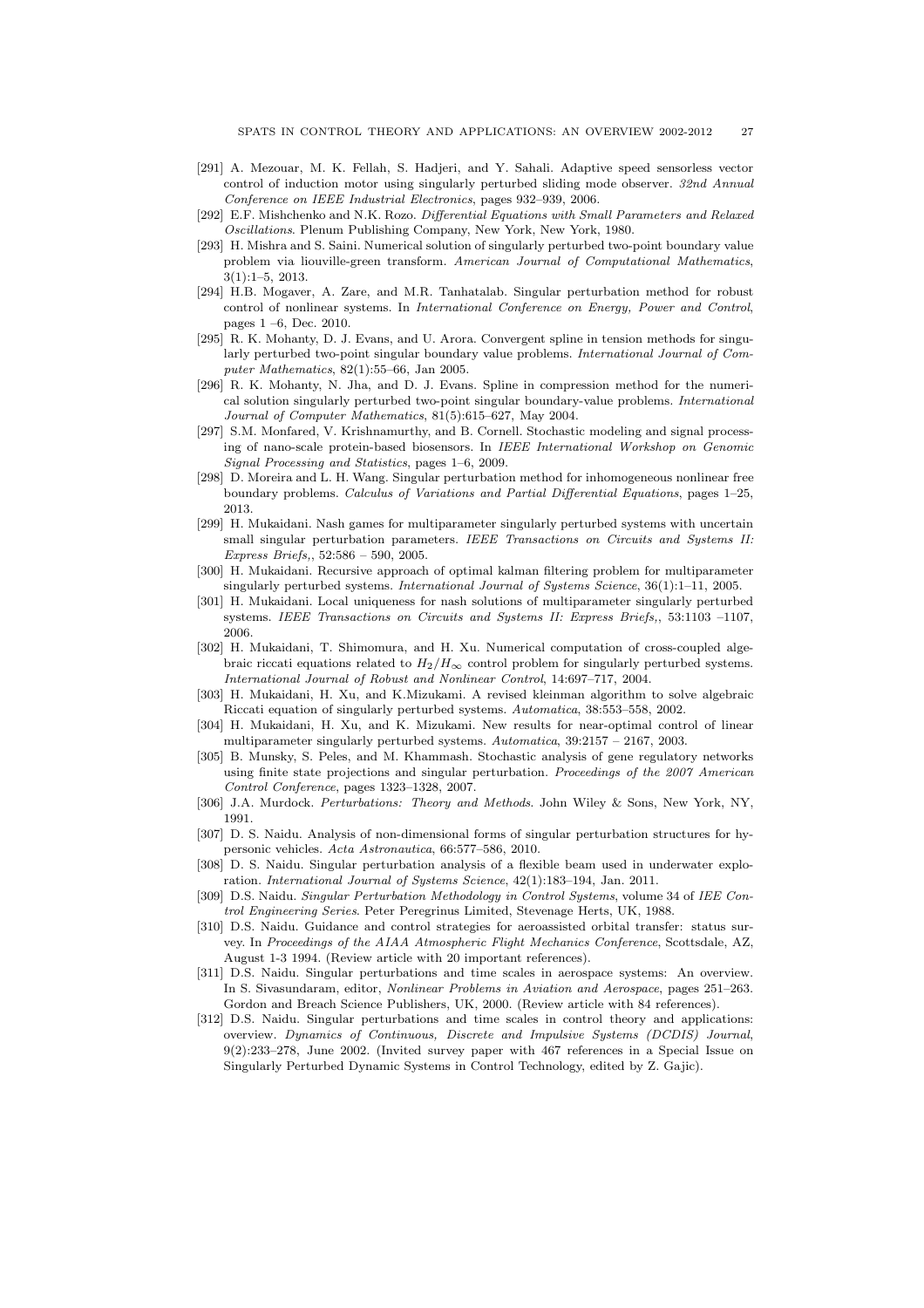- [313] D.S. Naidu and A.J. Calise. Singular perturbations and time scales in control theory and applications: survey 1983-1989. In *IFAC Workshop on Singular Perturbations and Asymptotic Methods in Systems and Control*, Boston, MA, August 17-18 1989.
- [314] D.S. Naidu and A.J. Calise. Singular perturbations and time scales in guidance, navigation and control of aerospace systems: survey. In *Proceedings of the AIAA Guidance, Navigation and Control Conference*, pages 1338–1362, Baltimore, MD, August 7-10 1995. (Invited Survey Paper with 246 references).
- [315] D.S. Naidu and A.J. Calise. Singular perturbations and time scales in guidance and control of aerospace systems: survey. *AIAA Journal of Guidance, Control and Dynamics*, 24(6):1057– 1078, November-December 2001. (Survey paper with 412 references).
- [316] D.S. Naidu, D.B. Price, and J.L. Hibey. Singular perturbations and time scales in discrete control systems-an overview. In *Proceedings of The 26th IEEE Conference on Decision and Control*, pages 2096–2103, Los Angeles, CA, December 1987. (Invited survey paper with 121 references).
- [317] D.S. Naidu and A.K. Rao. *Singular Perturbation Analysis of Discrete Control Systems*, volume 1154 of *Lecture Notes in Mathematics*. Springer-Verlag, New York, NY, 1985.
- [318] K. Nakada, Y. D. Sato, and K. Matsuoka. Theoretical analysis of phase resetting on matsuoka oscillators. In *Advances in Cognitive Neurodynamics (III)*, pages 531–536. Springer Netherlands, 2013.
- [319] Y. Nakayama. Holographic interpretation of renormalization group approach to singular perturbations in non-linear differential equations. *High Energy Physics - Theory*, 2013.
- [320] A.H. Nayfeh. *Perturbation Methods*. Wiley-Interscience, New York, NY, 1973.
- [321] A.H. Nayfeh. *Introduction to Perturbation Techniques*. John-Wiley & Sons, New York, NY, 1981.
- [322] A.H. Nayfeh. *Problems in Perturbation*. John-Wiley & Sons, New York, NY, 1985.
- [323] S.K. Nguang, W. Assawinchaichote, and P. Shi. Robust h1 control design for fuzzy singularly perturbed systems with markovian jumps: an lmi approach. *IET Control Theory Applications*, 1:893 –908, 2007.
- [324] H. M. Nguyen and D. S. Naidu. Singular perturbation analysis and synthesis of wind energy conversion systems under stochastic environments. *Advances in Systems Theory, Signal Processing and Computational Science*, pages 283–288, 2012.
- [325] H. M. Nguyen and D. S. Naidu. Time scale analysis and control of wind energy conversion systems. *5th International Symposium on Resilient Control Systems (ISRCS)*, pages 149–154, Agu. 2012.
- [326] S. L. Nguyen and G. Yin. Asymptotic properties of markov-modulated random sequences with fast and slow timescales. *Stochastics: An International Journal of Probability and Stochastics Processes*, 82(5):445–474, Oct. 2010.
- [327] T. Nguyen and Z. Gajic. Solving the singularly perturbed matrix differential Riccati equation: A Lyapunov equation approach. In *American Control Conference*, pages 782–787, July 2010.
- [328] T. Nguyen, W. C. Su, and Z. Gajic. Singular perturbation analysis of discrete-time output feedback sliding mode control with disturbance attenuation. In *American Control Conference*, pages 757 –762, June 2009.
- [329] T. Nguyen, W. C. Su, and Z. Gajic. Variable structure control for singularly perturbed linear continuous systems with matched disturbances. *IEEE Transactions on Automatic Control*, pages 777–783, Mar. 2012.
- [330] L. Nie and Zhi D. Teng. Singular perturbation method for global stability of ratio-dependent predator-prey models with stage structure for the prey. *Electronic Journal of Differential Equations*, 2013(86):1–9, 2013.
- [331] J. Niu, J. Zhao, Z. H. Xu, and J. X. Qian. A two-time scale decentralized model predictive controller based on input and out put model. *Journal of Automated Methods and Management in Chemistry*, pages 1–11, 2009.
- [332] Touhami O., Mezouar A.E.K., Ibtiouen R., and Mekhtoub S. Sliding mode control and flux observer for a singularly perturbed model of an induction machine. In *IEEE International Conference on Industrial Technology*, volume 1, pages 108 – 114, 2004.
- [333] J. B. Oliveira and A. D. Araujo. Design and stability analysis of an indirect variable structure model reference adaptive control. *International Journal of Control*, 81(12):1870–1877, 2008.
- [334] H. Oloomi, M. Saif, and B. Shafai. On the well posedness of singularly perturbed fault detection filters. In *Proceedings of the 2004 American Control Conference*, volume 6, pages 5676 –5677, 2004.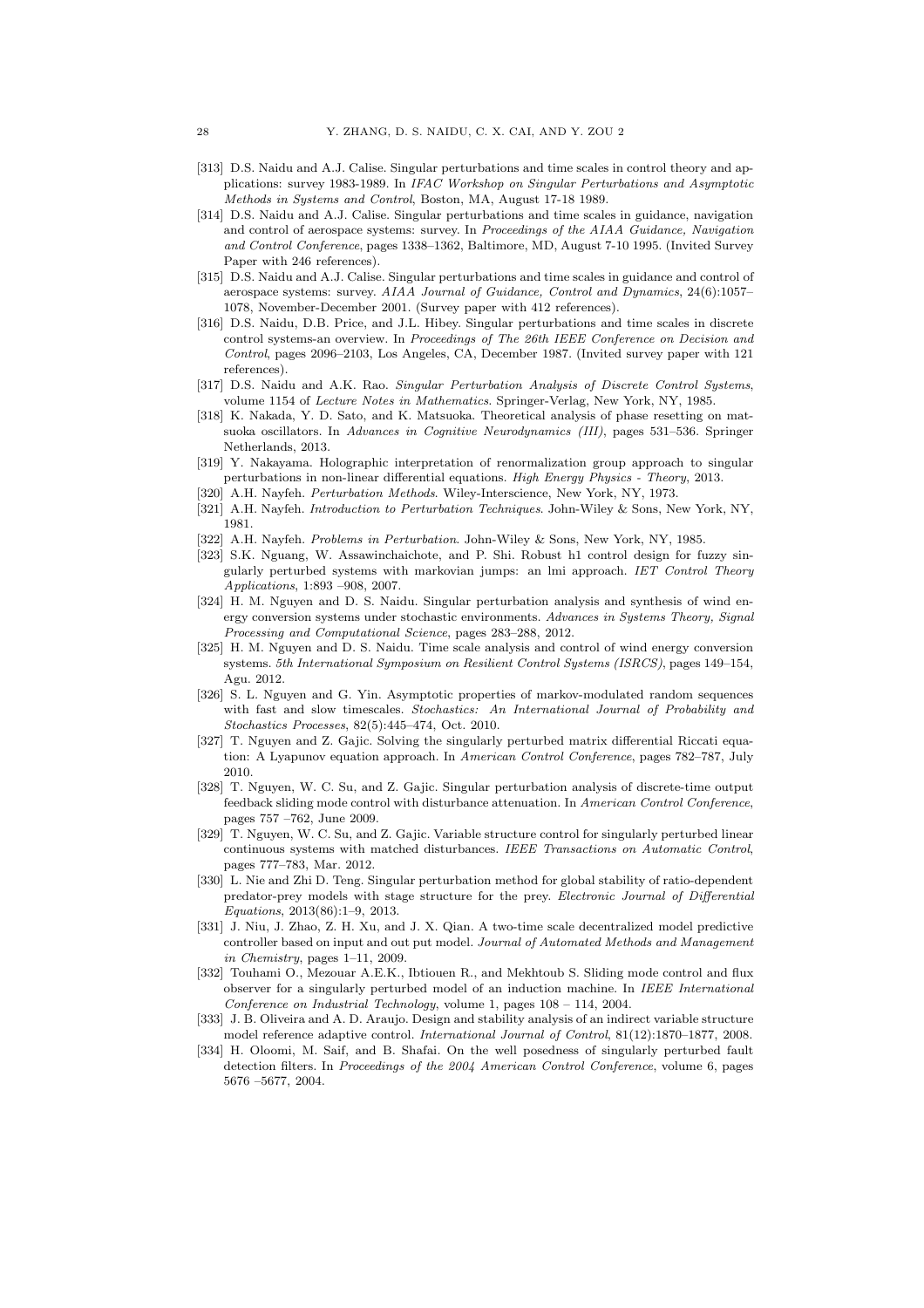- [335] H. Oloomi and B. Shafai. Reduced-order controller design with low sensitivity to small feedback delays. *International Journal of Systems Science*, 35(9):547–555, July 2004.
- [336] H. Oloomi and B. Shafai. Two-time-scale distributions and singular perturbations. *International Journal of Control*, 77(11):1040–1049, 2004.
- [337] H. Oloomi and B. Shafai. Realization theory for two-time-scale distributions through approximation of markov parameters. *International Journal of Systems Science*, 39(2):127–138, Feb. 2008.
- [338] R.E. O'Malley, Jr. Topics in singular perturbations. In *Advances in Mathematics*, volume 2, pages 356–470. Academic Press, New York, New York, 1968. (Review article with 183 references).
- [339] R.E. O'Malley, Jr. *Introduction to Singular Perturbations*. Academic Press, New York, NY, 1974.
- [340] R.E. O'Malley, Jr. *Singular Perturbation Methods for Ordinary Differential Equations*. Springer-Verlag, New York, NY, 1991.
- [341] C. Ott, A. Albu-Schaffer, and G. Hirzinger. Comparison of adaptive and nonadaptive tracking control laws for a flexible joint manipulator. *IEEE/RSJ International Conference on Intelligent Robots and Systems*, 2:2018 – 2024, Oct. 2002.
- [342] P. Padmaja and Y. N. Reddy. A numerical patching method for solving singular perturbation problems via pad approximates. *International Journal of Applied Science and Engineering*, 11(1):51–67, 2013.
- [343] C. K. Pang, F. L. Lewis, S. S. Ge, G. X. Guo, B. M. Chen, and T. H. Lee. Singular perturbation control for vibration rejection in hdds using the PZT active suspension as fast subsystem observer. *IEEE Transactions on Industrial Electronics*, 54:1375 –1386, 2007.
- [344] A. Pant, P. Seiler, and K. Hedrick. Mesh stability of look-ahead interconnected systems. *IEEE Transactions on Automatic Control*, 47(2):403 –407, Feb. 2002.
- [345] K. S. Park and J. T. Lim. Exponential stabilisation of non-standard nonlinear singularly perturbed system. In *IET Control Theory and Applications*, pages 871–878, June 2010.
- [346] K. S. Park and J. T. Lim. Time-scale separation of nonlinear singularly perturbed discrete systems. In *2010 International Conference on Control Automation and Systems (ICCAS)*, pages 892 –895, Oct. 2010.
- [347] K. S. Park and J. T. Lim. Robust stability of non-standard nonlinear singularly perturbed discrete systems with uncertainties. *International Journal of Systems Science*, pages 1–9, 2012.
- [348] No-Cheol Park, Hyun-Seok Yang, Hyung-Wug Park, and Young-Pil Park. Position/vibration control of two-degree-of-freedom arms having one flexible link with artificial pneumatic muscle actuators. *Robotics and Autonomous Systems*, 40(4):239 – 253, 2002.
- [349] K. C. Patidar. On the use of nonstandard finite difference methods. *Journal of Difference Equations and Applications*, 11(8):735–758, July 2005.
- [350] S.D. Pekarek, M.T. Lemanski, and E.A. Walters. On the use of singular perturbations to neglect the dynamic saliency of synchronous machines. *IEEE Transactions on Energy Conversion*, 17:385–391, 2002.
- [351] S. T. Peng, J. J. Sheu, and C. C. Chang. A control scheme for automatic path tracking of vehicles subject to wheel slip constraint. In *Proceedings of the 2004 American Control Conference*, volume 1, pages 804 –809, 2004.
- [352] A. Poliakovsky. On the  $\gamma$ -limit of singular perturbation problems with optimal profiles which are not one-dimensional. part i: The upper bound. *Differential Integral Equations*, 26(9):1179–1234, 2013.
- [353] C. Potzsche. Slow and fast variables in non-autonomous difference equations. *Journal of Difference Equations and Applications*, 9(5):473–487, Dec. 2003.
- [354] N. Prljaca and Z. Gajic. General transformation for block diagonalization of multitime-scale singularly perturbed linear systems. *IEEE Transactions on Automatic Control*, 53(5):1303 –1305, 2008.
- [355] N. Prljaca and Z. Gajic. A method for optimal control and filtering of multitime-scale linear singularly-perturbed stochastic systems. *Automatica*, 44:2149 – 2156, 2008.
- [356] M. Prochaska, F. A. Probst, and W. Mathis. Analysis of emitter-coupled multivibrators by singularly perturbed systems. *Mathematical and Computer Modelling of Dynamical Systems*, 13(6):531–543, Dec. 2007.
- [357] Z. Q. Qi, G. D. Hu, Z. H. Yang, and F. E. Zhang. Flight guidance control using genetic algorithm combined with singular perturbation technique. *International Conference on Machine Learning and Cybernetics*, 2:1034–1038, 2003.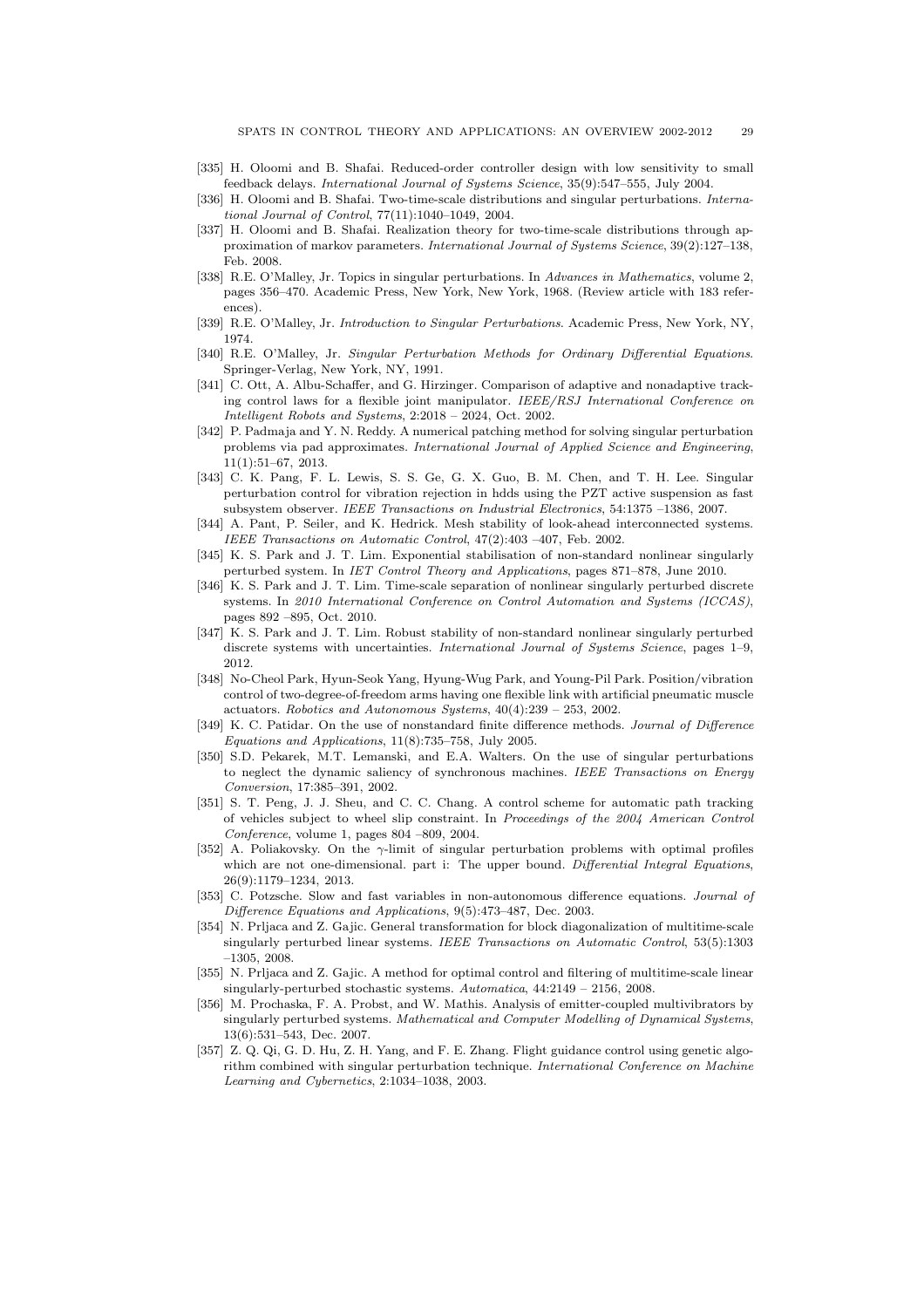- [358] Q. Q. Qiao and W. C. Chen. A near optimal midcourse guidance law for air-to-air missile. *Applied Mechanics and Materials*, pages 833–838, 2013.
- [359] P. Rai and K. K. Sharma. Parameter uniform numerical method for singularly perturbed differential-difference equations with interior layers. *International Journal of Computer Mathematics*, 88(16):3416–3435, Nov. 2011.
- [360] P. Rai and K.K. Sharma. The numerical study of singularly perturbed differential-difference turning point problems: Twin boundary layers. In *Numerical Mathematics and Advanced Applications*, pages 285–292. Springer Berlin Heidelberg, 2013.
- [361] R. V. Ramnath. Multiple scales theory and aerospace applications. In *Multiple Scales Theory and Aerospace Applications*, 2010.
- [362] H. Ramos and J. Vigo-Aguiar. A new algorithm appropriate for solving singular and singularly perturbed autonomous initial-value problems. *International Journal of Computer Mathematics*, 85(3-4):603–611, 2008.
- [363] J. Rashidinia, R. Mohammadi, and S. H. Moatamedoshariati. Quintic spline methods for the solution of singularly perturbed boundary-value problems. *International Journal for Computational Methods in Engineering Science and Mechanics*, 11:247–257, 2010.
- [364] B. Rasmussen, A. Alleyne, and R. Shah. Reduced order modeling of transcritical ac system dynamics using singular perturbation. In *Proceedings of the 2003 American Control Conference*, volume 3, pages 2264 – 2269, June 2003.
- [365] C. Rattanakul, Y. Lenbury, N. Krishnamara, and D. J. Wollkind. Modeling of bone formation and resorption mediated by parathyroid hormone: response to estrogen/PTH therapy. *BioSystems*, 70:55–72, 2003.
- [366] B. G. Rawn, P. W. Lehn, and M. Maggiore. Toward controlled wind farm output: adjustable power filtering. *IEEE Power Engineering Society General Meeting*, pages 1–6, 2006.
- [367] B.G. Rawn, P.W. Lehn, and M. Maggiore. Control methodology to mitigate the grid impact of wind turbines. *IEEE Transactions on Energy Conversion*, 22(2):431 –438, June 2007.
- [368] H. C. Renezeder, A. Steindl, and H. Troger. On the dynamics of axially moving strings. *Proc. Appl. Math. Mech*, 4(1):201–202, 2004.
- [369] R. Riaza and P. J. Zufiria. Differential-algebraic equations and singular perturbation methods in recurrent neural learning. *Dynamical Systems*, 18(1):89–105, 2003.
- [370] M. D. Riva. Stokes flow in a singularly perturbed exterior domain. *Complex Variables and Elliptic Equations*, 58(2):231–257, 2013.
- [371] M. D. Riva and M. L. de Cristoforis. Microscopically weakly singularly perturbed loads for a nonlinear traction boundary value problem: a functional analytic approach. *Complex Variables and Elliptic Equations*, 55:771–794, 2010.
- [372] D. Romeres, F. Dorfler, and F. Bullo. Novel results on slow coherency in consensus and power networks. *European Control Conference*, 2013.
- [373] S. G. Ruan and D. M. Xiao. Stability of steady states and existence of travelling waves in a vector-disease model. *Proceedings of the Royal Society of Edinburgh*, pages 991–1011, 2004.
- [374] J. Runge and B.R. Oswald. Modelling of a controlled doubly fed induction machine for the use in offshore wind power plants. *39th International Universities Power Engineering Conference*, pages 1155–1159, Sep. 2004.
- [375] L. Rybarska-Rusinek and L. Socha. String stability of singularly perturbed stochastic systems. *Stochastic Analysis and Applications*, 25(4):719–737, 2007.
- [376] M. Sagara, H. Mukaidani, and V. Dragan. Near-optimal control for multiparameter singularly perturbed stochastic systems. *Optimal Control Applications and Methods*, 32:113–125, 2011.
- [377] V.R. Saksena, J. O'Reilly, and P.V. Kokotović. Singular perturbations and time-scale methods in control theory: survey 1976-1983. *Automatica*, 20:273–293, 1984. (Review article with about 350 references).
- [378] A. A. Salama and S. A. Bakr. Optimal extended one-step schemes of exponential type for stiff initial-value problems. *International Journal of Computer Mathematics*, 81(11):1363–1379, Nov. 2004.
- [379] R. Salinas and S. Drakunov. Higher-order optimal control design via singular perturbation. In *Proceedings of the 2005 American Control Conference*, pages 4631 – 4636, 2005.
- [380] H. Salmasi, R. Fotouhi, and P. N. Nikiforuk. On the stability of a friction compensation strategy for flexible-joint manipulators. *Advanced Robotics*, 24(15):2059–2086, 2010.
- [381] A.E. Sanchez-Orta, J. De Len-Morales, and E. Lopez-Toledo. Discrete-time nonlinear control scheme for small synchronous generator. *International Journal of Electrical Power and Energy Systems*, 24(9):751 – 764, 2002.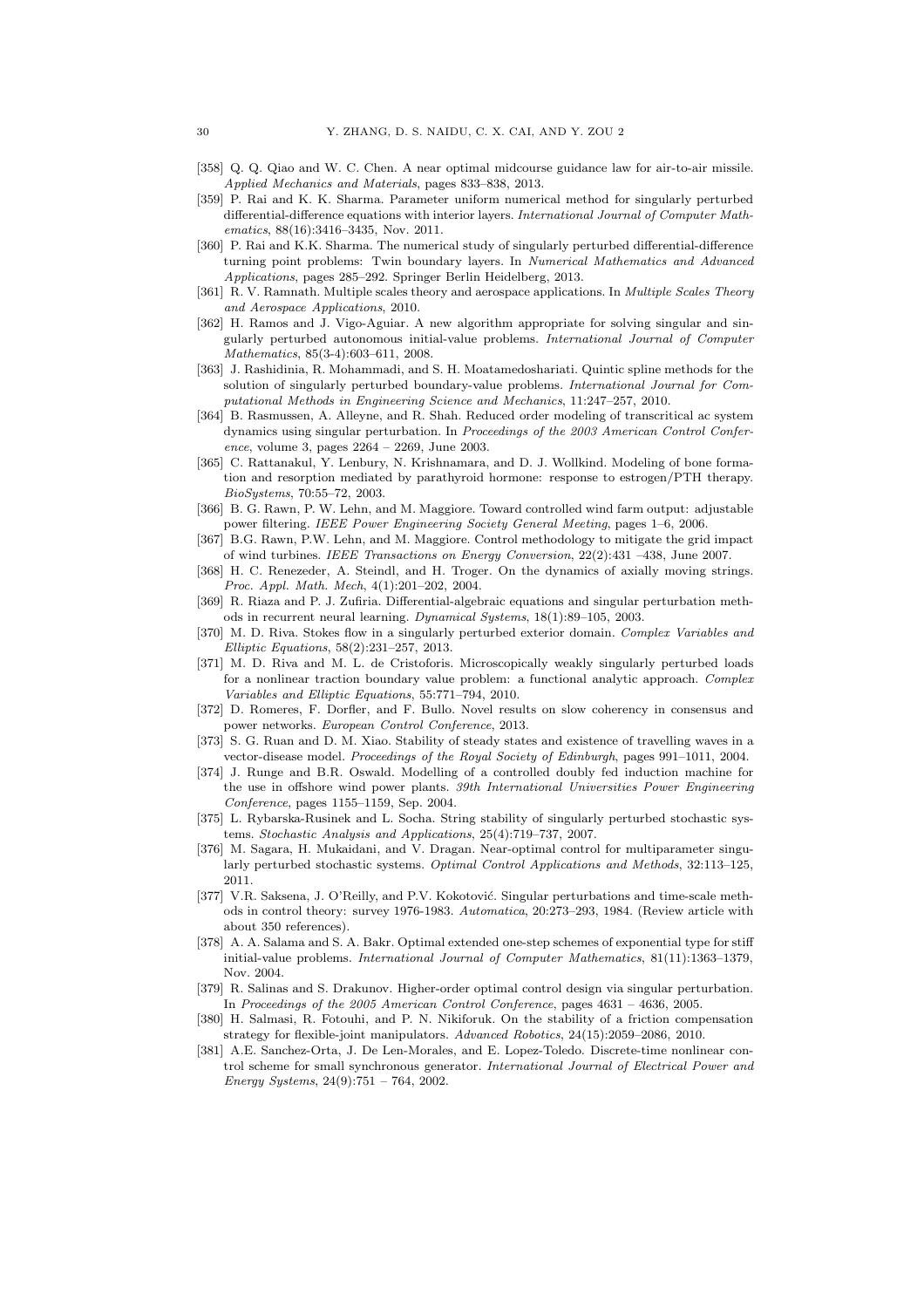- [382] S. Sancho, A. Suarez, and J. Chuan. General envelope-transient formulation of phase-locked loops using three time scales. *IEEE Transactions on Microwave Theory and Techniques*, 52:1310 – 1320, 2004.
- [383] R. G. Sanfelice and A. R. Teel. On singular perturbations due to fast actuators in hybrid control systems. *Automatica*, 47(4):692 – 701, 2011.
- [384] P. Sannuti. *Singular perturbation method in the theory of optimal control*. PhD thesis, University of Illinois, Urbana-Champaign, 1968.
- [385] P. Sannuti and P.V. Kokotović. Near optimum design of linear systems by singular perturbation method. *IEEE Transactions on Automatic Control*, AC-14:15–22, 1969.
- [386] A.R. Sarakhsi, S. Ashrafi, M. Jahanshahi, and M. Sarakhsi. Investigation of boundary layers in some singular perturbation problems including fourth order ordinary differential equations. *World Applied Sciences Journal*, 22(12):1695–1701, 2013.
- [387] S. Sastry. *Nonlinear Systems: Analysis, Stability, and Control*. Springer-Verlag, New York, NY, 1999.
- [388] N. Savva and S. Kalliadasis. Droplet motion on inclined heterogeneous substrates. *Journal of Fluid Mechanics*, pages 462–491, Jun. 2013.
- [389] C. Schwartz and A.H. Haddad. Stability criteria for linear periodic switched systems. In *Proceedings of the 2003 American Control Conference*, volume 4, pages 3215 – 3219, 2003.
- [390] B. Sedghi, B. Srinivasan, and R. Longchamp. Control of hybrid systems via dehybridization. *Proceedings of the 2002 American Control Conference*, 1:692 – 697, 2002.
- [391] D. Selisteanu, E. Petre, M. Roman, and E. Bobasu. Structural properties and reduced order modeling of a class of bioprocesses. *Proceedings of the 2010 International Conference on Modeling, Identification and Control*, pages 88–93, 2010.
- [392] V. Shanthi and N. Ramanujam. An asymptotic numerical method for fourth order singular perturbation problems with a discontinuous source term. *International Journal of Computer Mathematics*, 85(7):1147–1159, 2008.
- [393] Z. Shao. Robust stability of singularly perturbed systems with state delays. *IEE Proceedings Control Theory and Applications*, 150:2 – 6, 2003.
- [394] Z. H. Shao. Robust stability of two-time-scale systems with nonlinear uncertainties. *IEEE Transactions on Automatic Control*, 49:258–261, 2004.
- [395] Z. Y. Shao and X. D. Zhang. Intelligent control of flexible-joint manipulator based on singular perturbation. In *IEEE International Conference on Automation and Logistics (ICAL)*, pages 243 –248, Aug. 2010.
- [396] H. S. Shen and Y. Xiang. Postbuckling of nanotube-reinforced composite cylindrical shells under combined axial and radial mechanical loads in thermal environment. *Composites Part B: Engineering*, 52(0):311–322, 2013.
- [397] K. H. Shim and M. E. Sawan. Rationalization of singularly perturbed continuous systems with time delays. *International Journal of Systems Science*, 34(4):263–268, Mar. 2003.
- [398] K. H. Shim and M. E. Sawan. Approximate controller design for singularly perturbed aircraft systems. *Aircraft Engineering and Aerospace Technology: An International Journal*, pages 311–316, 2005.
- [399] K. H. Shim and M. E. Sawan. Singularly perturbed unified time systems with low sensitivity to model reduction using delta operators. *International Journal of Systems Science*, 37(4):243–251, Mar. 2006.
- [400] K. H. Shim and M. Edwin Sawan. Near-optimal state feedback design for singularly perturbed systems by unified approach. *International Journal of Systems Science*, 33(3):197–212, 2002.
- [401] K. H. Shim and M.E. Sawan. Singularly perturbed unified systems with low sensitivity to model reduction. In *American Control Conference*, pages 2578–2583, 2005.
- [402] S. R. Shimjith, A. P. Tiwari, and B. Bandyopadhyay. *Modeling and Control of a Large Nuclear Reactor*. Springer, 2013.
- [403] G. I. Shishkin. Grid approximation of singularly perturbed parabolic reaction-diffusion equation with piecewise smooth initial-boundary conditions. *Mathematical Modelling and Analysis*, 12(2):235–254, 2007.
- [404] L. Shishkina and G. Shishkin. Robust numerical method for a system of singularly perturbed parabolic reactioncdiffusion equations on a rectangle. *Mathematical Modelling and Analysis*, 13(2):251–261, 2008.
- [405] B. Siciliano and L. Villani. A singular perturbation approach to control of flexible arms in compliant motion. In Laura Menini, Luca Zaccarian, and Chaouki T. Abdallah, editors,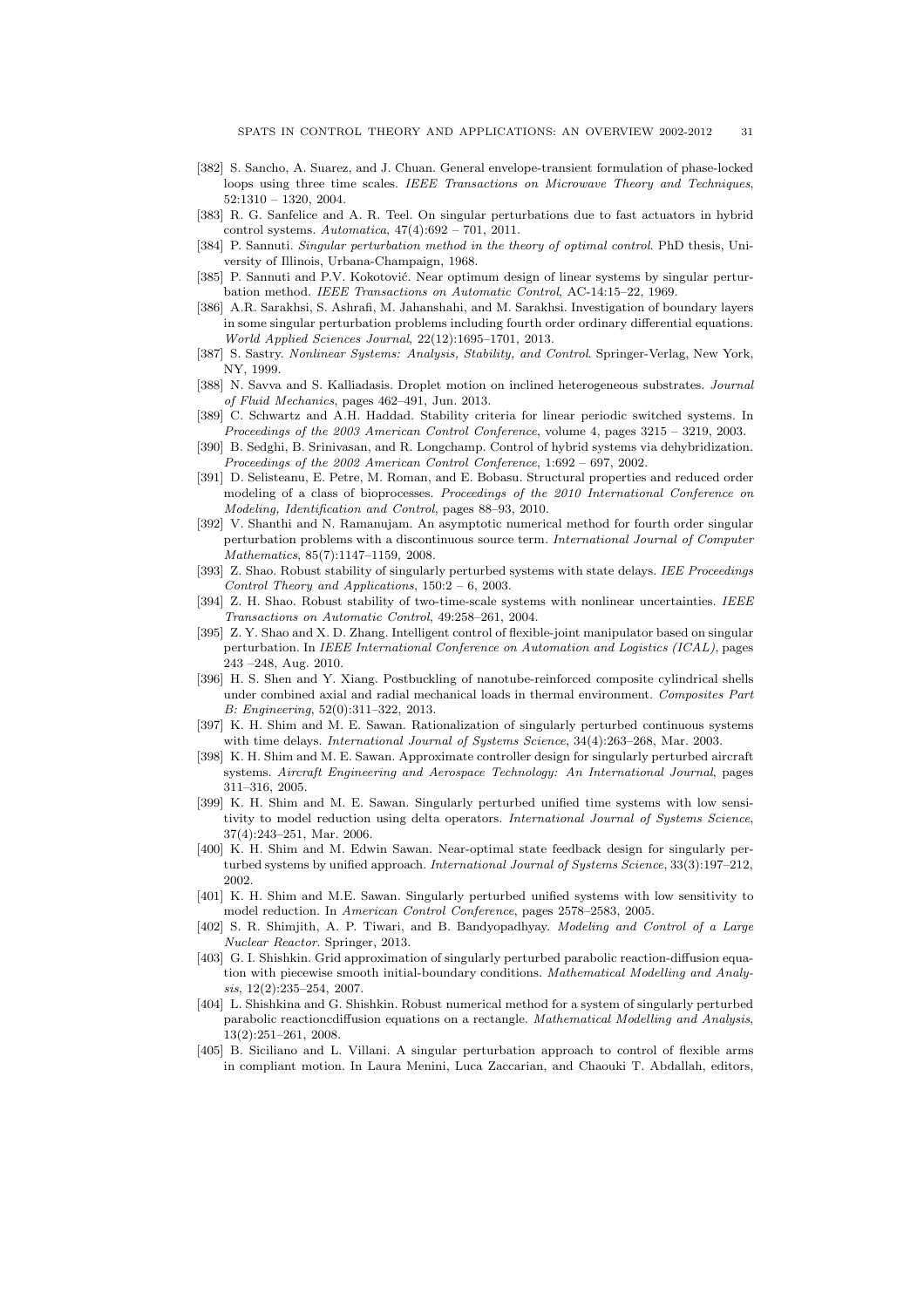*Current Trends in Nonlinear Systems and Control*, Systems and Control: Foundations and Applications, pages 253–269. Birkhauser Boston, 2006.

- [406] A. Siddarth and J. Valasek. Kinetic state tracking for a class of singularly perturbed systems. *Journal of Guidance, Control and Dynamics*, 34:734–749, 2011.
- [407] A. Siddarth and J. Valasek. Tracking control design for non-standard nonlinear singularly perturbed systems. *Proceedings of IFAC American Control Conference*, pages 220–225, 2012.
- [408] Bernd Simeon. Stiff mechanical system. In *Computational Flexible Multibody Dynamics*, pages 159–172. Springer Berlin Heidelberg, 2013.
- [409] M.G. Singh, editor. *Singular Perturbations*, volume 7, pages 4425–4443. Pergamon Press, New York, NY, 1987.
- [410] L. A. Skinner. *Singular Perturbation Theory*. Springer, 2011.
- [411] D.R. Smith. *Singular Perturbation Theory: An Introduction with Applications*. Cambridge University Press, Cambridge, MA, 1985.
- [412] D.R. Smith. Decoupling and order reduction via the Riccati transformation. *SIAM Review*, 29:91–113, March 1987.
- [413] W.R. Smith and H.J.J. Gramberg. Mathematical modelling of moisture-induced panel deformation. *Journal of Engineering Mathematics*, 43:347–366, 2002.
- [414] J.-W. Son and J.-T. Lim. Robust stability of nonlinear singularly perturbed system with uncertainties. *IEE Proceedings Control Theory and Applications*, 153:104 – 110, 2006.
- [415] J. W. Son and J. T. Lim. Stabilization of approximately feedback linearizable systems using singular perturbation. *IEEE Transactions on Automatic Control*, 53(6):1499 –1503, july 2008.
- [416] B. J. Song, C. Castillo-Chavez, and J. P. Aparicio. Tuberculosis models with fast and slow dynamics: the role of close and casual contacts. *Mathematical Biosciences*, 2002.
- [417] Z. Sorchini and P.T. Krein. Formal derivation of direct torque control for induction motors using the singular perturbation method. In *IEEE 36th Power Electronics Specialists Conference*, pages 2422 –2428, Jun. 2005.
- [418] A. Soto-Cota, L. M. Fridman, A. G. Loukianov, and J. M. Canedo. Variable structure control of synchronous generator: singularly perturbed analysis. *International Journal of Control*, 79(1):1–13, Jan. 2006.
- [419] A. Soto-Cota, L.M. Fridman, A.G. Loukianov, and J.M. Canedo. Power system singularly perturbed discontinuous control. In *2004. Proceedings of the 2004 American Control Conference*, volume 3, pages 2580–2585, 2004.
- [420] A. Soto-Cota, A.G. Loukianov, J.M. Canedo, and L.M. Fridman. Variable structure control of synchronous generator: singularly perturbed analysis. In *Proceedings of the 42nd IEEE Conference on Decision and Control*, volume 4, pages 3513 – 3518, 2003.
- [421] R.S. Srivastava. On the vorticity distribution over a normal diffracted shock for small and large bends. *Shock Waves*, pages 1–4, 2013.
- [422] A. Stoica, S. Berbente, and A. Condurache. Optimal flight control system for the lateral motion of a fighter aircraft. *Revue Roumanie des Sciences Techniques, Serie de Mecanique Appliquee*, 45:277–293, 2002.
- [423] B. Subudhi and A. S. Morris. Singular perturbation approach to trajectory tracking of flexible robot with joint elasticity. *International Journal of Systems Science*, 34(3):167–179, 2003.
- [424] B. Subudhi and A.S. Morris. Dynamic modelling, simulation and control of a manipulator with flexible links and joints. *Robotics and Autonomous Systems*, 41(4):257 – 270, 2002.
- [425] F. Q. Sun, L. N. Zhou, Q. L. Zhang, and Y. X. Shen. Stability bound analysis and synthesis for singularly perturbed systems with time-varying delay. *Mathematical Problems in Engineering*, 2013.
- [426] M. J. Sun, G. G. Yan, and Y. J. Zhang. A design method of the complementary controller for multi- infeed hvdc transmission systems using singular perturbation theory. *Advanced Materials Research*, pages 766–770, 2013.
- [427] P. Szmolyan and M. Wechselberger. Relaxation oscillations in r 3 . *Journal of Differential Equations*, 200(1):69 – 104, 2004.
- [428] H.D. Taghirad and M.A. Khosravi. Stability analysis and robust composite controller synthesis for flexible joint robots. In *IEEE/RSJ International Conference on Intelligent Robots and Systems*, volume 3, pages 2073 – 2078, 2002.
- [429] A. Tamilselvan and N. Ramanujam. A parameter uniform numerical method for a system of singularly perturbed convectioncdiffusion equations with discontinuous convection coefficients. *International Journal of Computer Mathematics*, 87(6):1374–1388, 2010.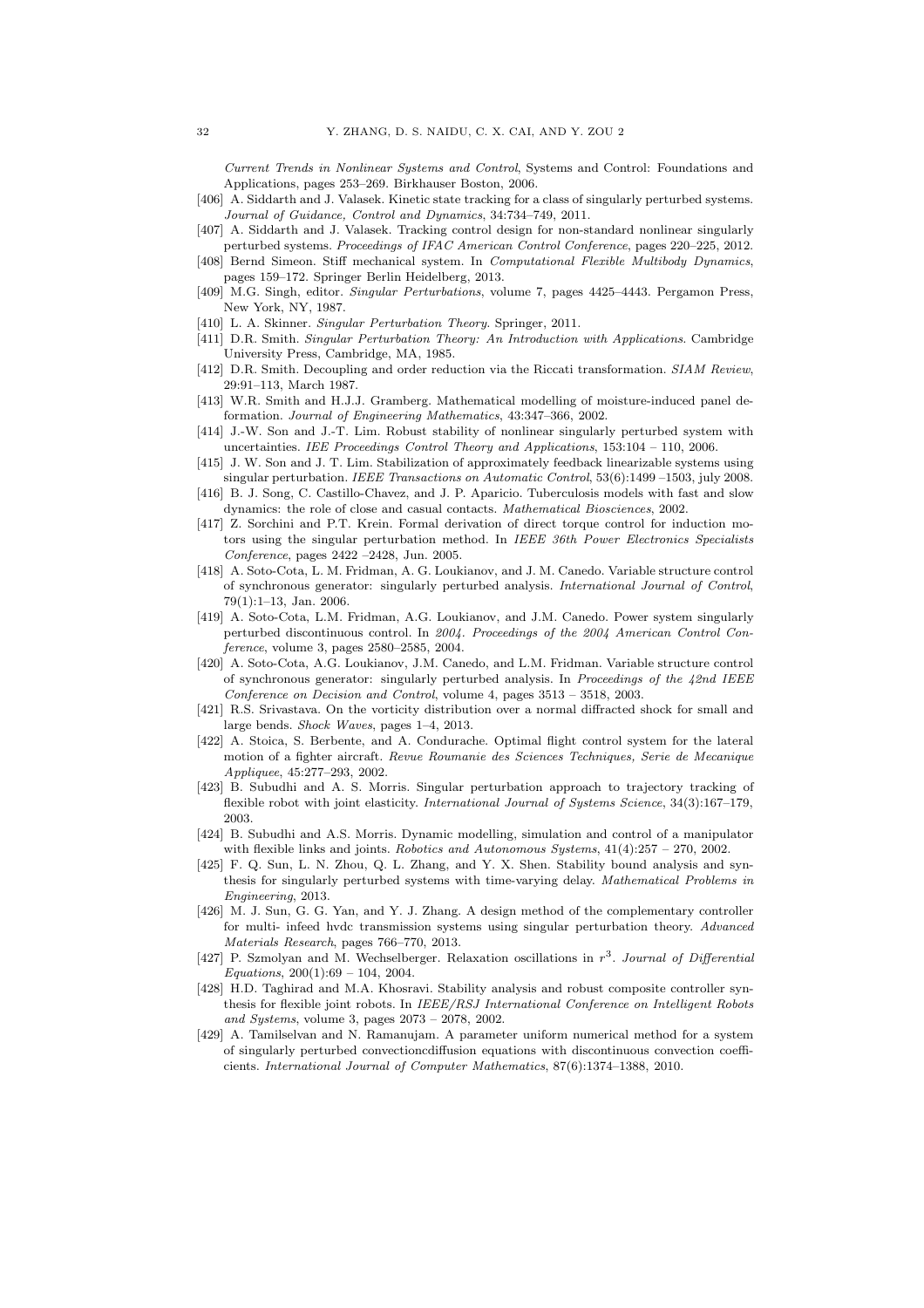- [430] A.R. Teel, L. Moreau, and D. Nesic. A unified framework for input-to-state stability in systems with two time scales. *IEEE Transactions on Automatic Control*, 48:1526 – 1544, 2003.
- [431] A. Tellili, M. N. Andelkrim, and M. Benrejeb. Reliable  $H_{\infty}$  control of multiple time scales singularly perturbed systems with sensor failure. *International Journal of Control*, 80(5):659– 665, 2007.
- [432] A.N. Tikhonov and A.B. Vasil'eva. *Differential Equations*. Springer-Verlag, Berlin, Germany, 1984.
- [433] A.N. Tikhonov, A.B. Vasil'eva, and A.G. Sveshnikov. *Differential Equations*. Springer-Verlag, Berlin, Germany, 1980.
- [434] K. M. Tsang and J. Wang. Design of second order sliding mode controller for synchronous generators based on singular perturbation method. *International Conference on Power System Technology*, 1:333 – 338, 2002.
- [435] M. Vakil, R. Fotouhi, and P. N. Nikiforuk. End-effector trajectory tracking of a flexible link manipulator using integral manifold concept. *International Journal of Systems Science*, 42(12):2057–2069, Dec. 2011.
- [436] T. Valanarasu and N. Ramanujam. An asymptotic numerical method for singularly perturbed third-order ordinary differential equations with a weak interior layer. *International Journal of Computer Mathematics*, 84(3):333–346, 2007.
- [437] S. Valarmathi and N. Ramanujam. Boundary value technique for finding numerical solution to boundary value problems for third order singularly perturbed ordinary differential equations. *International Journal of Computer Mathematics*, 79(6):747–763, 2002.
- [438] A.B. Vasil'eva. Asymptotic behavior of solutions to certain problems involving nonlinear ordinary differential equations containing a small parameter multiplying the highest derivatives. *Russian Mathematical Surveys*, 18:13–84, 1963.
- [439] A.B. Vasil'eva. The development of the theory of ordinary differential equations with a small parameter multiplying the highest derivatives in the years 1966-1976. *Russian Mathematical Surveys*, 31:109–131, 1976.
- [440] A.B. Vasil'eva. On the development of singular perturbation theory at Moscow State University and elsewhere. *SIAM Review*, 36:440–452, 1994.
- [441] A.B. Vasil'eva and V.F. Butuzov. *Asymptotic Expansions of Solutions of Singularly Perturbed Differential Equations*. Izadat. Nauka, Moscow, Russia, 1973.
- [442] A.B. Vasil'eva, V.F. Butuzov, and L.V. Kalachev. *The Boundary Function Method for Singular Perturbation Problems*. SIAM Studies in Applied Mathematics, Philadelphia, PA, 1995.
- [443] R. Vazquez and M. Krstic. Thermal convection loop control by continuous backstepping and singular perturbations. *American Control Conference*, pages 3882–3887, 2005.
- [444] D. Del Vecchio and J.J. Slotine. A contraction theory approach to singularly perturbed systems. *IEEE Transactions on Automatic Control*, 58(3):752–757, 2013.
- [445] D. Del Vecchio and J.J. Slotine. A contraction theory approach to singularly perturbed systems with application to retroactivity attenuation *2011 50th IEEE Conference on Decision and Control and European Control Conference (CDC-ECC)*, 5831–5836, 2011
- [446] D. Del Vecchio and Richard M. Murray. Biomolecular Feedback Systems California Institute of Technology, USA, 2012.
- [447] M. Vishik. *Asymptotic Behavior of Solutions of Evolution Equations*. Cambridge University Press, Cambridge, UK, 1992.
- [448] R. Vrabel. On the approximation of the boundary layers for the controllability problem of nonlinear singularly perturbed systems. *Systems and Control Letters*, 61(3):422 – 426, 2012.
- [449] R. Vulanovic and L. Teofanov. A modification of the shishkin discretization mesh for onedimensional reactioncdiffusion problems. *Applied Mathematics and Computation*, 220(0):104 – 116, 2013.
- [450] J. Waldmann. Forced singular perturbations as theoretical background to a split-coordinate frame multirate strapdown terrestrial navigation algorithm. *4th International Conference on Control and Automation*, pages 28 – 32, 2003.
- [451] N. Wand and M. K. Ni. The interior layer phenomena for a class of singularly perturbed delay-differential equations. *Acta Mathematica Scientia*, 33(2):532 – 542, 2013.
- [452] J. Wang and H. Li. Nonlinear pi control of a class of nonlinear singularly perturbed systems. *IEE Proceedings Control Theory and Applications*, 152(5):560 – 566, sept. 2005.
- [453] L. D. Wang, S. C., J. W. Zhang, and Y. Hu. Control of a redundantly actuated power line inspection robot based on a singular perturbation model. In *IEEE International Conference on Robotics and Biomimetics*, pages 198 –203, Feb. 2009.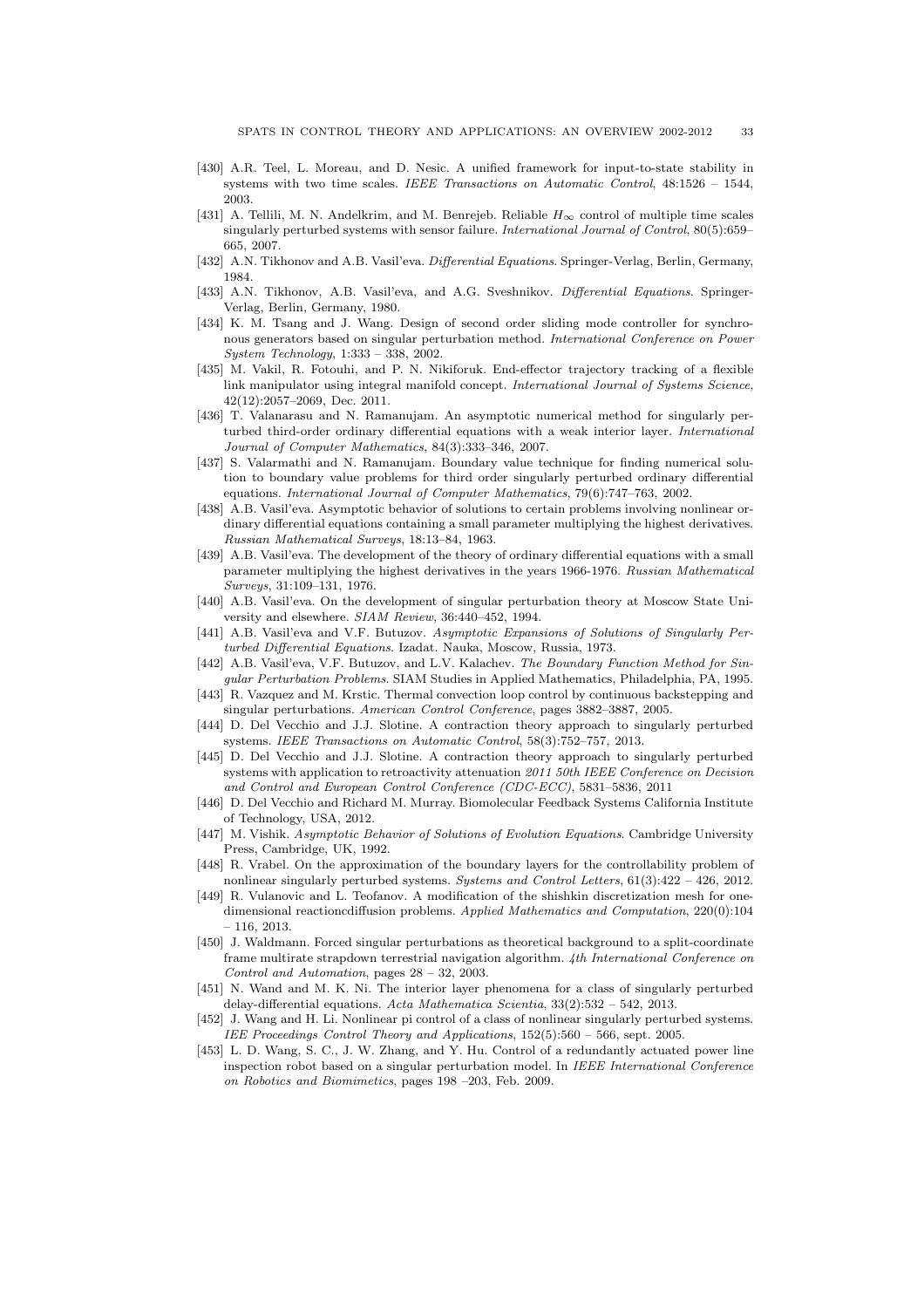- [454] L. J. Wang, H. Mukaidani, X. M. Shen, and X. Z. Liu. Delay-dependent stability analysis for large-scale multiple-bottleneck systems using singular perturbation approach. In *IEEE Global Telecommunications Conference*, pages 1–5, 2008.
- [455] L. M. Wang and E.D. Sontag. A remark on singular perturbations of strongly monotone systems. In *45th IEEE Conference on Decision and Control*, pages 989 –994, 2006.
- [456] W. Wang, A. R. Teel, and D. Nesic. Averaging tools for singularly perturbed hybrid systems. *Australian Control Conference*, pages 88–93, Nov. 2011.
- [457] W. Wang, A. R. Teel, and D. Nesic. Analysis for a class of singularly perturbed hybrid systems via averaging. *Automatica*, pages 1057–1068, 2012.
- [458] Z. M. Wang and W. Liu. Output feedback networked control of singular perturbation. In *9th World Congress on Intelligent Control and Automation*, pages 645 –650, Jun. 2011.
- [459] Z. M. Wang, W. Liu, H. H. Dai, and D.S. Naidu. Robust stabilization of model-based uncertain singularly perturbed systems with networked time-delay. In *Proceedings of the 48th IEEE Conference on Decision and Control, 2009 held jointly with the 2009 28th Chinese Control Conference*, pages 7917 –7922, Dec. 2009.
- [460] Z. Y. Wang and F. H. Ghorbel. Control of closed kinematic chains: A comparative study. *Proceedings of the 2006 American Control Conference*, pages 2498 – 2503, 2006.
- [461] Z. Y. Wang and F.H. Ghorbel. Control of closed kinematic chains using a singularly perturbed dynamic model. In *43rd IEEE Conference on Decision and Control*, volume 1, pages 317 – 322, 2004.
- [462] Z. Y. Wang, F.H. Ghorbel, and J.B. Dabney. On the domain and error characterization in the singular perturbation modeling of closed kinematic chains. In *Proceedings of the 2004 American Control Conference*, volume 1, pages 493 –498, 2004.
- [463] W. Wasow. *Asymptotic Expansions for Ordinary Differential Equations*. Wiley-Interscience, New York, NY, 1965. Unabridged and unaltered publication by Dover Publications, Inc., New York, NY, in 1987 of the corrected and slightly enlarged publication by Robert E. Krieger Publishing Company, Huntington, NY, in 1976.
- [464] M. Wechselberger. Extending melnikov theory to invariant manifolds on non-compact domains. *Dynamical Systems*, 17(3):215–233, 2002.
- [465] S. P. Wen, Z. G. Zeng, and T. W. Huang. Passivity and passification for a class of singularly perturbed nonlinear systems via neural networks. In *The 2012 International Joint Conference on Neural Networks*, pages 1–6, Jun. 2012.
- [466] S. P. Wen, Z. G. Zeng, T. W. Huang, and G. Bao. Passivity and passification for a class of singularly perturbed nonlinear systems with time-varying delays and polytopic uncertainties via neural networks. *Circuits System Signal Process*, Sep. 2012.
- [467] Widowati, R. Bambang, R. Saragih, and S.M. Nababan. Model reduction for unstable lpv systems based on coprime factorizations and singular perturbation. In *2004 5th Asian Control Conference*, volume 2, pages 963 –970, 2004.
- [468] M. Wogrin and L. Glielmo. An MPC scheme with guaranteed stability for linear singularly perturbed systems. *49th IEEE Conference on Decision and Control*, pages 5289–5295, Dec. 2010.
- [469] J. C. Wu and S. L. Wo. Non-fragile robust control for singular systems with nonlinear perturbation and time-delay. In *2010 Chinese Control and Decision Conference*, pages 3443 –3447, May 2010.
- [470] Q. H. Wu, L. Jiang, and J. Y. Wen. Decentralized adaptive control of interconnected nonlinear systems using high gain observer. *International Journal of Control*, 77(8):703 – 712, 2004.
- [471] C. Xenophontos. Optimal mesh design for the finite element approximation of reactiondiffusion problems. *International Journal for Numerical Methods in Engineering*, 53(4):929– 943, 2002.
- [472] J. K. Xia and M. Xin. Bifurcation analysis for power system voltage stability based on singular perturbation method. In *International Conference on Electrical Machines and Systems*, pages 1811–1814, 2007.
- [473] R. Xie, X. M. Wang, and Y. Li. Neural network adaptive inversion control law design for a supermaneuverable aircraft. In *The 4th IEEE Conference on Industrial Electronics and Applications*, pages 3434 –3437, May 2009.
- [474] H. Xin, D. Gan, M. Huang, and K. Wang. Estimating the stability region of singular perturbation power systems with saturation nonlinearities: an linear matrix inequality based method. *IET Control Theory Applications*, 4(3):351 –361, Mar. 2010.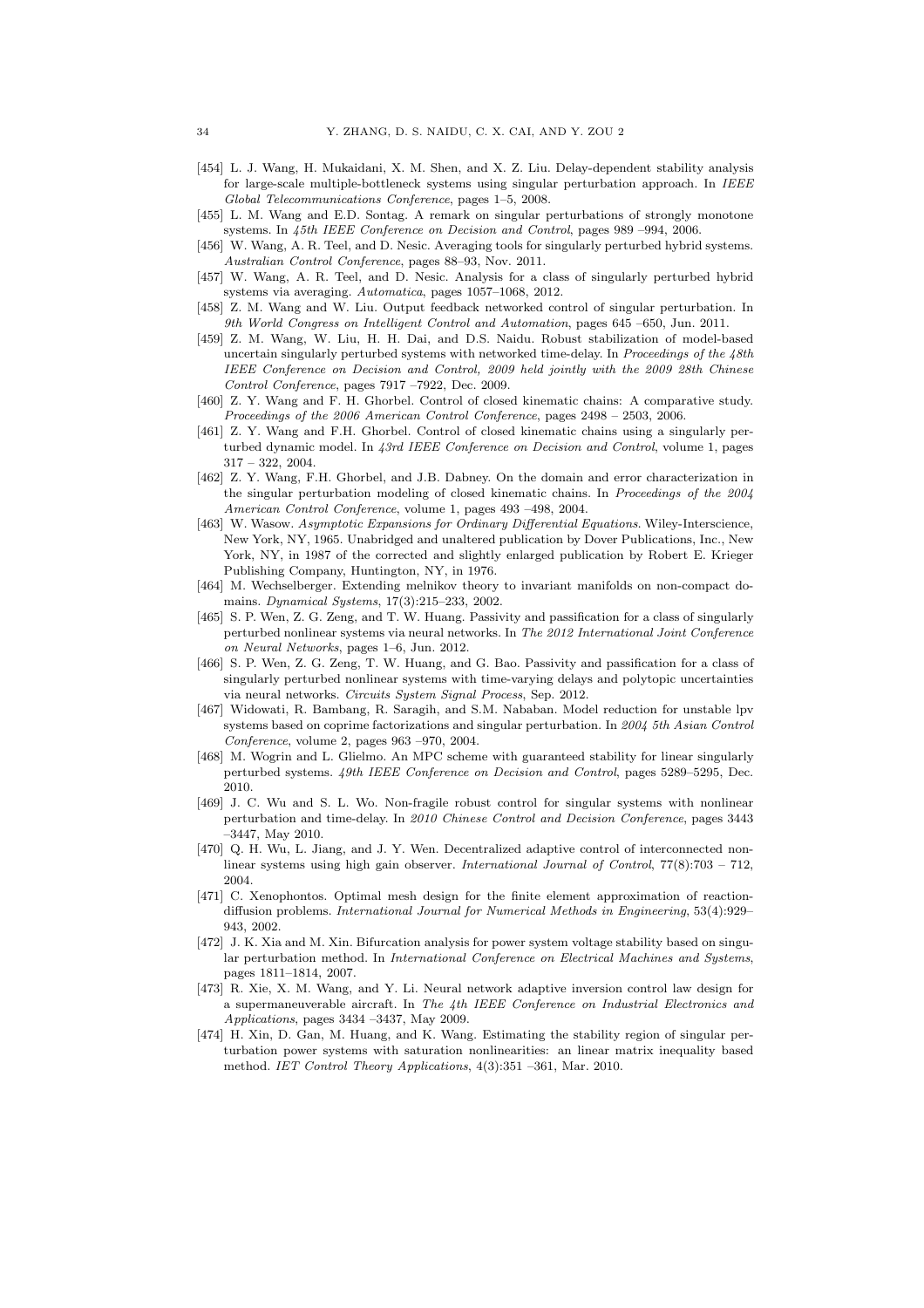- [475] G.S. Yablonsky, I.M.Y. Mareels, and M. Lazman. The principle of critical simplification in chemical kinetics. *Chemical Engineering Science*, 58(21):4833 – 4842, 2003.
- [476] F. J. Yan and J. M. Wang. Control of diesel engine dual-loop EGR air-path systems by a singular perturbation method. *Control Engineering Practice*, 21(7):981 – 988, 2013.
- [477] C. Y. Yang and Q. L. Zhang. Multiobjective control for t-s fuzzy singularly perturbed systems. *IEEE Transactions on Fuzzy Systems*, 17:104–115, 2009.
- [478] C. Y. Yang, Q. L. Zhang, J. H. Chou, and Y. W. Zhang. Absolute stability of lur'e singularly perturbed systems with multiple nonlinearities. In *American Control Conference*, pages 2677 –2681, 2010.
- [479] C. Y. Yang, Q. L. Zhang, J. S., and T. Y. Chai. Lur'e lyapunov function and absolute stability criterion for lur'e singularly perturbed systems. *IEEE Transactions on Automatic Control,*, 56(11):2666 –2671, Nov. 2011.
- [480] C. Y. Yang, Q. L. Zhang, and L. N. Zhou. Multi-objective control for t-s fuzzy singularly perturbed systems. In *Stability Analysis and Design for Nonlinear Singular Systems*, volume 435, pages 175–195. Springer Berlin Heidelberg, 2013.
- [481] C. Y. Yang, L. N. Zhou, and Q. L. Zhang. *Stability Analysis and Design for Nonlinear Singular Systems*. Spinger, 2012.
- [482] G. H. Yang and J. X. Dong. Control synthesis of singularly perturbed fuzzy systems. *IEEE Transactions on Fuzzy Systems*, 16:615 –629, Jun. 2008.
- [483] G. H. Yang and J. X. Dong. H∞ filtering for fuzzy singularly perturbed systems. *IEEE Transactions on Systems, Man, and Cybernetics, Part B: Cybernetics*, 38:1371 –1389, 2008.
- [484] X. J. Yang and J. J. Zhu. A generalization of chang transformation for linear time-varying systems. In *49th IEEE Conference on Decision and Control*, pages 6863 –6869, Dec. 2010.
- [485] X. J. Yang and J. Jim Zhu. Singular perturbation margin for nonlinear time-invariant systems. In *American Control Conference (ACC)*, pages 3309 –3315, Jun. 2012.
- [486] K. C. Yao. Robust sub-optimal pole assignment of decentralized actuator type large-scale systems by the aggregation matrix with robustness test. In *American Control Conference*, volume 5, pages 4506 – 4511, 2003.
- [487] K. C. Yao. An iteration method to sub-optimal output feedback computer control of decentralized singularly-perturbed systems. In *International Conference on Innovative Computing,Information and Control Second*, 2007.
- [488] S. Yao, S. Mei, and G. W. Hua. One novel variable-speed wind energy system based on pmsg and super sparse matrix converter. *International Conference on Electrical Machines and Systems*, pages 2384–2389, Oct. 2008.
- [489] G. Yin and H. Q. Zhang. Discrete-time markov chains with two-time scales and a countable state space: limit results and queueing applications. *Stochastics: An International Journal of Probability and Stochastics Processes*, 80(4):339–369, Aug. 2008.
- [490] G. Yin and J. F. Zhang. Hybrid singular systems of differential equations. *Science in China Series F: Information Sciences*, 45:241–258, 2002.
- [491] G.George Yin and Q. Zhang. Asymptotic expansions of solutions for forward equations. In *Continuous-Time Markov Chains and Applications*, volume 37, pages 59–140. Springer New York, 2013.
- [492] Z. Yoshida and P. J. Morrison. Unfreezing casimir invariants: singular perturbations giving rise to forbidden instabilities. *ArXiv e-prints*, Mar 2013.
- [493] H. W. Yu, G. P. Lu, and Y. F. Zheng. On the model-based networked control for singularly perturbed systems with nonlinear uncertainties. *Systems and Control Letters*, 60(9):739 – 746, 2011.
- [494] H. W. Yu, Z. M. WANG, and Y. F. Zheng. On the model-based networked control for singularly perturbed systems. *Journal of Control Theory Applications*, pages 153–162, 2008.
- [495] H. W. Yu and B. S. Zhang. Stabilizability of a class of singularly perturbed systems via switched output feedback. In *Proceedings of 2013 Chinese Intelligent Automation Conference*, volume 254, pages 729–734. Springer Berlin Heidelberg, 2013.
- [496] H. W. Yu, X. M. Zhang, G. P. Lu, and Y. F. Zheng. On the model-based networked control for singularly perturbed systems with nonlinear uncertainties. In *Proceedings of the 48th IEEE Conference on Decision and Control, 2009 held jointly with the 2009 28th Chinese Control Conference*, pages 684 –689, Dec. 2009.
- [497] W. C. Yu and G. J. Wang. Discrete sliding mode controller design based on the lqr suboptimal approach with application on ac servo motor. *Journal of the Chinese Institute of Engineers*, 29(5):873–882, 2006.